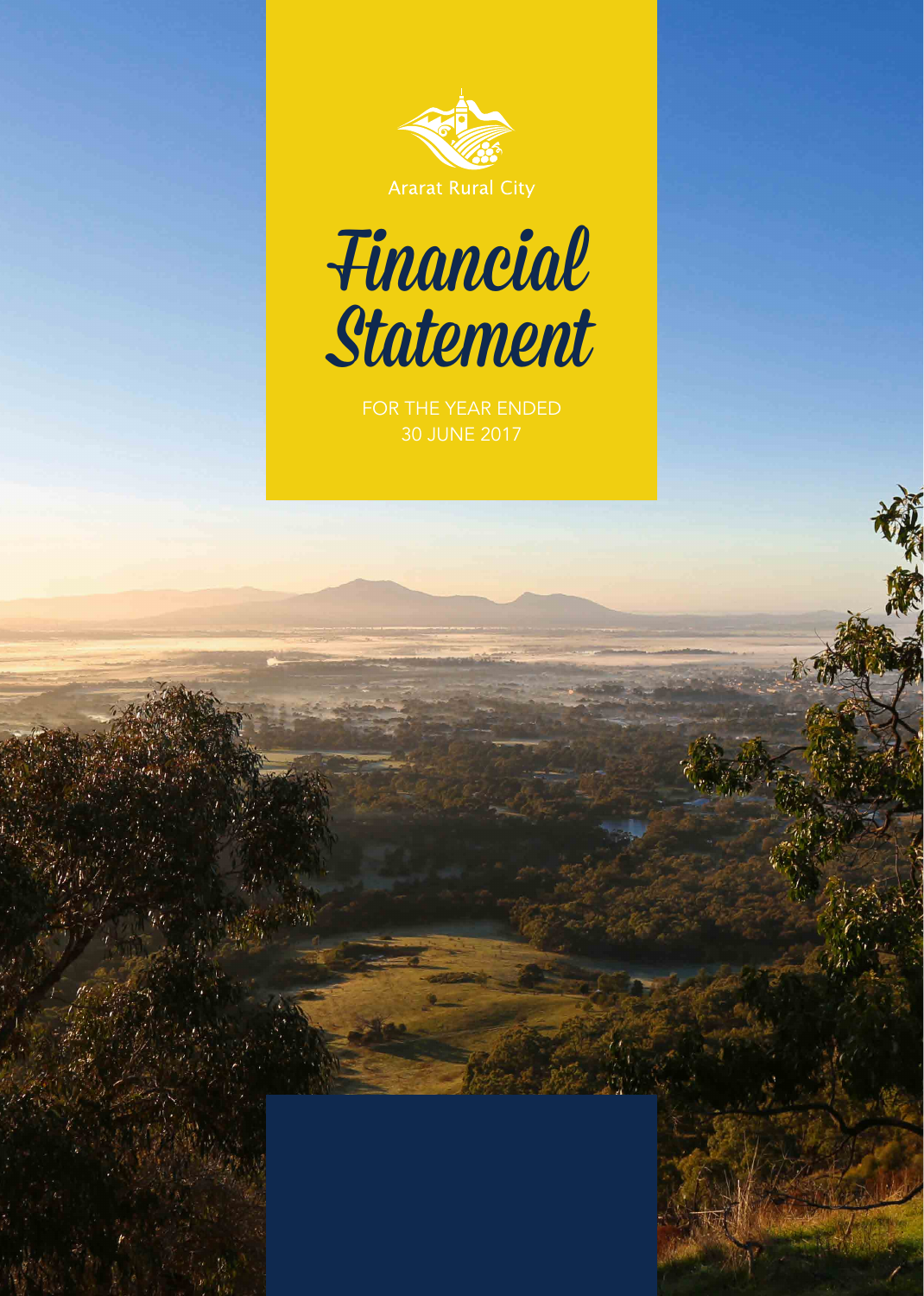## **Ararat Rural City Council Financial Report Table of Contents**

| <b>FINANCIAL REPORT</b>           |                                                                                |    |  |  |
|-----------------------------------|--------------------------------------------------------------------------------|----|--|--|
| <b>Financial Statements</b>       |                                                                                |    |  |  |
| Comprehensive Income Statement    |                                                                                |    |  |  |
| <b>Balance Sheet</b>              |                                                                                | 2  |  |  |
|                                   | Statement of Changes in Equity                                                 | 3  |  |  |
| <b>Statement of Cash Flows</b>    |                                                                                | 4  |  |  |
| <b>Statement of Capital Works</b> |                                                                                | 5  |  |  |
|                                   | <b>Notes to Financial Statements</b>                                           |    |  |  |
| Introduction                      |                                                                                | 6  |  |  |
| Note 1                            | Significant accounting policies                                                | 6  |  |  |
| Note 2                            | Budget comparison                                                              | 13 |  |  |
| Note 3                            | Rates and charges                                                              | 15 |  |  |
| Note 4                            | Statutory fees and fines                                                       | 15 |  |  |
| Note 5                            | User fees                                                                      | 15 |  |  |
| Note 6                            | Grants                                                                         | 16 |  |  |
| Note 7                            | Contributions                                                                  | 17 |  |  |
| Note 8                            | Net gain / (loss) on disposal of property, infrastructure, plant and equipment | 17 |  |  |
| Note 9                            | Other income                                                                   | 17 |  |  |
| Note 10                           | Employee costs                                                                 | 17 |  |  |
| Note 11                           | Materials and services                                                         | 18 |  |  |
| Note 12                           | Bad and doubtful debts                                                         | 18 |  |  |
| Note 13                           | Depreciation                                                                   | 18 |  |  |
| Note 14                           | Borrowing costs                                                                | 18 |  |  |
| Note 15                           | Other expenses                                                                 | 18 |  |  |
| Note 16                           | Cash and cash equivalents                                                      | 19 |  |  |
| Note 17                           | Trade and other receivables                                                    | 19 |  |  |
| Note 18                           | Inventories                                                                    | 19 |  |  |
| Note 19                           | Non current assets classified as held for sale                                 | 19 |  |  |
| Note 20                           | Other assets                                                                   | 19 |  |  |
| Note 21                           | Property, infrastructure, plant and equipment                                  | 20 |  |  |
| Note 22                           | Investment property                                                            | 26 |  |  |
| Note 23                           | Trade and other payables                                                       | 26 |  |  |
| Note 24                           | Trust funds and deposits                                                       | 26 |  |  |
| Note 25                           | Provisions                                                                     | 27 |  |  |
| Note 26                           | Interest-bearing loans and borrowings                                          | 27 |  |  |
| Note 27                           | Reserves                                                                       | 28 |  |  |
| Note 28                           | Reconciliation of cash flows from operating activities to surplus/(deficit)    | 31 |  |  |
| Note 29                           | Commitments                                                                    | 32 |  |  |
| Note 30                           | Operating leases                                                               | 33 |  |  |
| Note 31                           | Superannuation                                                                 | 33 |  |  |
| Note 32                           | Contingent liabilities                                                         | 34 |  |  |
| Note 33                           | <b>Financial instruments</b>                                                   | 35 |  |  |
| Note 34                           | Related party disclosures                                                      | 37 |  |  |
| Note 35                           | Senior officer remuneration                                                    | 39 |  |  |
| Note 36                           | Events occurring after balance date                                            | 39 |  |  |

Certification of the Financial Statements

40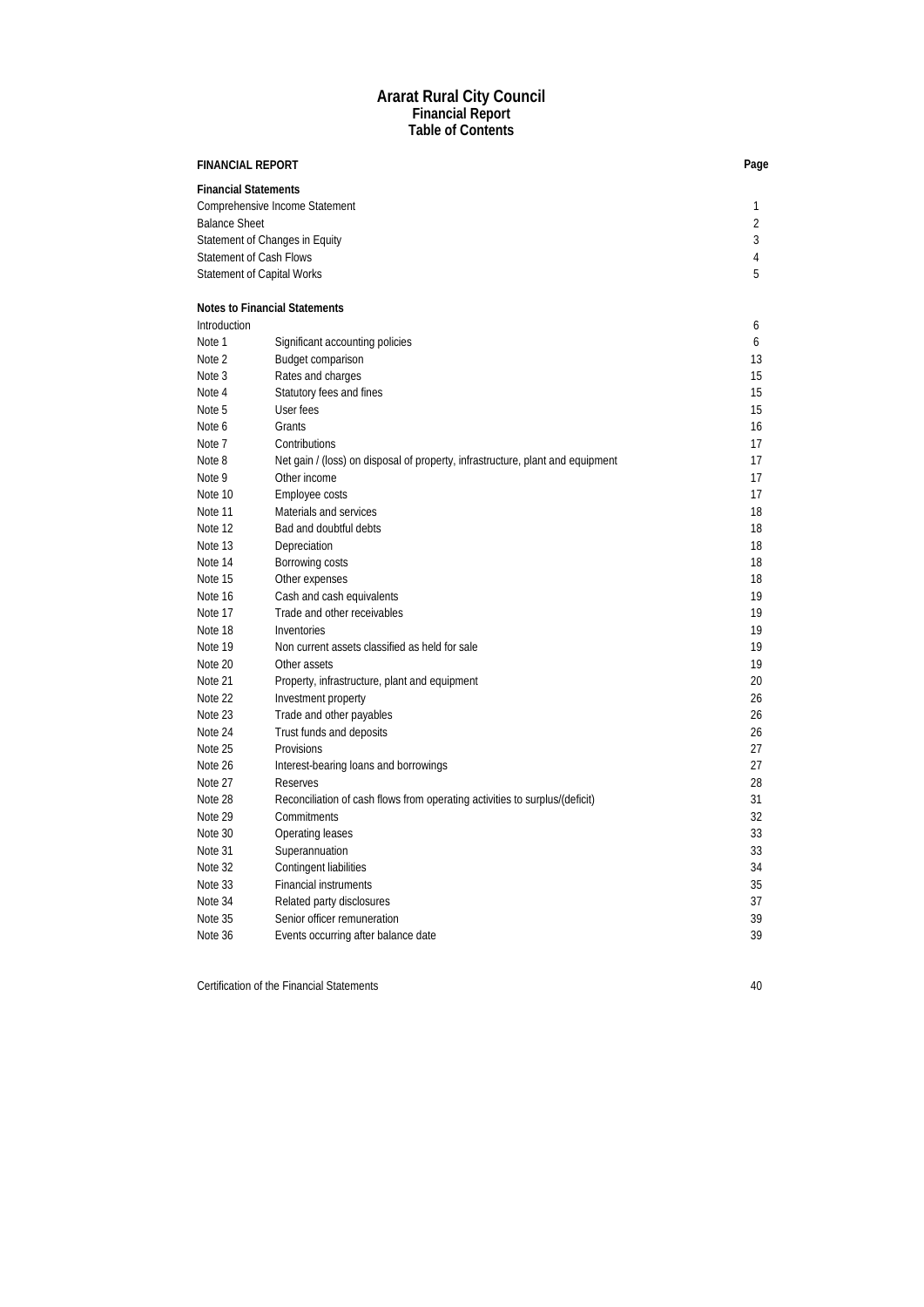# **Comprehensive Income Statement For the Year Ended 30 June 2017**

|                                                                                 | <b>Note</b> | 2017<br>\$'000 | 2016<br>\$'000 |
|---------------------------------------------------------------------------------|-------------|----------------|----------------|
| Income                                                                          |             |                |                |
| Rates and charges                                                               | 3           | 16,001         | 15,340         |
| Statutory fees and fines                                                        | 4           | 224            | 197            |
| User fees                                                                       | 5           | 1.611          | 1.481          |
| Grants - operating                                                              | 6           | 9.979          | 4,639          |
| Grants - capital                                                                | 6           | 4,463          | 3,966          |
| Contributions - monetary                                                        | 7           | 178            | 272            |
| Contributions - non monetary                                                    | 7           | 72             |                |
| Net gain (or loss) on disposal of property, infrastructure, plant and equipment | 8           | 36             | 5              |
| Fair value adjustments for investment property                                  | 22          |                | 11             |
| Other income                                                                    | 9           | 397            | 448            |
| <b>Total income</b>                                                             |             | 32,961         | 26,359         |
| <b>Expenses</b>                                                                 |             |                |                |
| Employee costs                                                                  | 10          | (10, 826)      | (10, 885)      |
| Materials and services                                                          | 11          | (9, 738)       | (7,938)        |
| Bad and doubtful debts                                                          | 12          | (3)            |                |
| Depreciation                                                                    | 13          | (7, 267)       | (7, 240)       |
| Borrowing costs                                                                 | 14          | (93)           | (94)           |
| Impairment of non-current assets as held for sale                               | 19          |                | (26)           |
| Other expenses                                                                  | 15          | (278)          | (285)          |
| <b>Total expenses</b>                                                           |             | (28, 205)      | (26, 468)      |
| Surplus/(deficit) for the year                                                  |             | 4,756          | (109)          |
| Other comprehensive income                                                      |             |                |                |
| Items that will not be reclassified to surplus or deficit in future periods     |             |                |                |
| Net asset revaluation increment/(decrement)                                     | 21          |                | 3,655          |
| Total comprehensive result                                                      |             | 4,756          | 3,546          |

The above comprehensive income statement should be read in conjunction with the accompanying notes.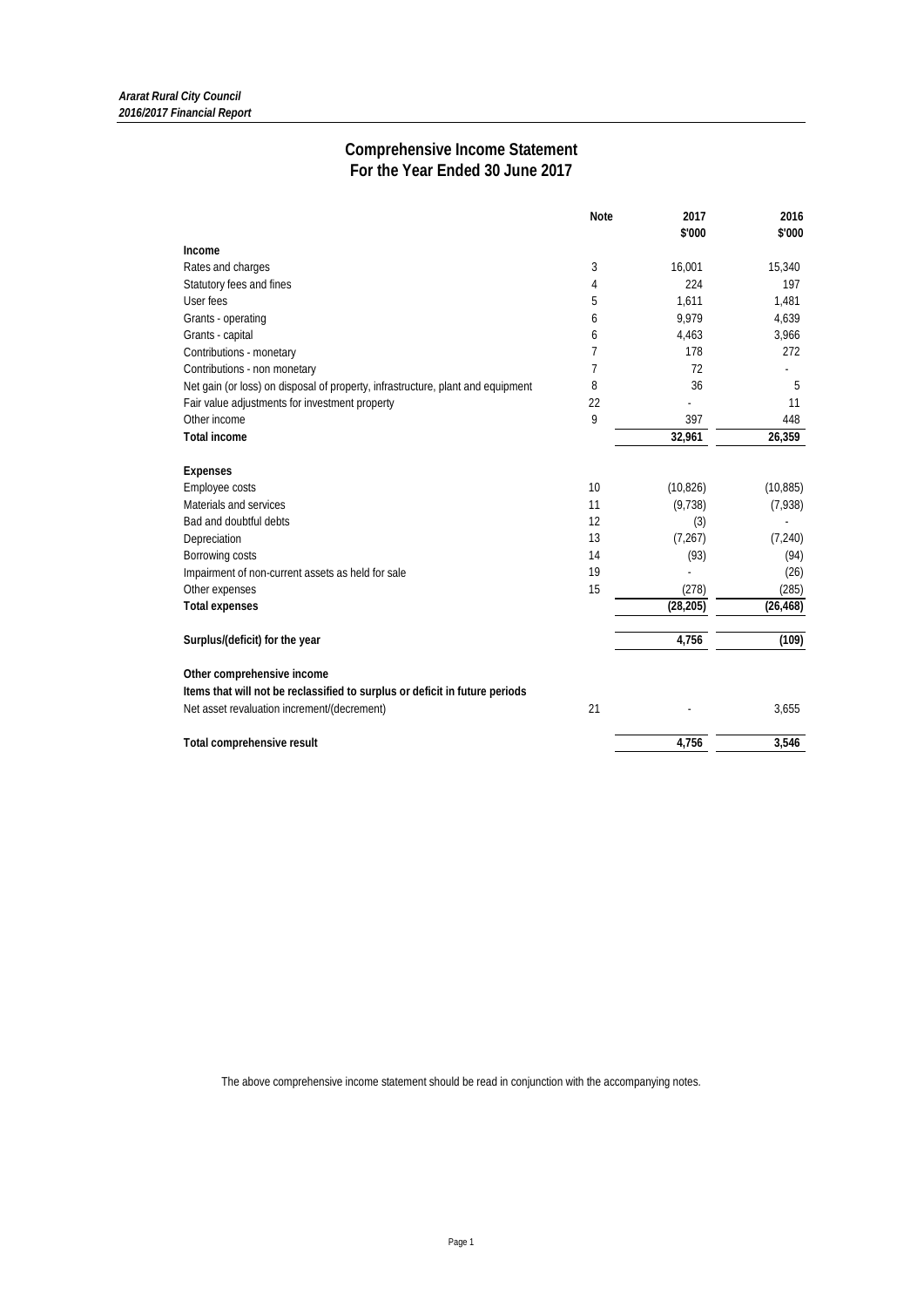# **Balance Sheet As at 30 June 2017**

|                                                | <b>Note</b> | 2017    | 2016    |
|------------------------------------------------|-------------|---------|---------|
|                                                |             | \$'000  | \$'000  |
| Assets                                         |             |         |         |
| <b>Current assets</b>                          |             |         |         |
| Cash and cash equivalents                      | 16          | 17,963  | 12,740  |
| Trade and other receivables                    | 17          | 2,637   | 2,348   |
| Inventories                                    | 18          | 103     | 105     |
| Non-current assets classified as held for sale | 19          |         | 856     |
| Other assets                                   | 20          | 54      | 9       |
| <b>Total current assets</b>                    |             | 20,757  | 16,058  |
| Non-current assets                             |             |         |         |
| Property, infrastructure, plant and equipment  | 21          | 167,764 | 166,961 |
| Investment property                            | 22          | 1,258   | 1,258   |
| <b>Total non-current assets</b>                |             | 169,022 | 168,219 |
| <b>Total assets</b>                            |             | 189,779 | 184,277 |
| Liabilities                                    |             |         |         |
| <b>Current liabilities</b>                     |             |         |         |
| Trade and other payables                       | 23          | 1,708   | 1,039   |
| Trust funds and deposits                       | 24          | 331     | 373     |
| Provisions                                     | 25          | 2,885   | 2,774   |
| <b>Total current liabilities</b>               |             | 4,924   | 4,186   |
| Non-current liabilities                        |             |         |         |
| Provisions                                     | 25          | 195     | 187     |
| Interest-bearing loans and borrowings          | 26          | 2,000   | 2,000   |
| <b>Total non-current liabilities</b>           |             | 2,195   | 2,187   |
| <b>Total liabilities</b>                       |             | 7,119   | 6,373   |
|                                                |             |         |         |
| Net assets                                     |             | 182,660 | 177,904 |
|                                                |             |         |         |
| Equity                                         |             |         |         |
| Accumulated surplus                            |             | 70,452  | 71,377  |
| <b>Reserves</b>                                | 27          | 112,208 | 106,527 |
| <b>Total Equity</b>                            |             | 182,660 | 177,904 |

The above balance sheet should be read in conjunction with the accompanying notes.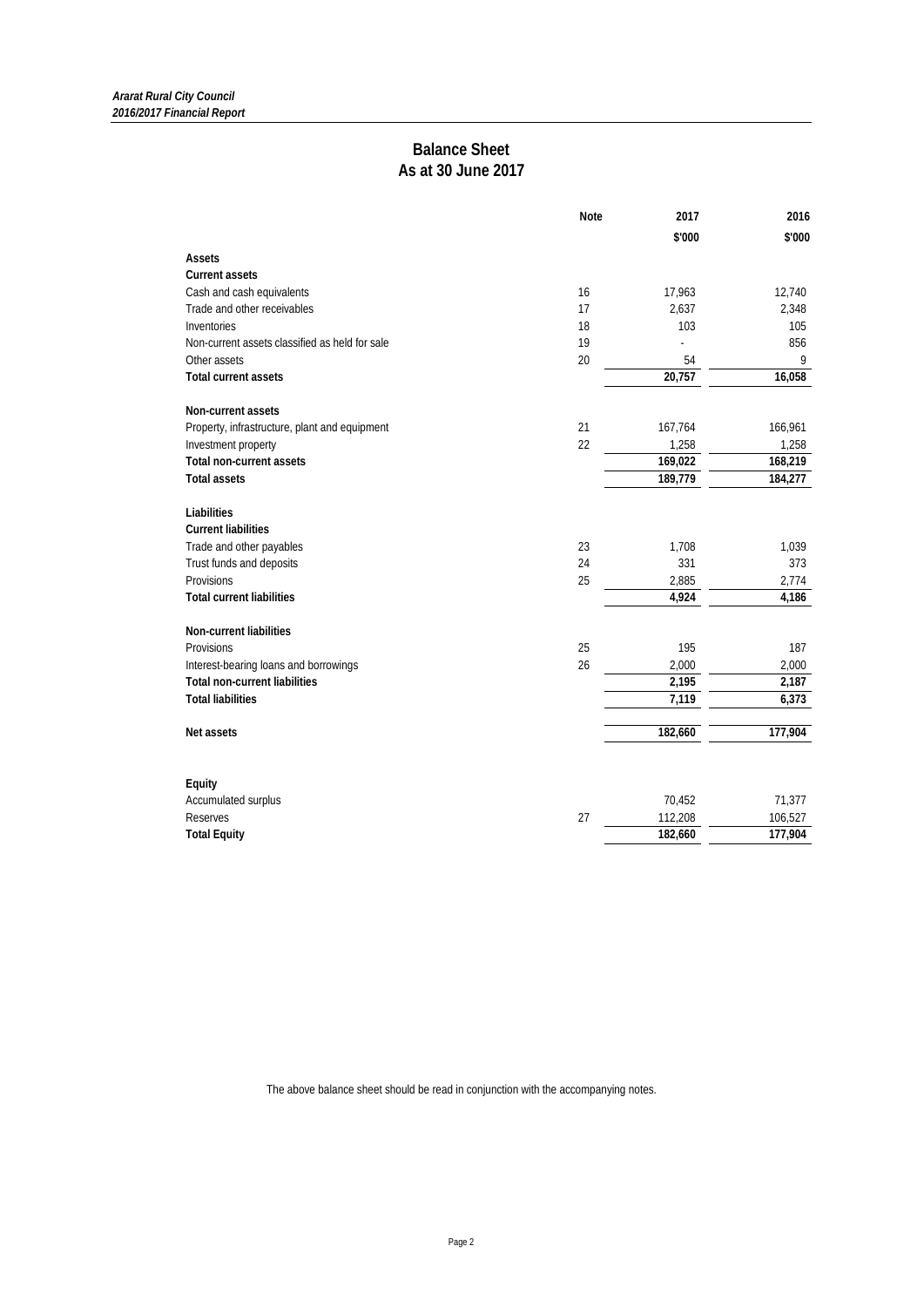# **Statement of Changes in Equity For the Year Ended 30 June 2017**

| 2017                                       | Note  | Total<br>\$'000 | Accumulated<br><b>Surplus</b><br>\$'000 | <b>Revaluation</b><br>Reserve<br>\$'000 | Other<br><b>Reserves</b><br>\$'000 |
|--------------------------------------------|-------|-----------------|-----------------------------------------|-----------------------------------------|------------------------------------|
| Balance at beginning of the financial year |       | 177.904         | 71.377                                  | 96.298                                  | 10.229                             |
| Surplus/(deficit) for the year             |       | 4.756           | 4.756                                   |                                         |                                    |
| Transfers to other reserves                | 27(b) | ٠               | (8, 813)                                |                                         | 8.813                              |
| Transfers from other reserves              | 27(b) | ٠               | 3.132                                   |                                         | (3, 132)                           |
| Balance at end of the financial year       |       | 182.660         | 70.452                                  | 96.298                                  | 15,910                             |

| 2016                                        |       | Total<br>\$'000          | Accumulated<br>Surplus<br>\$'000 | Revaluation<br>Reserve<br>\$'000 | Other<br>Reserves<br>\$'000 |
|---------------------------------------------|-------|--------------------------|----------------------------------|----------------------------------|-----------------------------|
| Balance at beginning of the financial year  |       | 174.358                  | 70.915                           | 92.643                           | 10.800                      |
| Surplus/(deficit) for the year              |       | (109)                    | (109)                            |                                  |                             |
| Net asset revaluation increment/(decrement) | 27(a) | 3.655                    | ٠                                | 3.655                            | $\overline{\phantom{a}}$    |
| Transfers to other reserves                 | 27(b) | $\overline{\phantom{a}}$ | (5,968)                          | $\overline{\phantom{a}}$         | 5.968                       |
| Transfers from other reserves               | 27(b) |                          | 6.539                            |                                  | (6, 539)                    |
| Balance at end of the financial year        |       | 177.904                  | 71.377                           | 96.298                           | 10.229                      |

The above statement of changes in equity should be read in conjunction with the accompanying notes.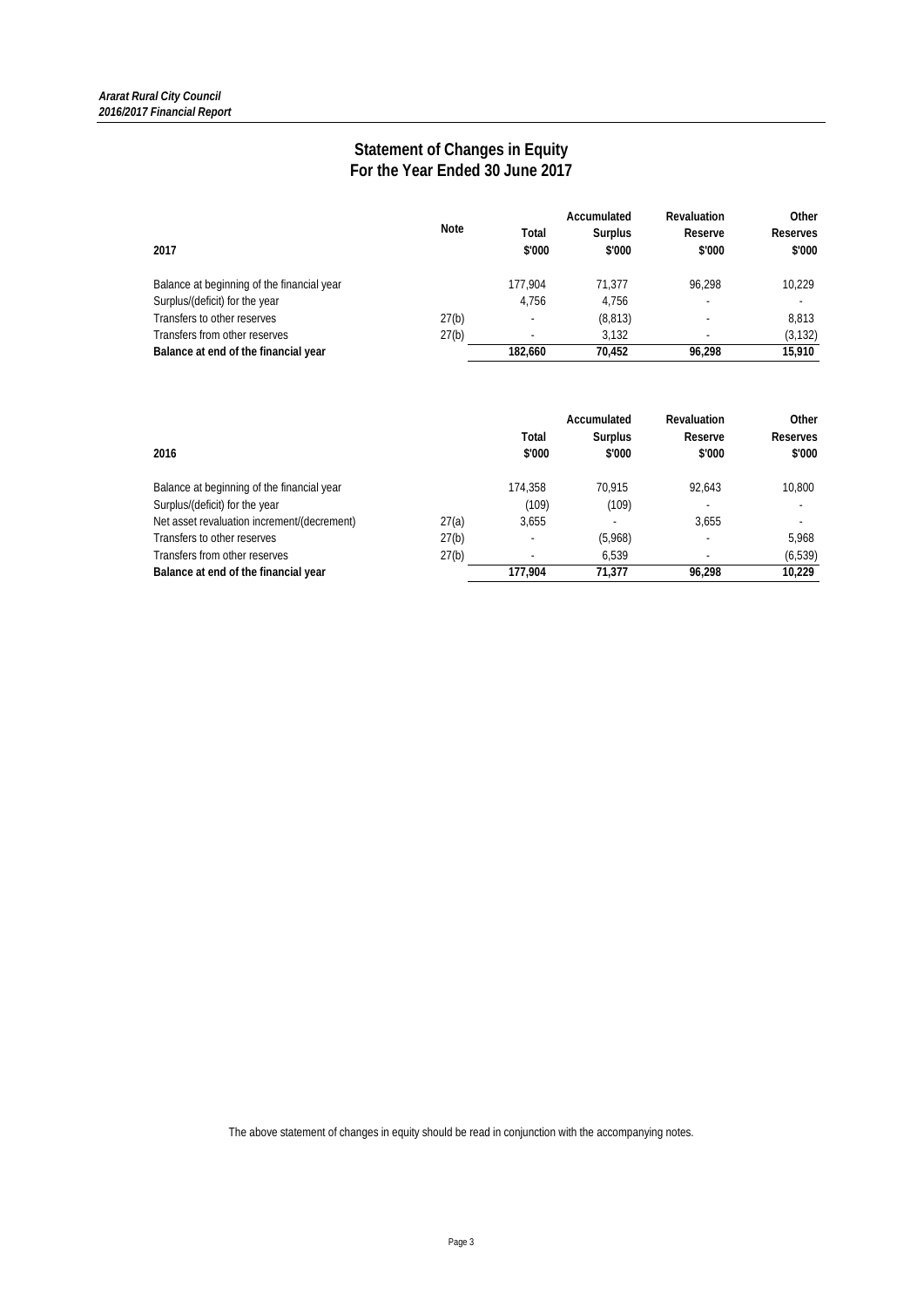# **Statement of Cash Flows For the Year Ended 30 June 2017**

|                                                                     | <b>Note</b> | 2017       | 2016       |
|---------------------------------------------------------------------|-------------|------------|------------|
|                                                                     |             | Inflows/   | Inflows/   |
|                                                                     |             | (Outflows) | (Outflows) |
|                                                                     |             | \$'000     | \$'000     |
| Cash flows from operating activities                                |             |            |            |
| Rates and charges                                                   |             | 15,781     | 15,175     |
| Statutory fees and fines                                            |             | 225        | 197        |
| User fees                                                           |             | 1,659      | 1,593      |
| Grants - operating                                                  |             | 9,979      | 4,639      |
| Grants - capital                                                    |             | 4,463      | 4,024      |
| Contributions - monetary                                            |             | 196        | 299        |
| Interest received                                                   |             | 281        | 403        |
| Trust funds and deposits taken                                      |             | 174        | 1,874      |
| Other receipts                                                      |             | 127        | 130        |
| Net GST refund/payment                                              |             | 1,492      | 1,282      |
| Employee costs                                                      |             | (11,066)   | (10, 565)  |
| Materials and services                                              |             | (10, 381)  | (10, 206)  |
| Trust funds and deposits repaid                                     |             | (216)      | (2,025)    |
| Other payments                                                      |             | (292)      | (292)      |
| Net cash provided by/(used in) operating activities                 | 28          | 12,422     | 6,528      |
| Cash flows from investing activities                                |             |            |            |
| Payments for property, infrastructure, plant and equipment          | 21          | (7, 362)   | (7, 735)   |
| Proceeds from sale of property, infrastructure, plant and equipment |             | 256        | 581        |
| Proceeds from investments                                           |             |            | 1,750      |
| Net cash provided by/(used in) investing activities                 |             | (7, 106)   | (5, 404)   |
| Cash flows from financing activities                                |             |            |            |
| Finance costs                                                       |             | (93)       | (94)       |
| Repayment of borrowings                                             |             |            | (61)       |
| Net cash provided by/(used in) financing activities                 |             | (93)       | (155)      |
| Net increase (decrease) in cash and cash equivalents                |             | 5,223      | 969        |
| Cash and cash equivalents at the beginning of the financial year    |             | 12,740     | 11,771     |
| Cash and cash equivalents at the end of the financial year          | 16          | 17,963     | 12.740     |

Restrictions on cash assets 16

The above statement of cash flows should be read in conjunction with the accompanying notes.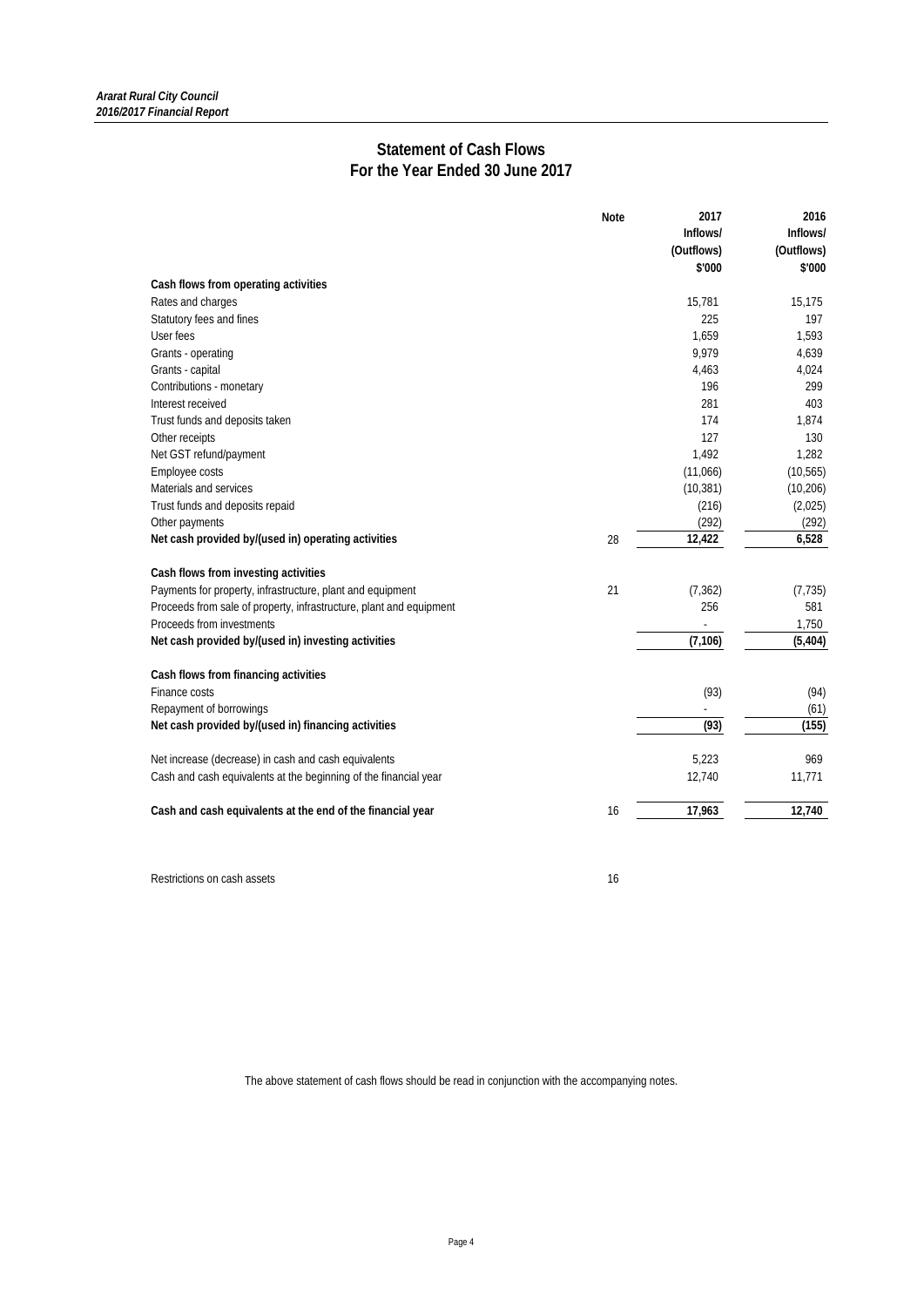# **Statement of Capital Works For the Year Ended 30 June 2017**

|                                  | <b>Note</b> | 2017   | 2016   |
|----------------------------------|-------------|--------|--------|
|                                  |             | \$'000 | \$'000 |
| Property                         |             |        |        |
| Land                             |             | 147    |        |
| <b>Total land</b>                |             | 147    | ÷      |
| <b>Buildings</b>                 |             | 1,848  | 2,307  |
| <b>Total buildings</b>           |             | 1,848  | 2,307  |
| <b>Total property</b>            |             | 1,995  | 2,307  |
| Plant and equipment              |             |        |        |
| Plant, machinery and equipment   |             | 454    | 272    |
| Fixtures, fittings and furniture |             | 70     | 60     |
| Library books                    |             | 39     | 40     |
| Total plant and equipment        |             | 563    | 372    |
| Infrastructure                   |             |        |        |
| Roads                            |             | 3,422  | 4,252  |
| <b>Bridges</b>                   |             | 752    | 428    |
| Footpaths and cycleways          |             | 121    | 193    |
| Drainage                         |             | 509    | 183    |
| <b>Total infrastructure</b>      |             | 4,804  | 5,056  |
| Total capital works expenditure  |             | 7,362  | 7,735  |
| Represented by:                  |             |        |        |
| New asset expenditure            |             | 1,827  | 1,980  |
| Asset renewal expenditure        |             | 3,727  | 4,872  |
| Asset upgrade expenditure        |             | 1,808  | 883    |
| Total capital works expenditure  |             | 7,362  | 7,735  |

The above statement of capital works should be read in conjunction with the accompanying notes.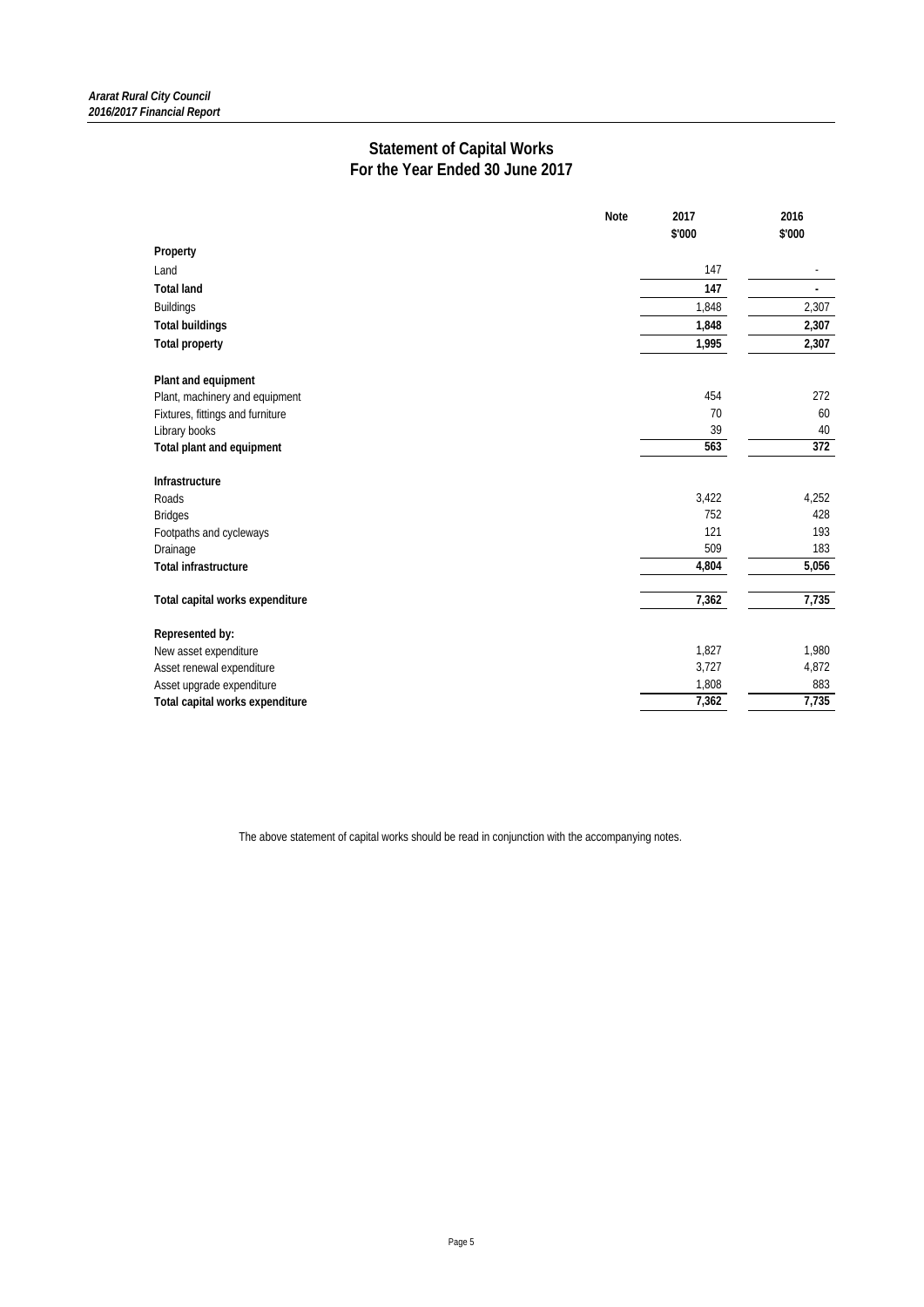## **Introduction**

The Ararat Rural City Council was established by an Order of the Governor in Council on 22 September 1994 and is a body corporate.

The Council's main office is located at 59 Vincent Street, Ararat.

#### **Statement of compliance**

These financial statements are a general purpose financial report that consists of a Comprehensive Income Statement, Balance Sheet, Statement of Changes in Equity, Statement of Cash Flows, Statement of Capital Works and Notes accompanying these financial statements. The general purpose financial report complies with the Australian Accounting Standards, other authoritative pronouncements of the Australian Accounting Standards Board, the Local Government Act 1989, and the Local Government (Planning and Reporting) Regulations 2014.

## **Note 1 Significant accounting policies**

## **(a) Basis of accounting**

The accrual basis of accounting has been used in the preparation of these financial statements, whereby assets, liabilities, equity, income and expenses are recognised in the reporting period to which they relate, regardless of when cash is received or paid.

Judgements, estimates and assumptions are required to be made about the carrying values of assets and liabilities that are not readily apparent from other sources. The estimates and associated judgements are based on professional judgement derived from historical experience and various other factors that are believed to be reasonable under the circumstances. Actual results may differ from these estimates.

Revisions to accounting estimates are recognised in the period in which the estimate is revised and also in future periods that are affected by the revision. Judgements and assumptions made by management in the application of AAS's that have significant effects on the financial statements and estimates relate to:

- the fair value of land, buildings, infrastructure, plant and equipment (refer to Note 1 (k))
- the determination of depreciation for buildings, infrastructure, plant and equipment (refer to Note 1 (l))
- the determination of employee provisions (refer to Note 1 (r))

Unless otherwise stated, all accounting policies are consistent with those applied in the prior year. Where appropriate, comparative figures have been amended to accord with current presentation, and disclosure has been made of any material changes to comparatives.

## **(b) Changes in accounting policies**

There have been no changes in accounting policies from the previous period.

#### **(c) Committees of management**

There are no entities controlled by Council that have material revenues, expenses, assets or liabilities, such as committees of management, to include in this financial report.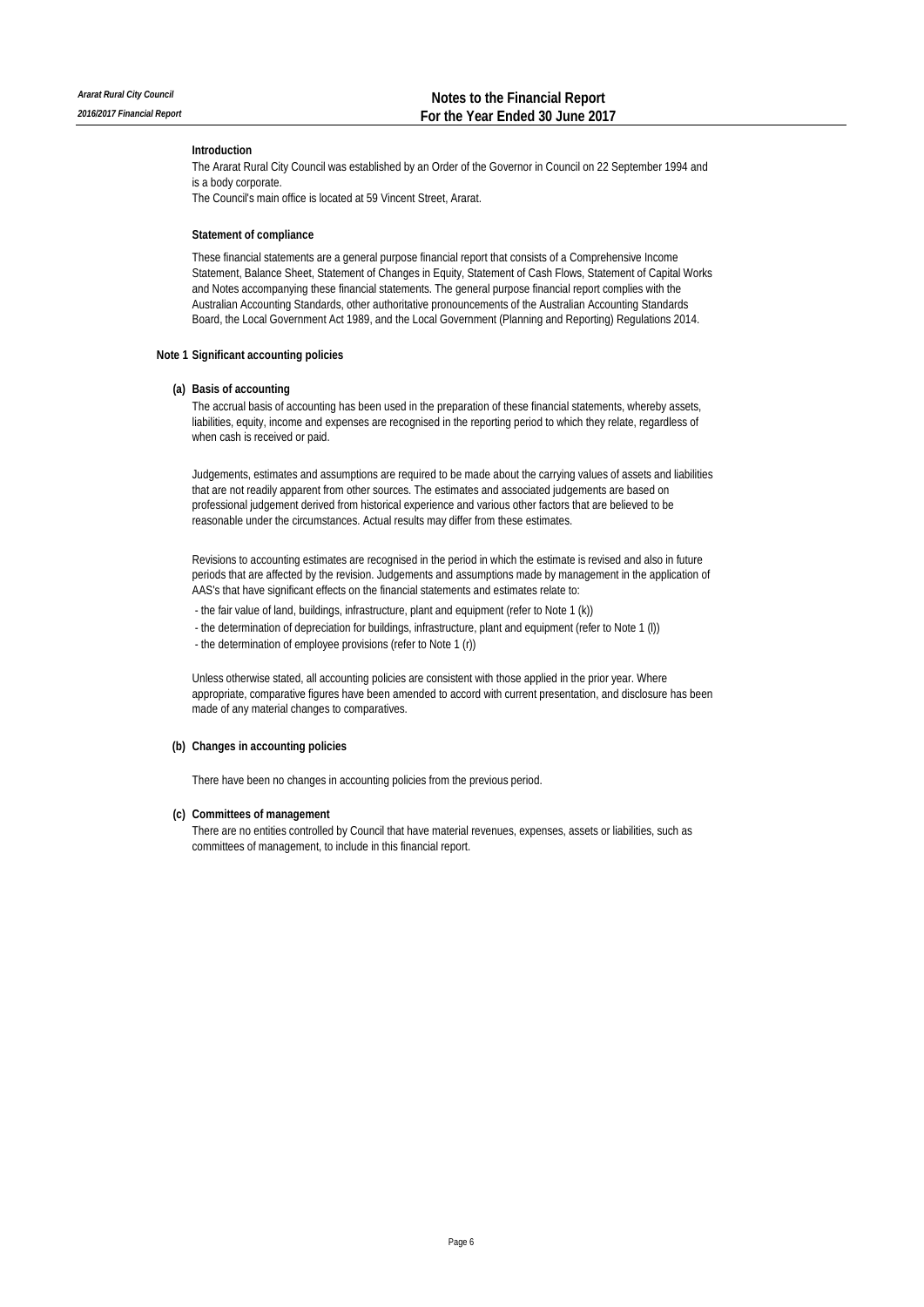## **( d) Revenue recognition**

Income is recognised when the Council obtains control of the contribution or the right to receive the contribution, it is probable that the economic benefits comprising the contribution will flow to the Council and the amount of the contribution can be measured reliably.

## *Rates and Charges*

Annual rates and charges are recognised as revenues when Council issues annual rates notices. Supplementary rates are recognised when a valuation and reassessment is completed and a supplementary rates notice issued.

## *Statutory fees and fines*

Statutory fees and fines (including parking fees and fines) are recognised as revenue when the service has been provided, the payment is received, or when the penalty has been applied, whichever first occurs.

## *User fees*

User fees are recognised as revenue when the service has been provided or the payment is received, whichever first occurs.

## *Grants*

Grant income is recognised when Council obtains control of the contribution. This is normally obtained upon their receipt (or acquittal) or upon earlier notification that a grant has been secured, and are valued at their fair value at the date of transfer.

Where grants or contributions recognised as revenues during the financial year were obtained on condition that they be expended in a particular manner or used over a particular period and those conditions were undischarged at balance date, the unused grant or contribution is disclosed in Note 6. The note also discloses the amount of unused grant or contribution from prior years that was expended on Council's operations during the current year.

#### *Contributions*

Monetary and non monetary contributions are recognised as revenue when Council obtains control over the contributed asset.

#### *Sale of property, infrastructure, plant and equipment*

The profit or loss on sale of an asset is determined when control of the asset has irrevocably passed to the buyer.

## *Interest*

Interest is recognised as it is earned.

## *Dividends*

Dividend revenue is recognised when the Council's right to receive payment is established.

#### *Other Income*

Other income is measured at the fair value of the consideration received or receivable and is recognised when Council gains control over the right to receive the income.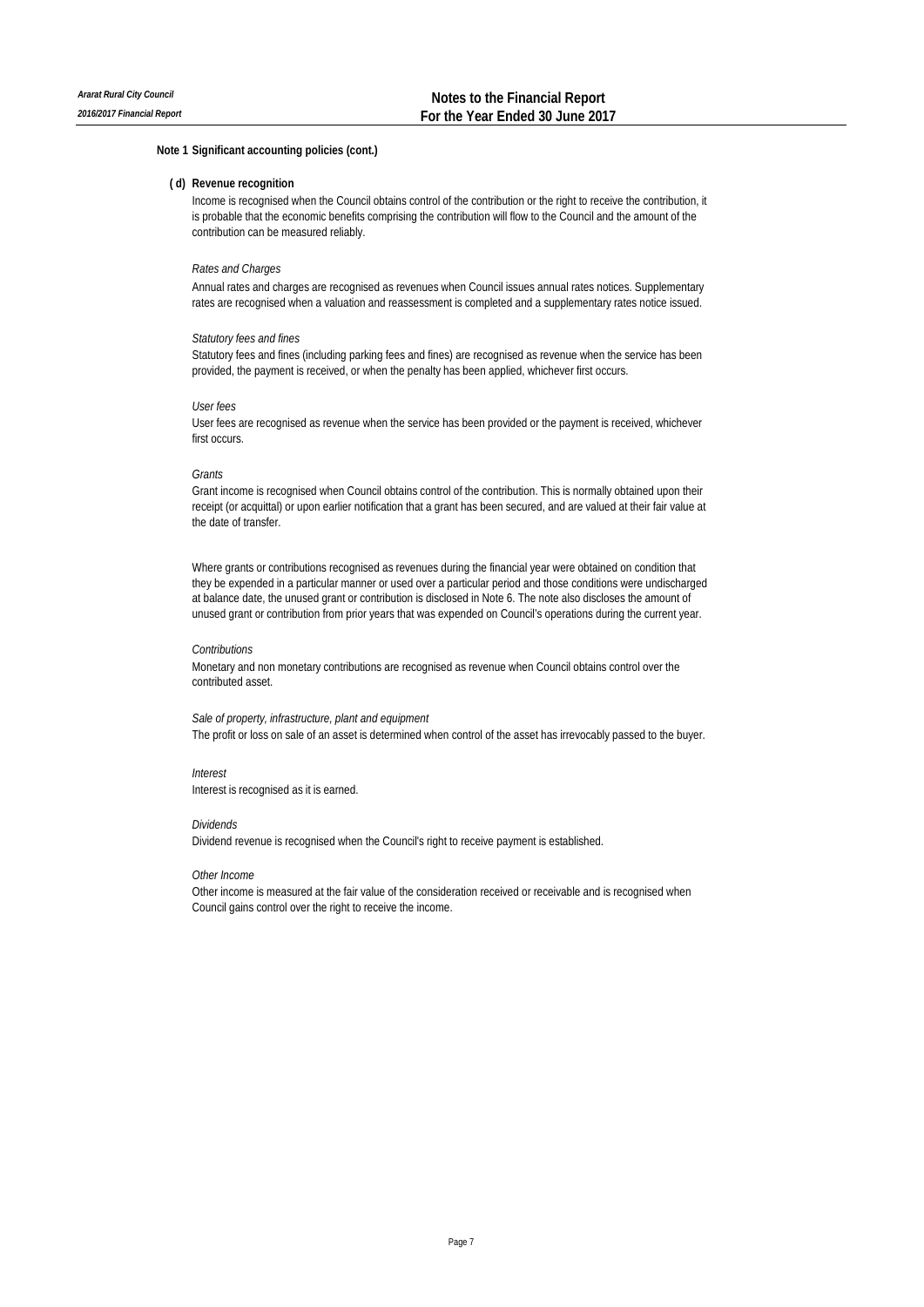#### **(e) Fair value measurement**

Council measures certain assets and liabilities at fair value where required or permitted by Australian Accounting Standards. AASB 13 Fair value measurement, aims to improve consistency and reduce complexity by providing a definition of fair value and a single source of fair value measurement and disclosure requirements for use across Australian Accounting Standards.

AASB 13 defines fair value as the price that would be received to sell an asset or paid to transfer a liability in an orderly transaction between market participants at the measurement date. Fair value under AASB 13 is an exit price regardless of whether that price is directly observable or estimated using another valuation technique.

All assets and liabilities for which fair value is measured or disclosed in the financial statements are categorised within a fair value hierarchy, described as follows, based on the lowest level input that is significant to the fair value measurement as a whole:

Level 1 — Quoted (unadjusted) market prices in active markets for identical assets or liabilities;

Level 2 — Valuation techniques for which the lowest level input that is significant to the fair value measurement is directly or indirectly observable; and

Level 3 — Valuation techniques for which the lowest level input that is significant to the fair value measurement is unobservable.

For the purpose of fair value disclosures, Council has determined classes of assets and liabilities on the basis of the nature, characteristics and risks of the asset or liability and the level of the fair value hierarchy as explained above

In addition, Council determines whether transfers have occurred between levels in the hierarchy by re-assessing categorisation (based on the lowest level input that is significant to the fair value measurement as a whole) at the end of each reporting period.

## **(f) Cash and cash equivalents**

Cash and cash equivalents include cash on hand, deposits at call, and other highly liquid investments with original maturities of 3 months or less, net of outstanding bank overdrafts.

#### **(g) Trade and other receivables**

Receivables are carried at amortised cost using the effective interest rate method. A provision for doubtful debts is recognised when there is objective evidence that an impairment has occurred.

## **(h) Other financial assets**

Other financial assets are valued at fair value, being market value, at balance date. Term deposits are measured at amortised cost. Any unrealised gains and losses on holdings at balance date are recognised as either a revenue or expense.

## **(i) Inventories**

Inventories held for distribution are measured at cost, adjusted when applicable for any loss of service potential. Inventories are measured at the lower of cost and net realisable value.

All other inventories, including land held for sale, are measured at the lower of cost and net realisable value. Where inventories are acquired for no cost or nominal consideration, they are measured at current replacement cost at the date of acquisition.

## **(j) Non-current assets classified as held for sale**

A non-current asset classified as held for sale (including disposal groups) is measured at the lower of its carrying amount and fair value less costs of disposal, and are not subject to depreciation. Non-current assets, disposal groups and related liabilities and assets are treated as current and classified as held for sale if their carrying amount will be recovered through a sale transaction rather than through continuing use. This condition is regarded as met only when the sale is highly probable and the asset's sale (or disposal group sale) is expected to be completed within 12 months from the date of classification.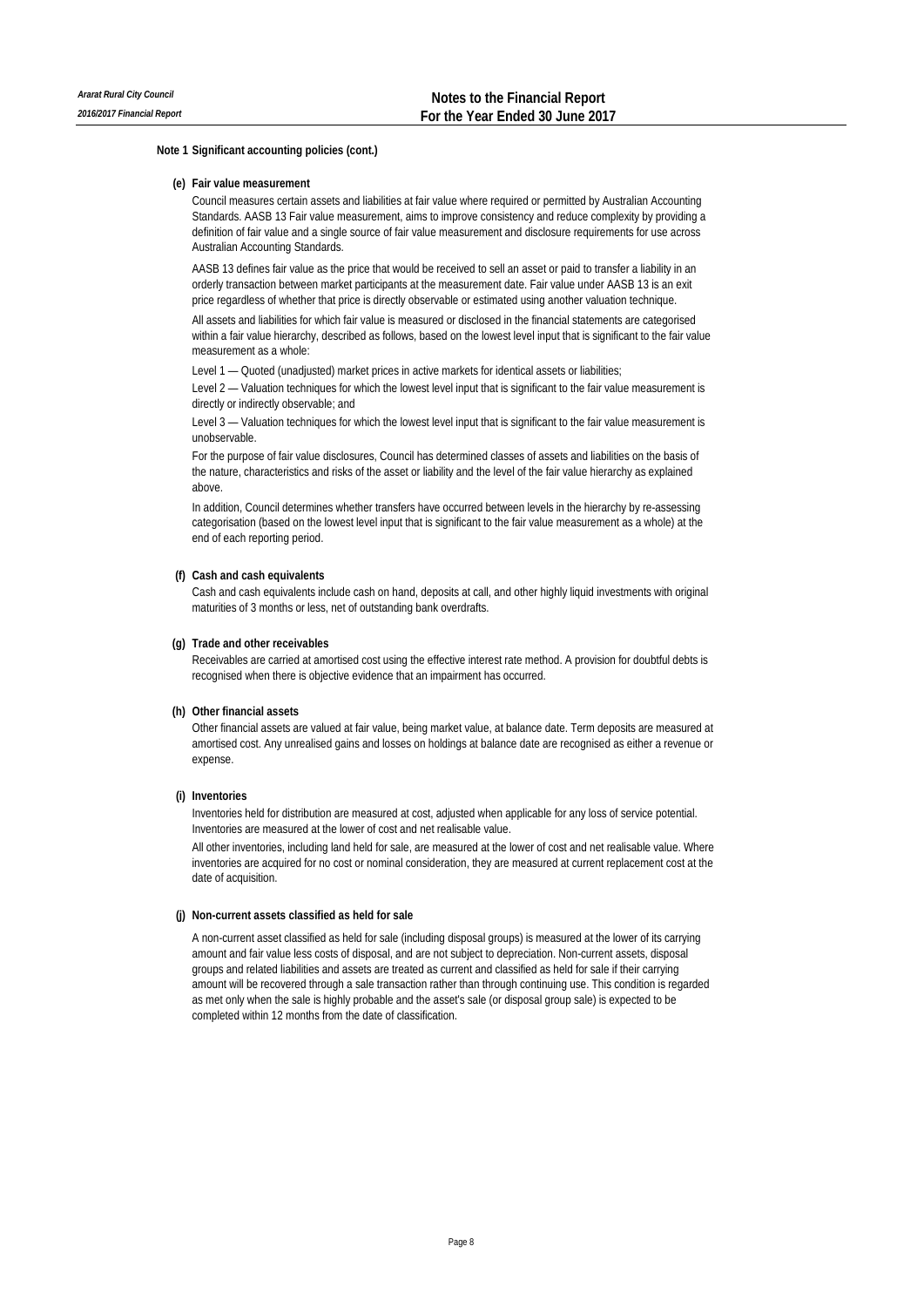## **(k) Recognition and measurement of property, infrastructure, plant and equipment and intangibles (cont.)** *Acquisition*

The purchase method of accounting is used for all acquisitions of assets, being the fair value of assets provided as consideration at the date of acquisition plus any incidental costs attributable to the acquisition. Fair value is the price that would be received to sell an asset (or paid to transfer a liability) in an orderly transaction between market participants at the measurement date.

Where assets are constructed by Council, cost includes all materials used in construction, direct labour, borrowing costs incurred during construction, and an appropriate share of directly attributable variable and fixed overheads.

In accordance with Council's policy, the threshold limits detailed in Note 1 (l) have applied when recognising assets within an applicable asset class and unless otherwise stated are consistent with the prior year.

#### *Revaluation*

Subsequent to the initial recognition of assets, non-current physical assets, other than plant and equipment, are measured at their fair value, being the price that would be received to sell an asset (or paid to transfer a liability) in an orderly transaction between market participants at the measurement date. At balance date, the Council reviewed the carrying value of the individual classes of assets measured at fair value to ensure that each asset materially approximated its fair value. Where the carrying value materially differed from the fair value at balance date, the class of asset was revalued.

Fair value valuations are determined in accordance with a valuation hierarchy. Changes to the valuation hierarchy will only occur if an external change in the restrictions or limitations of use of an asset result in changes to the permissible or practical highest and best use of the asset. Further details regarding the fair value hierarchy are disclosed at Note 21.

In addition, Council undertakes a formal revaluation of land, buildings, and infrastructure assets on a regular basis ranging from 2 to 3 years. The valuation is performed either by experienced council officers or independent experts.

Where the assets are revalued, the revaluation increments are credited directly to the asset revaluation reserve except to the extent that an increment reverses a prior year decrement for that class of asset that had been recognised as an expense in which case the increment is recognised as revenue up to the amount of the expense. Revaluation decrements are recognised as an expense except where prior increments are included in the asset revaluation reserve for that class of asset in which case the decrement is taken to the reserve to the extent of the remaining increments. Within the same class of assets, revaluation increments and decrements within the year are offset.

## *Land under roads*

Land under roads acquired after 30 June 2008 are brought to account using the fair value basis. Council does not recognise land under roads that it controlled prior to that period in its financial report.

## **(l) Depreciation of property, infrastructure, plant and equipment**

Buildings, plant and equipment, infrastructure, and other assets having limited useful lives are systematically depreciated over their useful lives to the Council in a manner which reflects consumption of the service potential embodied in those assets. Estimates of remaining useful lives and residual values are made on a regular basis with major asset classes reassessed annually. Depreciation rates and methods are reviewed annually.

Where assets have separate identifiable components that are subject to regular replacement, these components are assigned distinct useful lives and residual values and a separate depreciation rate is determined for each component.

Road earthworks are not depreciated on the basis that they are assessed as not having a limited useful life. Artworks are not depreciated.

Straight line depreciation is charged based on the residual useful life as determined each year. Depreciation periods used are listed below and are consistent with the prior year unless otherwise stated.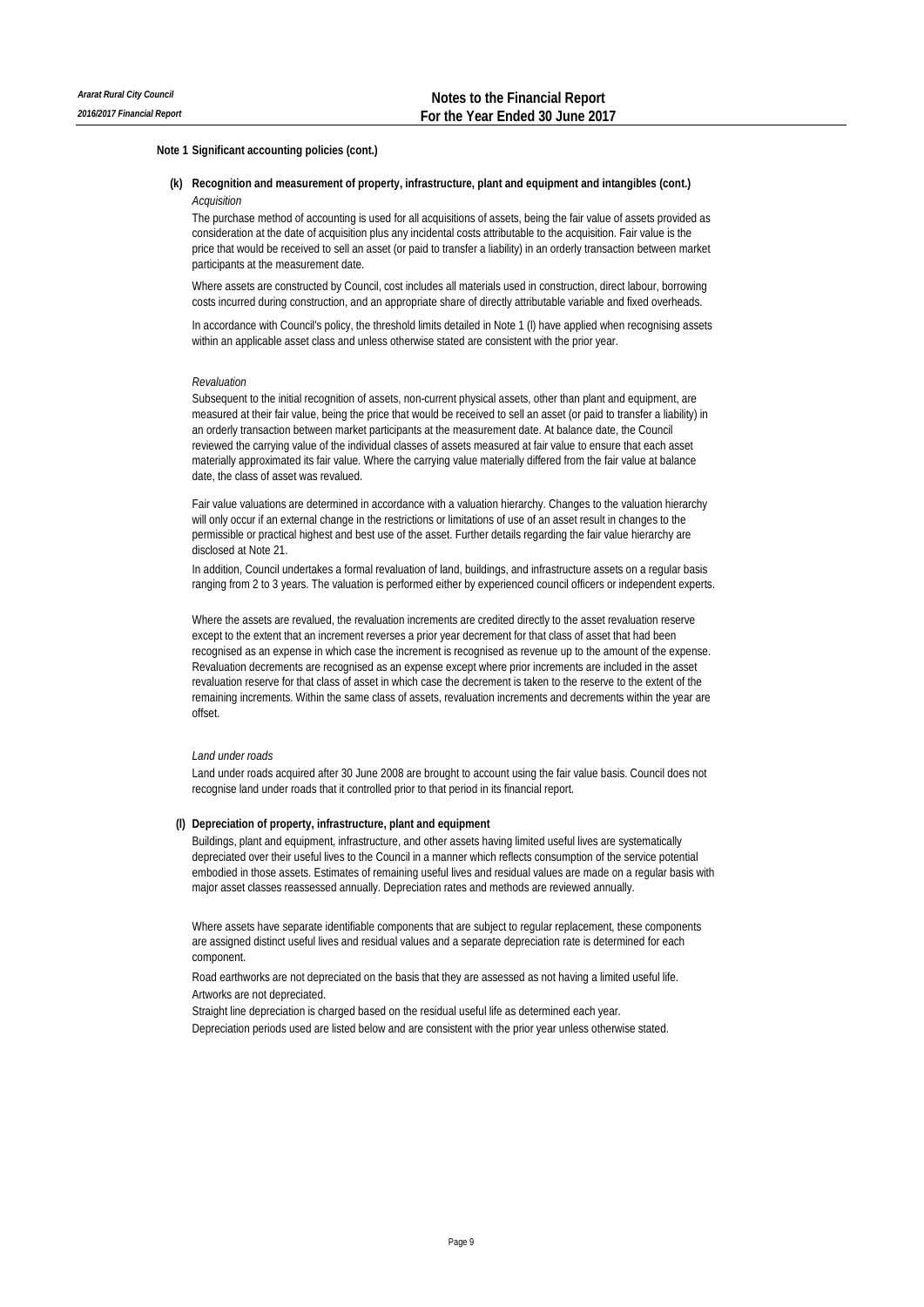**(l) Depreciation of property, infrastructure, plant and equipment (cont.)**

| Asset recognition thresholds and depreciation periods | Depreciation<br>Period   | <b>Threshold</b><br>Limit |  |
|-------------------------------------------------------|--------------------------|---------------------------|--|
|                                                       |                          | \$                        |  |
| Property                                              |                          |                           |  |
| land                                                  | $\overline{\phantom{a}}$ | 10,000                    |  |
| land under roads                                      |                          | 10,000                    |  |
| <b>Buildings</b>                                      |                          |                           |  |
| buildings                                             | 20-193 years             | 10,000                    |  |
| Plant and Equipment                                   |                          |                           |  |
| plant, machinery and equipment                        | 5-25 years               | 3,000                     |  |
| fixtures, fittings and furniture                      | 10 years                 | 3,000                     |  |
| computers and telecommunications                      | 10 years                 | 3,000                     |  |
| library books                                         | 3-10 years               |                           |  |
| Infrastructure                                        |                          |                           |  |
| road pavements and seals                              | $10-20$ years            | 10,000                    |  |
| road substructure                                     | 30-75 years              | 10,000                    |  |
| road kerb, channel and minor culverts                 | 30-100 years             | 10,000                    |  |
| bridges                                               | 50-120 years             | 10,000                    |  |
| footpaths and cycleways                               | 10-80 years              | 10,000                    |  |
| drainage                                              | 50-100 years             | 10,000                    |  |

## **(m) Repairs and maintenance**

Routine maintenance, repair costs, and minor renewal costs are expensed as incurred. Where the repair relates to the replacement of a component of an asset and the cost exceeds the capitalisation threshold the cost is capitalised and depreciated. The carrying value of the replaced asset is expensed.

## **(n) Investment property**

Investment property is held to generate long-term rental yields. Investment property is measured initially at cost, including transaction costs. Costs incurred subsequent to initial acquisition are capitalised when it is probable that future economic benefit in excess of the originally assessed performance of the asset will flow to the Council. Subsequent to initial recognition at cost, investment property is carried at fair value, determined annually by independent valuers. Changes to fair value are recorded in the comprehensive income statement in the period that they arise. Rental income from the leasing of investment properties is recognised in the comprehensive income statement on a straight line basis over the lease term.

## **(o) Impairment of assets**

At each reporting date, the Council reviews the carrying value of its assets to determine whether there is any indication that these assets have been impaired. If such an indication exists, the recoverable amount of the asset, being the higher of the asset's fair value less costs of disposal and value in use, is compared to the assets carrying value. Any excess of the assets carrying value over its recoverable amount is expensed to the comprehensive income statement, unless the asset is carried at the revalued amount in which case, the impairment loss is recognised directly against the revaluation surplus in respect of the same class of asset to the extent that the impairment loss does not exceed the amount in the revaluation surplus for that same class of asset.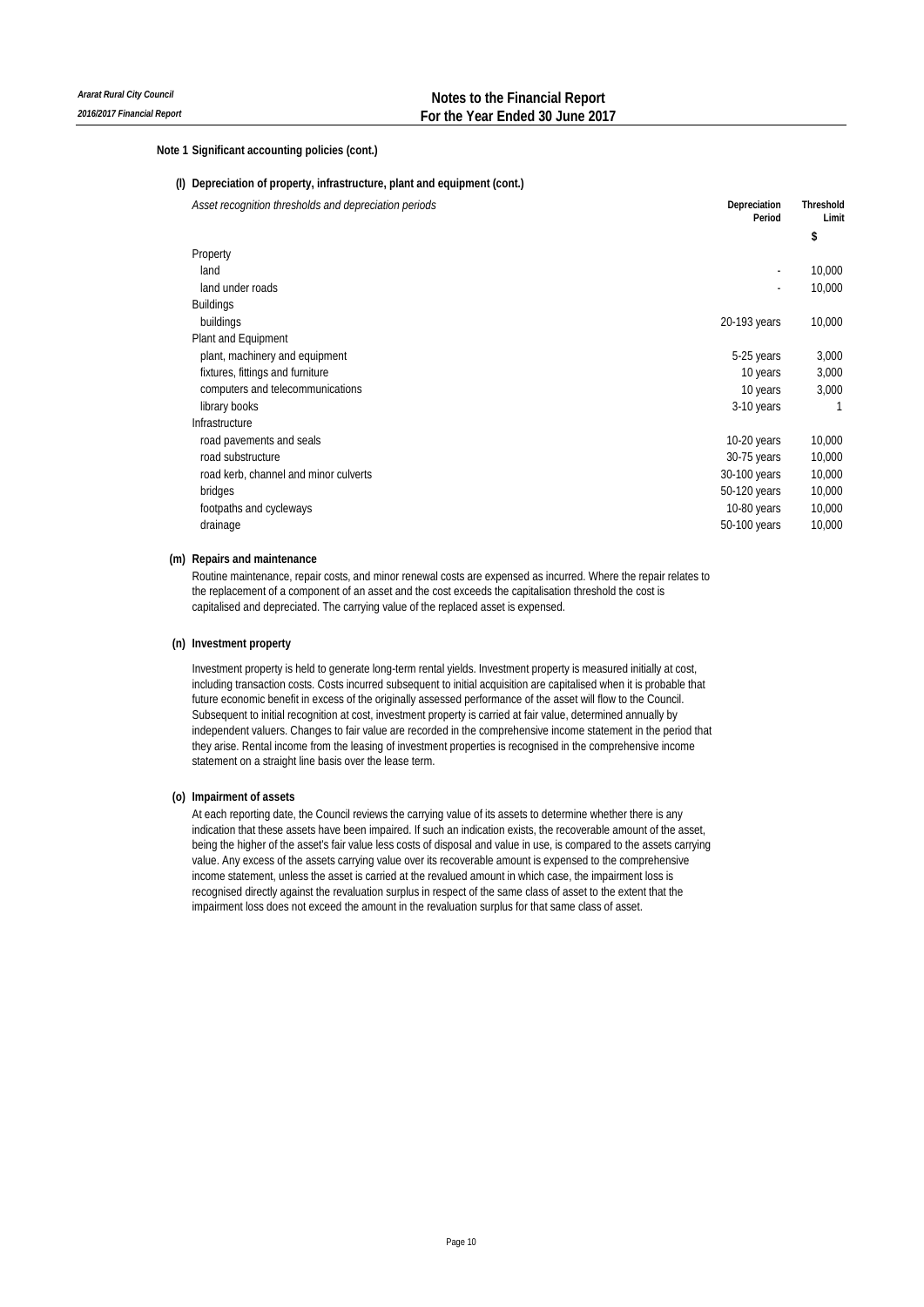#### **(p) Trust funds and deposits**

Amounts received as deposits and retention amounts controlled by Council are recognised as trust funds until they are returned, transferred in accordance with the purpose of the receipt, or forfeited (refer to Note 24).

## **(q) Borrowings**

Borrowings are initially measured at fair value, being the cost of the interest bearing liabilities, net of transaction costs. The measurement basis subsequent to initial recognition depends on whether the Council has categorised its interest-bearing liabilities as either financial liabilities designated at fair value through the profit and loss, or financial liabilities at amortised cost. Any difference between the initial recognised amount and the redemption value is recognised in net result over the period of the borrowing using the effective interest method. The classification depends on the nature and purpose of the interest bearing liabilities. The Council determines the classification of its interest bearing liabilities at initial recognition.

#### *Borrowing costs*

Borrowing costs are recognised as an expense in the period in which they are incurred, except where they are capitalised as part of a qualifying asset constructed by Council. Except where specific borrowings are obtained for the purpose of specific asset acquisition, the weighted average interest rate applicable to borrowings at balance date, excluding borrowings associated with superannuation, is used to determine the borrowing costs to be capitalised.

Borrowing costs include interest on bank overdrafts and interest on borrowings.

#### **(r) Employee costs and benefits**

The calculation of employee costs and benefits includes all relevant on-costs and are calculated as follows at reporting date.

## *Wages and salaries and annual leave*

Liabilities for wages and salaries, including non-monetary benefits, annual leave and accumulated sick leave expected to be wholly settled within 12 months of the reporting date are recognised in the provision for employee benefits in respect of employee services up to the reporting date, classified as current liabilities and measured at their nominal values.

Liabilities that are not expected to be wholly settled within 12 months of the reporting date are recognised in the provision for employee benefits as current liabilities, measured at the present value of the amounts expected to be paid when the liabilities are settled using the remuneration rate expected to apply at the time of settlement.

#### *Long service leave*

Liability for long service leave (LSL) is recognised in the provision for employee benefits. Current liability - unconditional LSL is disclosed as a current liability even when the council does not expect to settle the liability within 12 months because it will not have the unconditional right to defer settlement of the entitlement should an employee take leave within 12 months.

## The components of this current liability are measured at:

- present value component that is not expected to be wholly settled within 12 months.
- nominal value component that is expected to be wholly settled within 12 months.

## *Classification of employee costs*

Non-current liability - conditional LSL that has been accrued, where an employee is yet to reach a qualifying term of employment, is disclosed as a non - current liability. There is an unconditional right to defer settlement of the entitlement until the employee has completed the requisite years of service. This non-current LSL liability is measured at present value.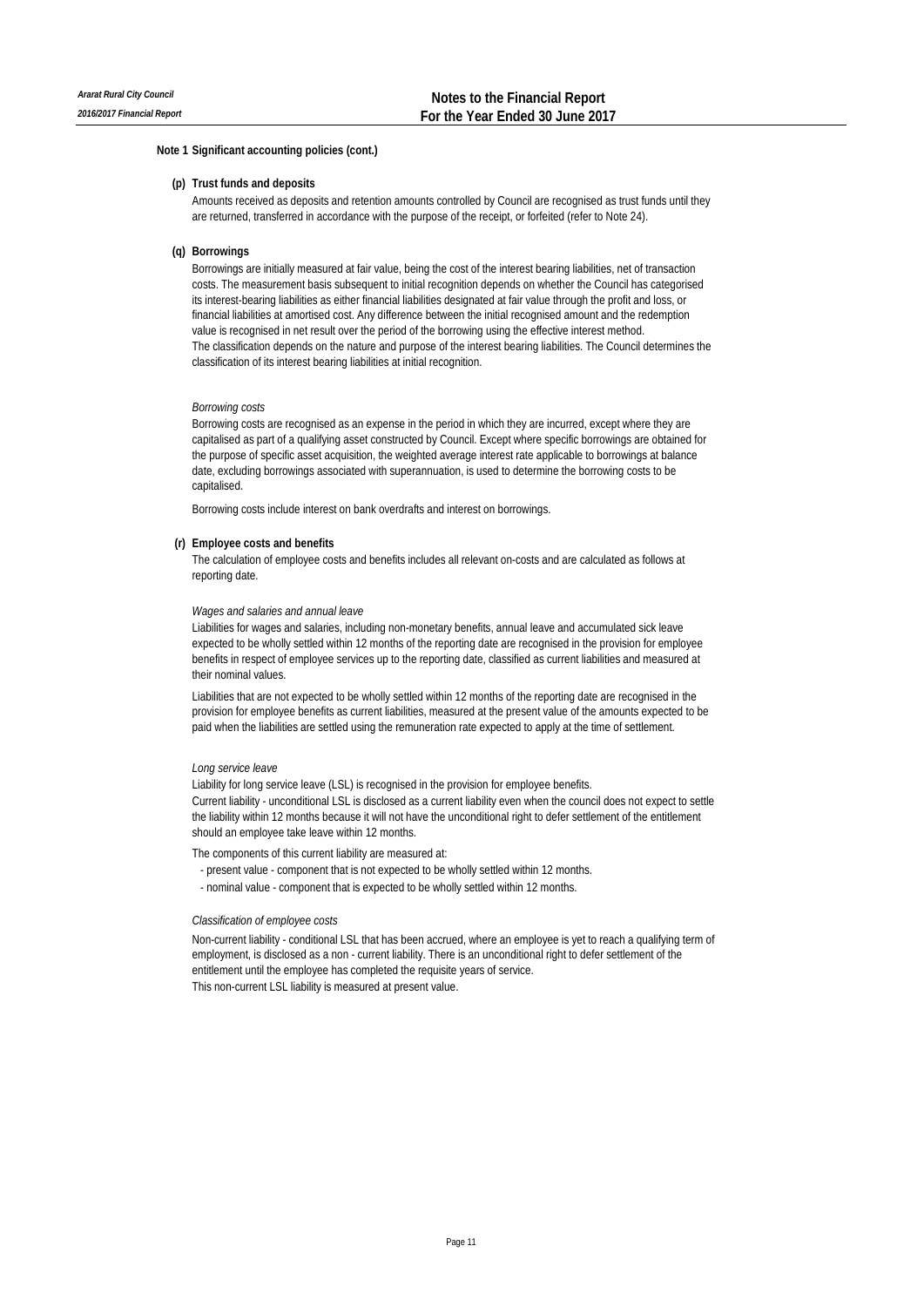## **(s) Leases**

## *Operating leases*

Lease payments for operating leases are required by the accounting standard to be recognised on a straight line basis, rather than expensed in the years in which they are incurred.

## **(t) Goods and Services Tax (GST)**

Revenues, expenses and assets are recognised net of the amount of GST, except where the amount of GST incurred is not recoverable from the Australian Tax Office. In these circumstances the GST is recognised as part of the cost of acquisition of the asset or as part of an item of the expense. Receivables and payables in the balance sheet are shown inclusive of GST.

Cash flows are presented in the Statement of Cash Flows on a gross basis, except for the GST component of investing and financing activities, which are disclosed as operating cash flows.

## **(u) Contingent assets and contingent liabilities and commitments**

Contingent assets and contingent liabilities are not recognised in the Balance Sheet, but are disclosed by way of a note and, if quantifiable, are measured at nominal value. Contingent assets and liabilities are presented inclusive of GST receivable or payable respectively.

Commitments are not recognised in the Balance Sheet. Commitments are disclosed at their nominal value by way of note and presented inclusive of the GST payable.

## **(v) Pending accounting standards**

The following new AAS's have been issued that are not mandatory for the 30 June 2017 reporting period. Council has assessed these pending standards and has identified the following potential impacts will flow from the application of these standards in future reporting periods.

## *Revenue from contracts with customers (AASB 15) (applies 2019/20)*

The standard shifts the focus from the transaction-level to a contract-based approach. Recognition is determined based on what the customer expects to be entitled to (rights and obligations), while measurement encompasses estimation by the entity of the amount expected to be entitled for performing under the contract. The full impact of this standard is not known however it is most likely to impact where contracts extend over time, where there are rights and obligations that may vary the timing or amount of the consideration, or where there are multiple performance elements. This has the potential to impact on the recognition of certain grant income.

## *Leases (AASB 16) (applies 2019/20)*

The classification of leases as either finance leases or operating leases is eliminated for lessees. Leases will be recognised in the Balance Sheet by capitalising the present value of the minimum lease payments and showing a 'right-of-use' asset, while future lease payments will be recognised as a financial liability. The nature of the expense recognised in the profit or loss will change. Rather than being shown as rent, or as leasing costs, it will be recognised as depreciation on the 'right-of-use' asset, and an interest charge on the lease liability. The interest charge will be calculated using the effective interest method, which will result in a gradual reduction of interest expense over the lease term.

## **(w) Rounding**

Unless otherwise stated, amounts in the financial report have been rounded to the nearest thousand dollars. Figures in the financial statements may not equate due to rounding.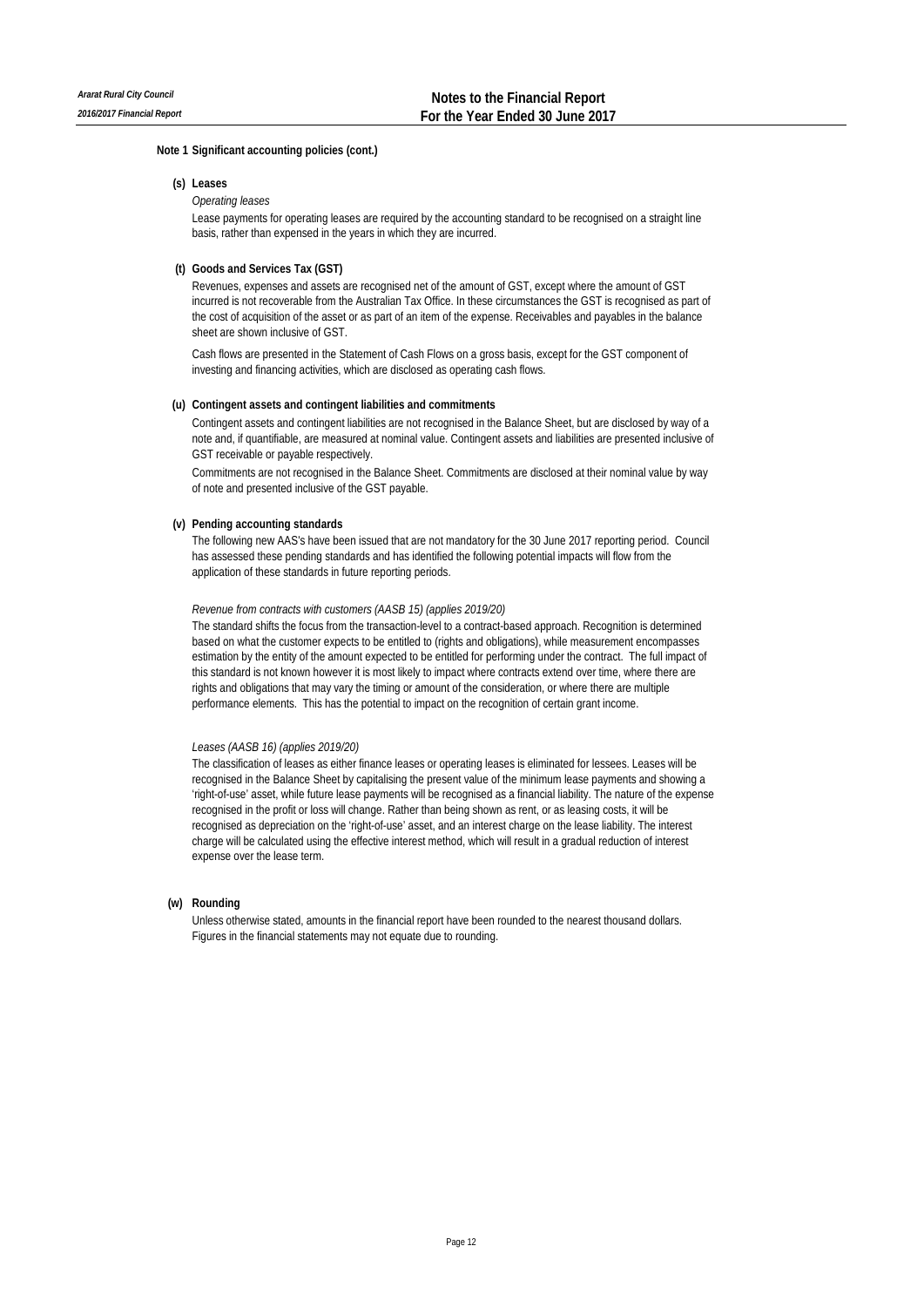## **Note 2 Budget comparison**

The budget comparison notes compare Council's financial plan, expressed through its annual budget, with actual performance. The *Local Government (Planning and Reporting) Regulations 2014* requires explanation of any material variances. Council has adopted a materiality threshold of \$250,000 where further explanation is warranted. Explanations have not been provided for variations below the materiality threshold unless the variance is considered to be material because of its nature.

The budget figures detailed below are those adopted by Council on 28 June 2016. The Budget was based on assumptions that were relevant at the time of adoption of the Budget. Council sets guidelines and parameters for income and expense targets in this budget in order to meet Council's planning and financial performance targets for both the short and long-term. The budget did not reflect any changes to equity resulting from asset revaluations, as their impacts were not considered predictable.

These notes are prepared to meet the requirements of the *Local Government Act 1989* and the *Local Government (Planning and Reporting) Regulations 2014* .

## **(a) Income and Expenditure**

| <b>Budget</b> | Actual    | Variance |                |
|---------------|-----------|----------|----------------|
| 2017          | 2017      | 2017     |                |
| \$'000        | \$'000    | \$'000   | Ref            |
|               |           |          |                |
| 15,746        | 16,001    | 255      | 1              |
| 190           | 224       | 34       |                |
| 1,508         | 1,611     | 103      |                |
| 6,802         | 9,979     | 3,177    | 2              |
| 8,810         | 4,463     | (4, 347) | $\overline{3}$ |
| 130           | 178       | 48       |                |
|               | 72        | 72       |                |
| 46            | 36        | (10)     |                |
| 385           | 397       | 12       |                |
| 33,617        | 32,961    | (656)    |                |
|               |           |          |                |
| (11, 162)     | (10, 826) | (336)    | 4              |
| (7,828)       | (9, 738)  | 1,910    | 5              |
|               | (3)       | 3        |                |
| (7, 548)      | (7,267)   | (281)    | 6              |
| (140)         | (93)      | (47)     |                |
| (246)         | (278)     | 32       |                |
| (26, 924)     | (28, 205) | 1,281    |                |
| 6,693         | 4,756     | (1,937)  |                |
|               |           |          |                |

## **(i) Explanation of material variations**

| Variance<br>Ref | Item                      | Explanation                                                                                                                                                                                                                                                                                                                    |
|-----------------|---------------------------|--------------------------------------------------------------------------------------------------------------------------------------------------------------------------------------------------------------------------------------------------------------------------------------------------------------------------------|
|                 |                           | Rates and charges Ararat Wind Farm was fully commissioned during the year, resulting in an additional \$0.167 million revenue in lieu of<br>rates.                                                                                                                                                                             |
| $\mathfrak{D}$  |                           | Grants - operating An advance payment of \$2.888 million was received in 2016/17 from the Victorian Grants Commission relating to<br>2017/18.                                                                                                                                                                                  |
| 3               | Grants - capital          | The amount received for the Ararat Arts Precinct Upgrade was \$3.645m less than budget. Roads to Recovery grant<br>was also \$1.044 million less than budget and \$0.230 million was received for Ritchie's Bridge which was not included in<br>budget.                                                                        |
| 4               | Employee costs            | There has been a delay in replacing some staff and vacancies that have not been filled at year end. The enterprise<br>bargaining agreement (EBA) expired in October 2016 and a new EBA did not come into effect until 11 April 2017                                                                                            |
| 5               | Materials and<br>services | Flood recovery works of \$1.314 million were not included in the budget. Grading works exceeded budget by \$0.413<br>million which were partly offset by savings in Capital resheeting works. Reseal preparation exceed budget by \$0.228<br>million and payments to Ararat Fitness Centre exceeded budget by \$0.100 million. |
| 6               | Depreciation              | Depreciation was less than budget primarily due to the budgeted capital works program not being completed.                                                                                                                                                                                                                     |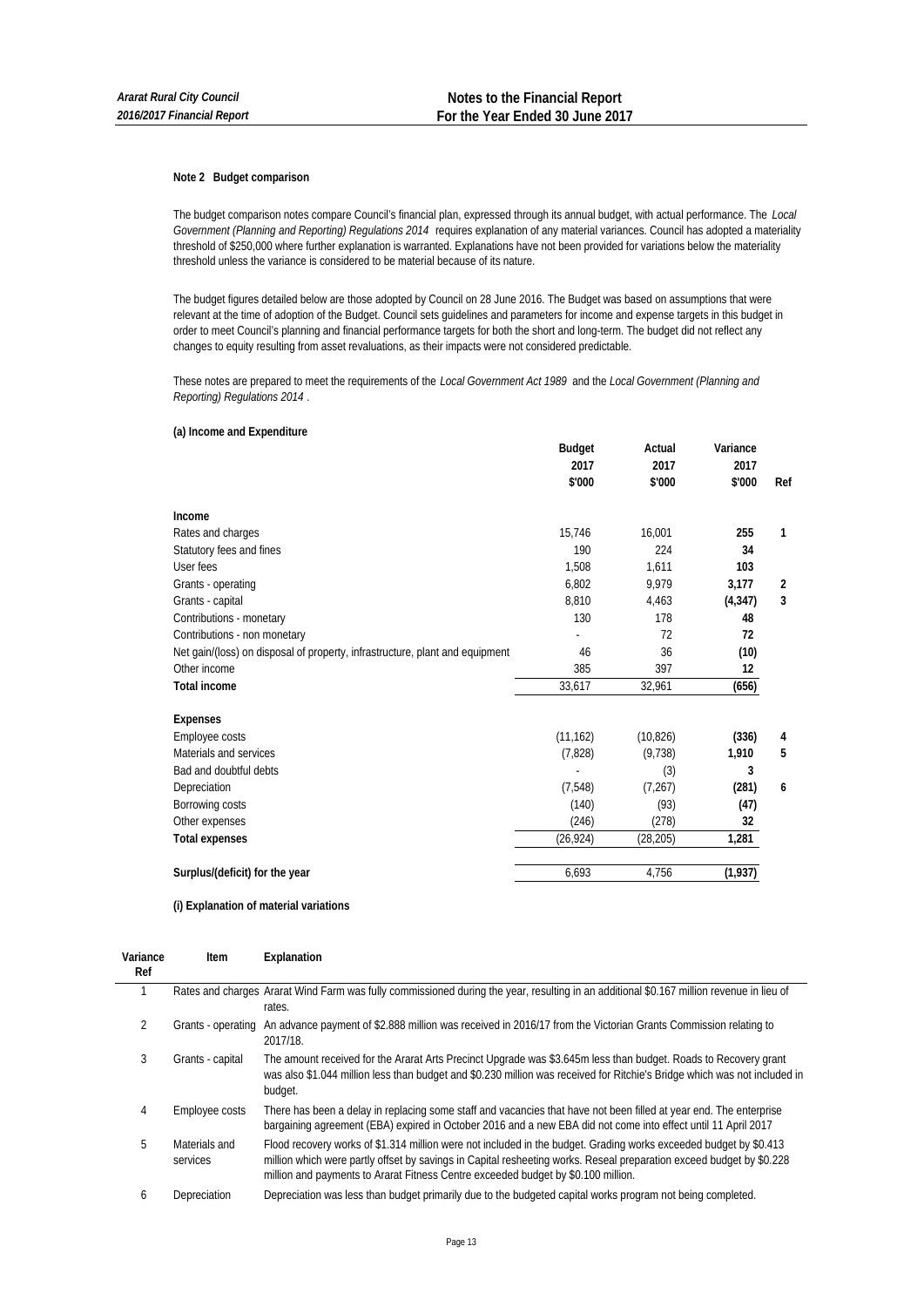## **Note 2 Budget comparison (cont.)**

| (b) Capital Works                      |               |                  |          |                |
|----------------------------------------|---------------|------------------|----------|----------------|
|                                        | <b>Budget</b> | Actual           | Variance |                |
|                                        | 2017          | 2017             | 2017     |                |
|                                        | \$'000        | \$'000           | \$'000   | Ref            |
| Property                               |               |                  |          |                |
| Land                                   |               | 147              | 147      |                |
| <b>Total Land</b>                      |               | $\overline{147}$ | 147      |                |
| <b>Buildings</b>                       | 8,171         | 1,848            | (6, 323) | 1              |
| <b>Total Buildings</b>                 | 8,171         | 1,848            | (6, 323) |                |
| <b>Total Property</b>                  | 8,171         | 1,995            | (6, 176) |                |
| <b>Plant and Equipment</b>             |               |                  |          |                |
| Plant, machinery and equipment         | 920           | 454              | (466)    | $\overline{2}$ |
| Fixtures, fittings and furniture       | 35            | 70               | 35       |                |
| Library books                          | 58            | 39               | (19)     |                |
| <b>Total Plant and Equipment</b>       | 1,013         | 563              | (450)    |                |
| Infrastructure                         |               |                  |          |                |
| Roads                                  | 4,896         | 3,422            | (1, 474) | 3              |
| <b>Bridges</b>                         | 800           | 752              | (48)     |                |
| Footpaths and cycleways                | 247           | 121              | (126)    |                |
| Drainage                               | 176           | 509              | 333      | 4              |
| <b>Total Infrastructure</b>            | 6,119         | 4,804            | (1, 315) |                |
| <b>Total Capital Works Expenditure</b> | 15,303        | 7,362            | (7, 941) |                |
| Represented by:                        |               |                  |          |                |
| New asset expenditure                  | 1,023         | 1,827            | 804      | 5              |
| Asset renewal expenditure              | 4,924         | 3,727            | (1, 197) | 6              |
| Asset upgrade expenditure              | 9,356         | 1,808            | (7, 548) | $\overline{7}$ |
| <b>Total Capital Works Expenditure</b> | 15,303        | 7,362            | (7, 941) |                |
|                                        |               |                  |          |                |

**(i) Explanation of material variations**

| Variance<br>Ref | Item                              | Explanation                                                                                                                                                                                                                                                                                                                                                                                                                                                             |
|-----------------|-----------------------------------|-------------------------------------------------------------------------------------------------------------------------------------------------------------------------------------------------------------------------------------------------------------------------------------------------------------------------------------------------------------------------------------------------------------------------------------------------------------------------|
|                 | <b>Buildings</b>                  | The budget included \$6.235 million for the Ararat Arts Precinct, \$0.750 million for Alexandra Oval Stage 2 and \$0.480<br>million for Moyston Community Hall. As at 30 June 2017 \$1.077 million has be spent on the Arts Precinct and \$0.446<br>million spent on the Moyston Hall. No government funding was available for Alexandra Oval Stage 2 so the project did<br>not proceed.                                                                                |
| 2               | Plant, machinery<br>and equipment | Fewer vehicles were traded in resulting in \$0.208 million less expenditure, and the plant replacement program was<br>delayed resulting in \$0.267 million less expenditure.                                                                                                                                                                                                                                                                                            |
| 3               | <b>Roads</b>                      | Roads to Recovery grant funds not drawn/completed \$1.118 million. Grading roads exceeded budget so resheeting<br>roads was \$0.330 million under budget.                                                                                                                                                                                                                                                                                                               |
| 4               | Drainage                          | Major culvert renewal of \$0.268 million was included in the budget as bridge works.                                                                                                                                                                                                                                                                                                                                                                                    |
| 5               | New asset<br>expenditure          | New asset expenditure exceeded budget by \$0.804 million. The budget included \$0.750 million for Alexandra Oval<br>Stage 2 and \$0.165 million for the Ararat Men's Shed which did not proceed. The actual results included \$0.312 million<br>for Moyston Hall, \$0.206 million for Pomonal Hall, \$0.538 million for the Ararat Arts Precinct, \$0.307 million for Dean<br>Street roadworks, \$0.176 million for Selwood Drive and \$0.130 million for Moore Street. |
| 6               | Asset renewal<br>expenditure      | The budget included total road jobs renewal of \$2.748 million but only \$1.997 million was spent. This is largely attributed<br>to not spending the full Roads to Recovery allocation.                                                                                                                                                                                                                                                                                 |
|                 | Asset upgrade<br>expenditure      | The budget included \$6.235 million for the Ararat Arts Precinct and \$0.250 million for Willaura Hall upgrade. The Arts<br>Precinct is works in progress and the Willaura Hall did not commence. The total road jobs upgrade budget was \$2.115<br>million but only \$1.127 million was affected by carry forward works and roads to recovery funds underspent.                                                                                                        |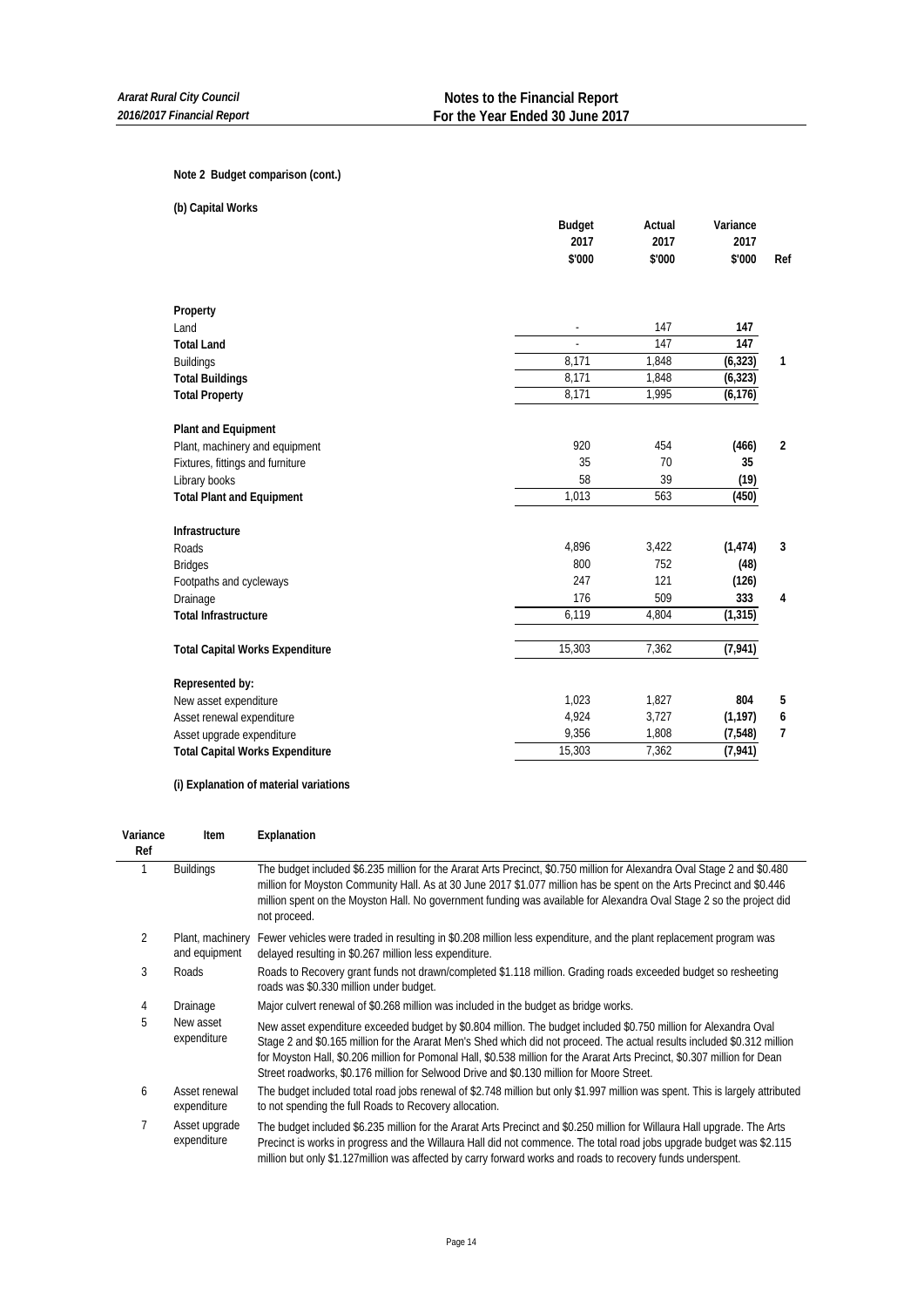## **Note 3 Rates and charges**

Council uses the Capital Improved Valuation as the basis of valuation of all properties within the municipal district. The Capital Improved Valuation of a property is its approximate market value at a given date of 1 January 2016.

The valuation base used to calculate general rates for 2016/17 was \$2.354 billion (2015/16 \$2.212 billion). The 2016/17 rate in the Capital Improved Valuation dollar was General 0.7185, Farm 0.3952, Commercial 1.1496, and Industrial 0.9341 (2015/16, General 0.7401, Farm 0.4071, Commercial 1.1842, and Industrial 0.9622).

| <b>General Rates</b>          | 6,685  | 6,553  |
|-------------------------------|--------|--------|
| Commercial                    | 1,201  | 1,165  |
| Industrial                    | 206    | 182    |
| Farm                          | 5,136  | 4,931  |
| Municipal charge              | 576    | 561    |
| Council pensioner rebate      | (126)  | (124)  |
| Garbage charge                | 1,568  | 1,519  |
| Recycling charge              | 380    | 366    |
| Interest on rates and charges | 93     | 73     |
| Revenue in lieu of rates      | 282    | 114    |
| Total rates and charges       | 16,001 | 15,340 |

The date of the latest general revaluation of land for rating purposes within the municipal district was 1 January 2016, and the valuation will be first applied in the rating year commencing 1 July 2016.

## **Note 4 Statutory fees and fines**

| Infringements and costs           | 27    | 29    |
|-----------------------------------|-------|-------|
| Town planning fees                | 81    | 57    |
| Land information certificates     | 13    | 15    |
| <b>Permits</b>                    | 103   | 96    |
| Total statutory fees and fines    | 224   | 197   |
| Note 5 User fees                  |       |       |
| Aged and health services          | 301   | 285   |
| Child care/children's programs    | 8     | 6     |
| Parking                           | 64    | 109   |
| Registration and other permits    | 150   | 130   |
| <b>Building services</b>          | 99    | 101   |
| Waste management services         | 515   | 453   |
| Gum San Museum/Great Hall charges | 59    | 60    |
| Performing Arts Centre charges    | 69    | 92    |
| Valuation fees                    | 67    | 2     |
| Private works                     | 35    | 3     |
| Other fees and charges            | 244   | 240   |
| <b>Total user fees</b>            | 1,611 | 1,481 |

## **2017 2016 \$'000 \$'000**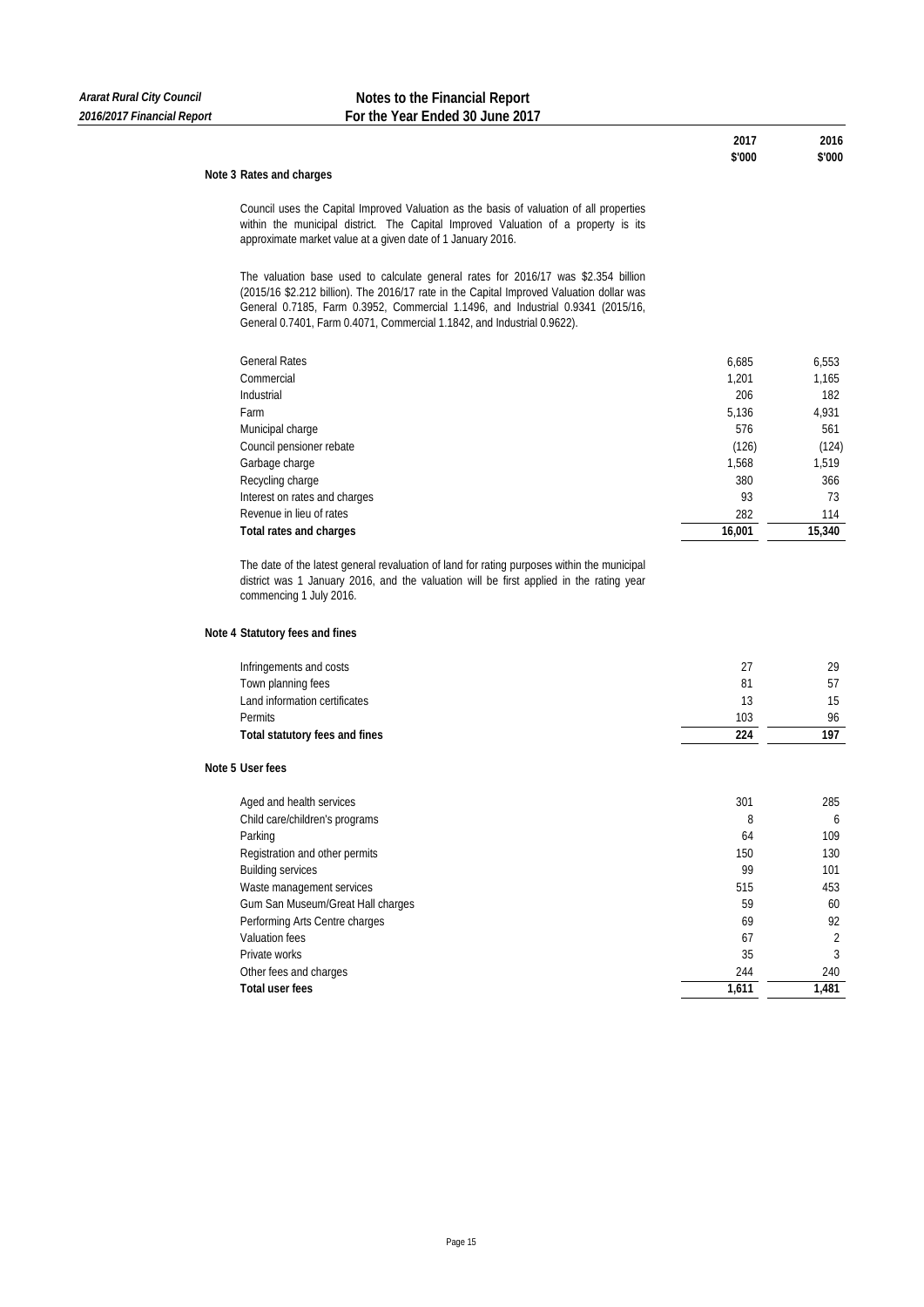| Note 6 Grants<br>Grants were received in respect of the following :<br>Summary of grants<br>11,589<br>Commonwealth funded grants<br>2,853<br>State funded grants<br>14,442<br>Total grants received<br><b>Operating Grants</b><br>Recurrent - Commonwealth Government<br>8,469<br>Victoria Grants Commission<br>447<br>General home care<br>Recurrent - State Government<br>190<br>Aged care<br>9<br>School crossing supervisors<br>128<br>Libraries<br>167<br>Maternal and child health<br>Community safety<br>20<br>Environment<br>140<br>Culture<br>9,570<br>Total recurrent operating grants<br>Non-recurrent - Commonwealth Government<br>10<br>Natural disaster<br>Non-recurrent - State Government<br>3<br>Family and children<br>39<br>Community development<br>69<br>Environment<br>7<br>Employment<br>146<br>Planning and development<br>Community safety<br>10<br>Culture<br>Natural disaster<br>60<br>39<br>Administration<br>26<br>Recreation<br>409<br>Total non-recurrent operating grants<br>9,979<br>Total operating grants<br><b>Capital Grants</b><br>Recurrent - Commonwealth Government<br>1,054<br>Roads to recovery<br>1,054<br>Total recurrent capital grants<br>Non-recurrent - Commonwealth Government | 6,354<br>2,251<br>8,605<br>2,793<br>52<br>588 |
|----------------------------------------------------------------------------------------------------------------------------------------------------------------------------------------------------------------------------------------------------------------------------------------------------------------------------------------------------------------------------------------------------------------------------------------------------------------------------------------------------------------------------------------------------------------------------------------------------------------------------------------------------------------------------------------------------------------------------------------------------------------------------------------------------------------------------------------------------------------------------------------------------------------------------------------------------------------------------------------------------------------------------------------------------------------------------------------------------------------------------------------------------------------------------------------------------------------------------------|-----------------------------------------------|
|                                                                                                                                                                                                                                                                                                                                                                                                                                                                                                                                                                                                                                                                                                                                                                                                                                                                                                                                                                                                                                                                                                                                                                                                                                  |                                               |
|                                                                                                                                                                                                                                                                                                                                                                                                                                                                                                                                                                                                                                                                                                                                                                                                                                                                                                                                                                                                                                                                                                                                                                                                                                  |                                               |
|                                                                                                                                                                                                                                                                                                                                                                                                                                                                                                                                                                                                                                                                                                                                                                                                                                                                                                                                                                                                                                                                                                                                                                                                                                  |                                               |
|                                                                                                                                                                                                                                                                                                                                                                                                                                                                                                                                                                                                                                                                                                                                                                                                                                                                                                                                                                                                                                                                                                                                                                                                                                  |                                               |
|                                                                                                                                                                                                                                                                                                                                                                                                                                                                                                                                                                                                                                                                                                                                                                                                                                                                                                                                                                                                                                                                                                                                                                                                                                  |                                               |
|                                                                                                                                                                                                                                                                                                                                                                                                                                                                                                                                                                                                                                                                                                                                                                                                                                                                                                                                                                                                                                                                                                                                                                                                                                  |                                               |
|                                                                                                                                                                                                                                                                                                                                                                                                                                                                                                                                                                                                                                                                                                                                                                                                                                                                                                                                                                                                                                                                                                                                                                                                                                  |                                               |
|                                                                                                                                                                                                                                                                                                                                                                                                                                                                                                                                                                                                                                                                                                                                                                                                                                                                                                                                                                                                                                                                                                                                                                                                                                  |                                               |
|                                                                                                                                                                                                                                                                                                                                                                                                                                                                                                                                                                                                                                                                                                                                                                                                                                                                                                                                                                                                                                                                                                                                                                                                                                  |                                               |
|                                                                                                                                                                                                                                                                                                                                                                                                                                                                                                                                                                                                                                                                                                                                                                                                                                                                                                                                                                                                                                                                                                                                                                                                                                  |                                               |
|                                                                                                                                                                                                                                                                                                                                                                                                                                                                                                                                                                                                                                                                                                                                                                                                                                                                                                                                                                                                                                                                                                                                                                                                                                  |                                               |
|                                                                                                                                                                                                                                                                                                                                                                                                                                                                                                                                                                                                                                                                                                                                                                                                                                                                                                                                                                                                                                                                                                                                                                                                                                  |                                               |
|                                                                                                                                                                                                                                                                                                                                                                                                                                                                                                                                                                                                                                                                                                                                                                                                                                                                                                                                                                                                                                                                                                                                                                                                                                  | 9                                             |
|                                                                                                                                                                                                                                                                                                                                                                                                                                                                                                                                                                                                                                                                                                                                                                                                                                                                                                                                                                                                                                                                                                                                                                                                                                  | 127                                           |
|                                                                                                                                                                                                                                                                                                                                                                                                                                                                                                                                                                                                                                                                                                                                                                                                                                                                                                                                                                                                                                                                                                                                                                                                                                  | 157                                           |
|                                                                                                                                                                                                                                                                                                                                                                                                                                                                                                                                                                                                                                                                                                                                                                                                                                                                                                                                                                                                                                                                                                                                                                                                                                  | 13                                            |
|                                                                                                                                                                                                                                                                                                                                                                                                                                                                                                                                                                                                                                                                                                                                                                                                                                                                                                                                                                                                                                                                                                                                                                                                                                  | 13                                            |
|                                                                                                                                                                                                                                                                                                                                                                                                                                                                                                                                                                                                                                                                                                                                                                                                                                                                                                                                                                                                                                                                                                                                                                                                                                  | 140                                           |
|                                                                                                                                                                                                                                                                                                                                                                                                                                                                                                                                                                                                                                                                                                                                                                                                                                                                                                                                                                                                                                                                                                                                                                                                                                  | 3,892                                         |
|                                                                                                                                                                                                                                                                                                                                                                                                                                                                                                                                                                                                                                                                                                                                                                                                                                                                                                                                                                                                                                                                                                                                                                                                                                  |                                               |
|                                                                                                                                                                                                                                                                                                                                                                                                                                                                                                                                                                                                                                                                                                                                                                                                                                                                                                                                                                                                                                                                                                                                                                                                                                  | 499                                           |
|                                                                                                                                                                                                                                                                                                                                                                                                                                                                                                                                                                                                                                                                                                                                                                                                                                                                                                                                                                                                                                                                                                                                                                                                                                  |                                               |
|                                                                                                                                                                                                                                                                                                                                                                                                                                                                                                                                                                                                                                                                                                                                                                                                                                                                                                                                                                                                                                                                                                                                                                                                                                  |                                               |
|                                                                                                                                                                                                                                                                                                                                                                                                                                                                                                                                                                                                                                                                                                                                                                                                                                                                                                                                                                                                                                                                                                                                                                                                                                  | 49                                            |
|                                                                                                                                                                                                                                                                                                                                                                                                                                                                                                                                                                                                                                                                                                                                                                                                                                                                                                                                                                                                                                                                                                                                                                                                                                  | 66                                            |
|                                                                                                                                                                                                                                                                                                                                                                                                                                                                                                                                                                                                                                                                                                                                                                                                                                                                                                                                                                                                                                                                                                                                                                                                                                  |                                               |
|                                                                                                                                                                                                                                                                                                                                                                                                                                                                                                                                                                                                                                                                                                                                                                                                                                                                                                                                                                                                                                                                                                                                                                                                                                  | 10                                            |
|                                                                                                                                                                                                                                                                                                                                                                                                                                                                                                                                                                                                                                                                                                                                                                                                                                                                                                                                                                                                                                                                                                                                                                                                                                  | 14                                            |
|                                                                                                                                                                                                                                                                                                                                                                                                                                                                                                                                                                                                                                                                                                                                                                                                                                                                                                                                                                                                                                                                                                                                                                                                                                  | 11                                            |
|                                                                                                                                                                                                                                                                                                                                                                                                                                                                                                                                                                                                                                                                                                                                                                                                                                                                                                                                                                                                                                                                                                                                                                                                                                  | 60                                            |
|                                                                                                                                                                                                                                                                                                                                                                                                                                                                                                                                                                                                                                                                                                                                                                                                                                                                                                                                                                                                                                                                                                                                                                                                                                  | 38                                            |
|                                                                                                                                                                                                                                                                                                                                                                                                                                                                                                                                                                                                                                                                                                                                                                                                                                                                                                                                                                                                                                                                                                                                                                                                                                  |                                               |
|                                                                                                                                                                                                                                                                                                                                                                                                                                                                                                                                                                                                                                                                                                                                                                                                                                                                                                                                                                                                                                                                                                                                                                                                                                  | 747                                           |
|                                                                                                                                                                                                                                                                                                                                                                                                                                                                                                                                                                                                                                                                                                                                                                                                                                                                                                                                                                                                                                                                                                                                                                                                                                  | 4,639                                         |
|                                                                                                                                                                                                                                                                                                                                                                                                                                                                                                                                                                                                                                                                                                                                                                                                                                                                                                                                                                                                                                                                                                                                                                                                                                  |                                               |
|                                                                                                                                                                                                                                                                                                                                                                                                                                                                                                                                                                                                                                                                                                                                                                                                                                                                                                                                                                                                                                                                                                                                                                                                                                  |                                               |
|                                                                                                                                                                                                                                                                                                                                                                                                                                                                                                                                                                                                                                                                                                                                                                                                                                                                                                                                                                                                                                                                                                                                                                                                                                  | 1,054                                         |
|                                                                                                                                                                                                                                                                                                                                                                                                                                                                                                                                                                                                                                                                                                                                                                                                                                                                                                                                                                                                                                                                                                                                                                                                                                  | 1,054                                         |
|                                                                                                                                                                                                                                                                                                                                                                                                                                                                                                                                                                                                                                                                                                                                                                                                                                                                                                                                                                                                                                                                                                                                                                                                                                  |                                               |
| 230<br>Transport                                                                                                                                                                                                                                                                                                                                                                                                                                                                                                                                                                                                                                                                                                                                                                                                                                                                                                                                                                                                                                                                                                                                                                                                                 |                                               |
| 1,379<br>Roads to recovery                                                                                                                                                                                                                                                                                                                                                                                                                                                                                                                                                                                                                                                                                                                                                                                                                                                                                                                                                                                                                                                                                                                                                                                                       | 1,956                                         |
| Non-recurrent - State Government                                                                                                                                                                                                                                                                                                                                                                                                                                                                                                                                                                                                                                                                                                                                                                                                                                                                                                                                                                                                                                                                                                                                                                                                 |                                               |
| 1,300<br><b>Buildings</b>                                                                                                                                                                                                                                                                                                                                                                                                                                                                                                                                                                                                                                                                                                                                                                                                                                                                                                                                                                                                                                                                                                                                                                                                        | 436                                           |
| 500<br>Recreation                                                                                                                                                                                                                                                                                                                                                                                                                                                                                                                                                                                                                                                                                                                                                                                                                                                                                                                                                                                                                                                                                                                                                                                                                | 520                                           |
| 3,409<br>Total non-recurrent capital grants                                                                                                                                                                                                                                                                                                                                                                                                                                                                                                                                                                                                                                                                                                                                                                                                                                                                                                                                                                                                                                                                                                                                                                                      | 2,912                                         |
| 4,463<br>Total capital grants                                                                                                                                                                                                                                                                                                                                                                                                                                                                                                                                                                                                                                                                                                                                                                                                                                                                                                                                                                                                                                                                                                                                                                                                    | 3,966                                         |
| Unspent grants received on condition that they be spent in a specific manner                                                                                                                                                                                                                                                                                                                                                                                                                                                                                                                                                                                                                                                                                                                                                                                                                                                                                                                                                                                                                                                                                                                                                     |                                               |
| Balance at start of year<br>640                                                                                                                                                                                                                                                                                                                                                                                                                                                                                                                                                                                                                                                                                                                                                                                                                                                                                                                                                                                                                                                                                                                                                                                                  | 817                                           |
| Received during the financial year and remained unspent at balance date<br>494                                                                                                                                                                                                                                                                                                                                                                                                                                                                                                                                                                                                                                                                                                                                                                                                                                                                                                                                                                                                                                                                                                                                                   | 508                                           |
| Received in prior years and spent during the financial year<br>(439)                                                                                                                                                                                                                                                                                                                                                                                                                                                                                                                                                                                                                                                                                                                                                                                                                                                                                                                                                                                                                                                                                                                                                             |                                               |
| 695<br>Balance at year end                                                                                                                                                                                                                                                                                                                                                                                                                                                                                                                                                                                                                                                                                                                                                                                                                                                                                                                                                                                                                                                                                                                                                                                                       | (685)<br>640                                  |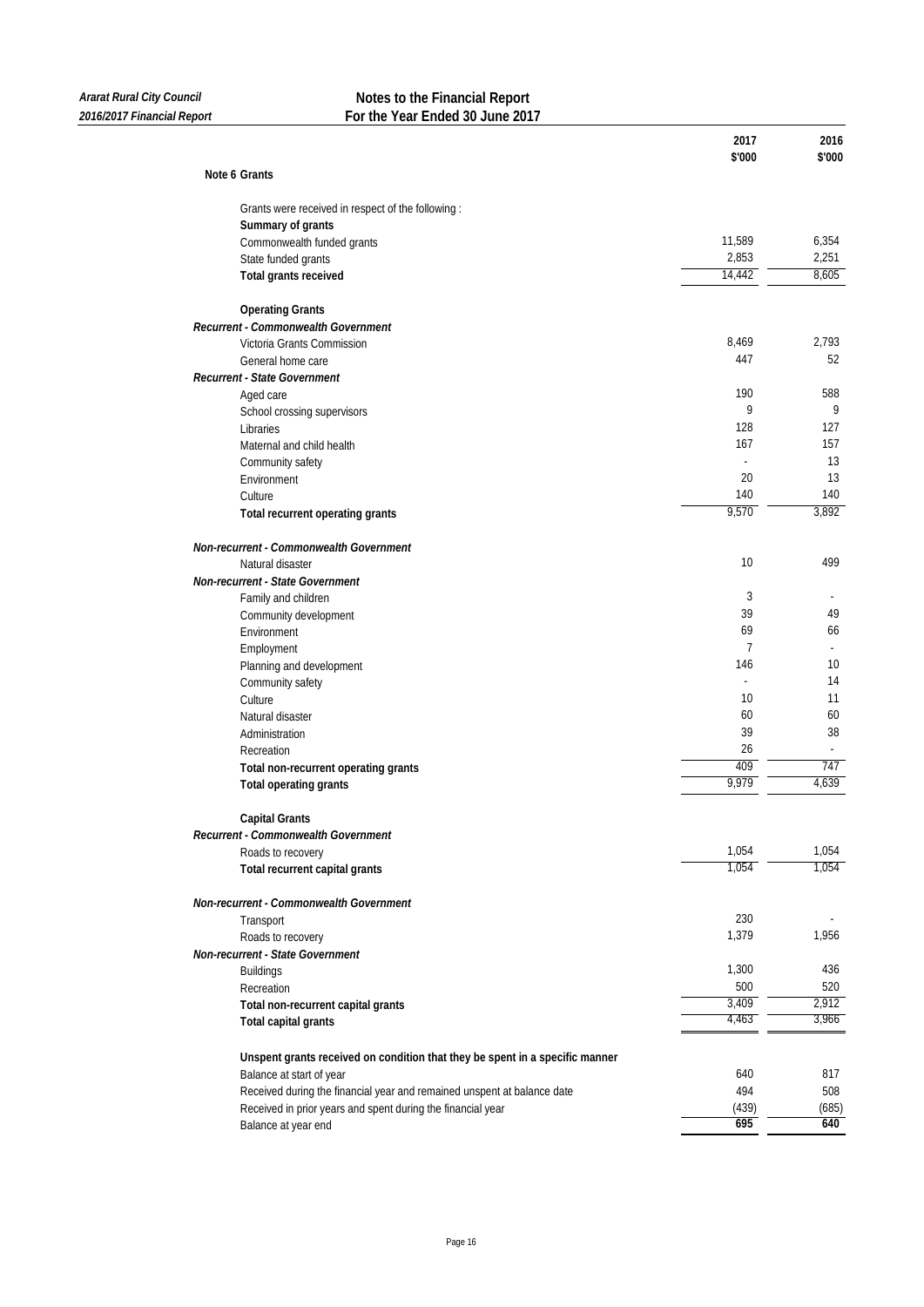|                                                                                                   | 2017<br>\$'000 | 2016<br>\$'000 |
|---------------------------------------------------------------------------------------------------|----------------|----------------|
| <b>Note 7 Contributions</b>                                                                       |                |                |
| Monetary                                                                                          | 178            | 272            |
| Non-monetary                                                                                      | 72             |                |
| <b>Total contributions</b>                                                                        | 250            | 272            |
| Contributions of non monetary assets were received in relation to the following asset<br>classes. |                |                |
| Land                                                                                              | 72             |                |
| Total non-monetary contributions                                                                  | 72             |                |
| Note 8 Net gain/(loss) on disposal of property, infrastructure, plant and equipment               |                |                |
| Proceeds of sale                                                                                  | 256            | 581            |
| Written down value of assets disposed                                                             | (220)          | (576)          |
| Total net gain/(loss) on disposal of property, infrastructure, plant and equipment                |                |                |
|                                                                                                   | 36             | 5              |
| Note 9 Other income                                                                               |                |                |
| Interest                                                                                          | 281            | 330            |
| Investment property rental                                                                        | 116            | 118            |
| Total other income                                                                                | 397            | 448            |
| Note 10 (a) Employee costs                                                                        |                |                |
| Wages and salaries                                                                                | 9,653          | 9,719          |
| WorkCover                                                                                         | 177            | 135            |
| Superannuation                                                                                    | 874            | 895            |
| Fringe benefits tax                                                                               | 122            | 136            |
| Total employee costs                                                                              | 10,826         | 10,885         |
| (b) Superannuation                                                                                |                |                |
| Council made contributions to the following funds:                                                |                |                |
| Defined benefit fund                                                                              |                |                |
| Employer contributions to Local Authorities Superannuation Fund (Vision Super)                    | 125            | 132            |
|                                                                                                   | 125            | 132            |
| Employer contributions payable at reporting date.                                                 |                |                |
| <b>Accumulation funds</b>                                                                         |                |                |
| Employer contributions to Local Authorities Superannuation Fund (Vision Super)                    | 725            | 739            |
| Employer contributions - other funds                                                              | 24             | 24             |
|                                                                                                   | 749            | 763            |
| Employer contributions payable at reporting date.                                                 |                |                |
| Refer to note 31 for further information relating to Council's superannuation obligations.        |                |                |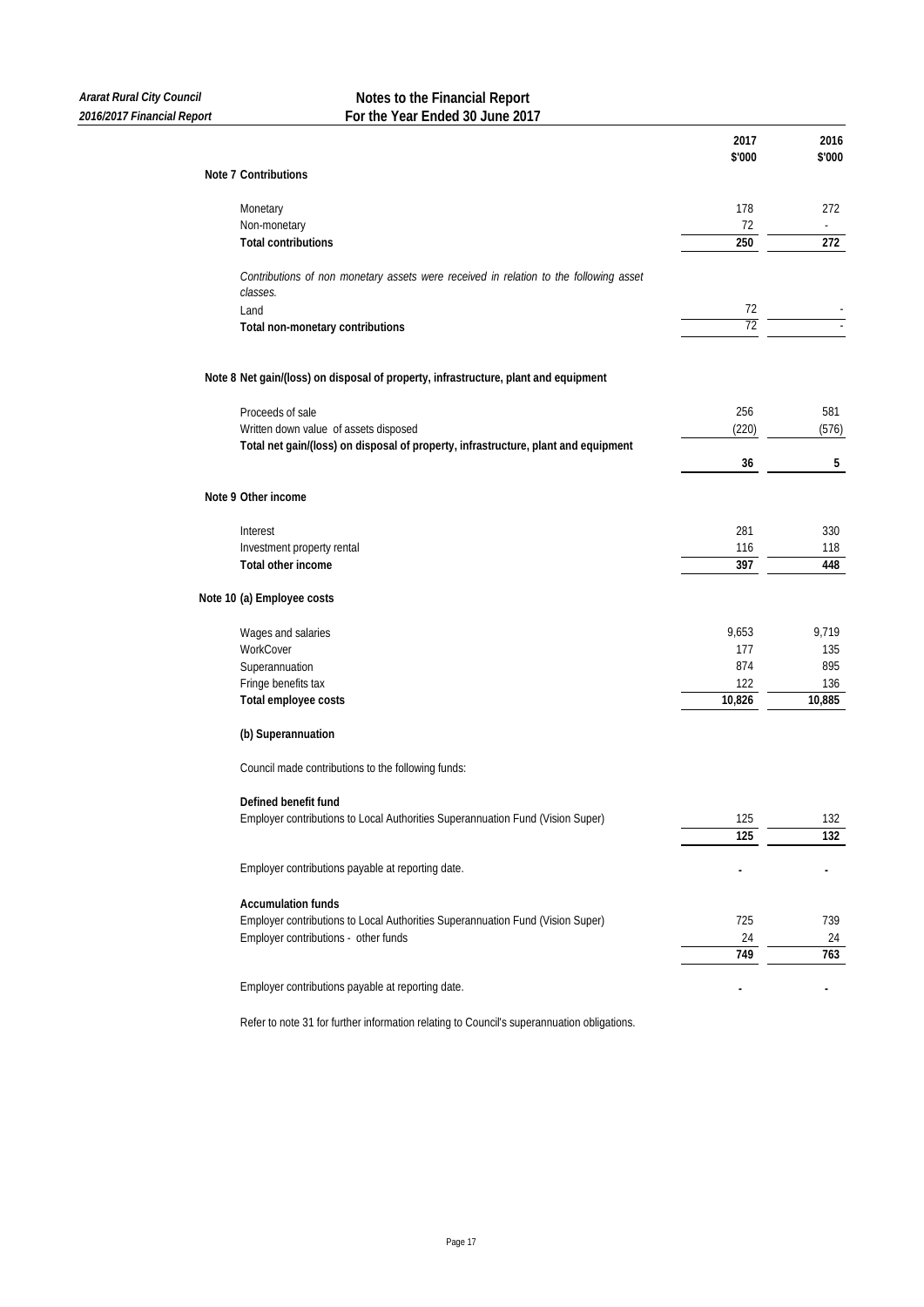|                                                                        | 2017   | 2016   |
|------------------------------------------------------------------------|--------|--------|
| Note 11 Materials and services                                         | \$'000 | \$'000 |
| Materials and services                                                 | 6,311  | 5,055  |
| Contract payments                                                      | 1,849  | 1,449  |
| Plant and equipment maintenance                                        | 976    | 952    |
| <b>Utilities</b>                                                       | 320    | 309    |
| Consultants                                                            | 282    | 173    |
| <b>Total materials and services</b>                                    | 9,738  | 7,938  |
| Note 12 Bad and doubtful debts                                         |        |        |
| Other debtors                                                          | 3      |        |
| Total bad and doubtful debts                                           | 3      |        |
| Note 13 Depreciation                                                   |        |        |
| Property                                                               | 1,252  | 1,199  |
| Plant and equipment                                                    | 778    | 864    |
| Infrastructure                                                         | 5,237  | 5,177  |
| <b>Total depreciation</b>                                              | 7,267  | 7,240  |
| Refer to note 21 for a more detailed breakdown of depreciation charges |        |        |
| Note 14 Borrowing costs                                                |        |        |
| Interest - borrowings                                                  | 93     | 94     |
| Total borrowing costs                                                  | 93     | 94     |
| Note 15 Other expenses                                                 |        |        |
| Auditors' remuneration - External (Victorian Auditor-General)          | 46     | 39     |
| Auditors' remuneration - Internal                                      | 44     | 48     |
| Councillors' allowances                                                | 188    | 198    |
| <b>Total other expenses</b>                                            | 278    | 285    |
|                                                                        |        |        |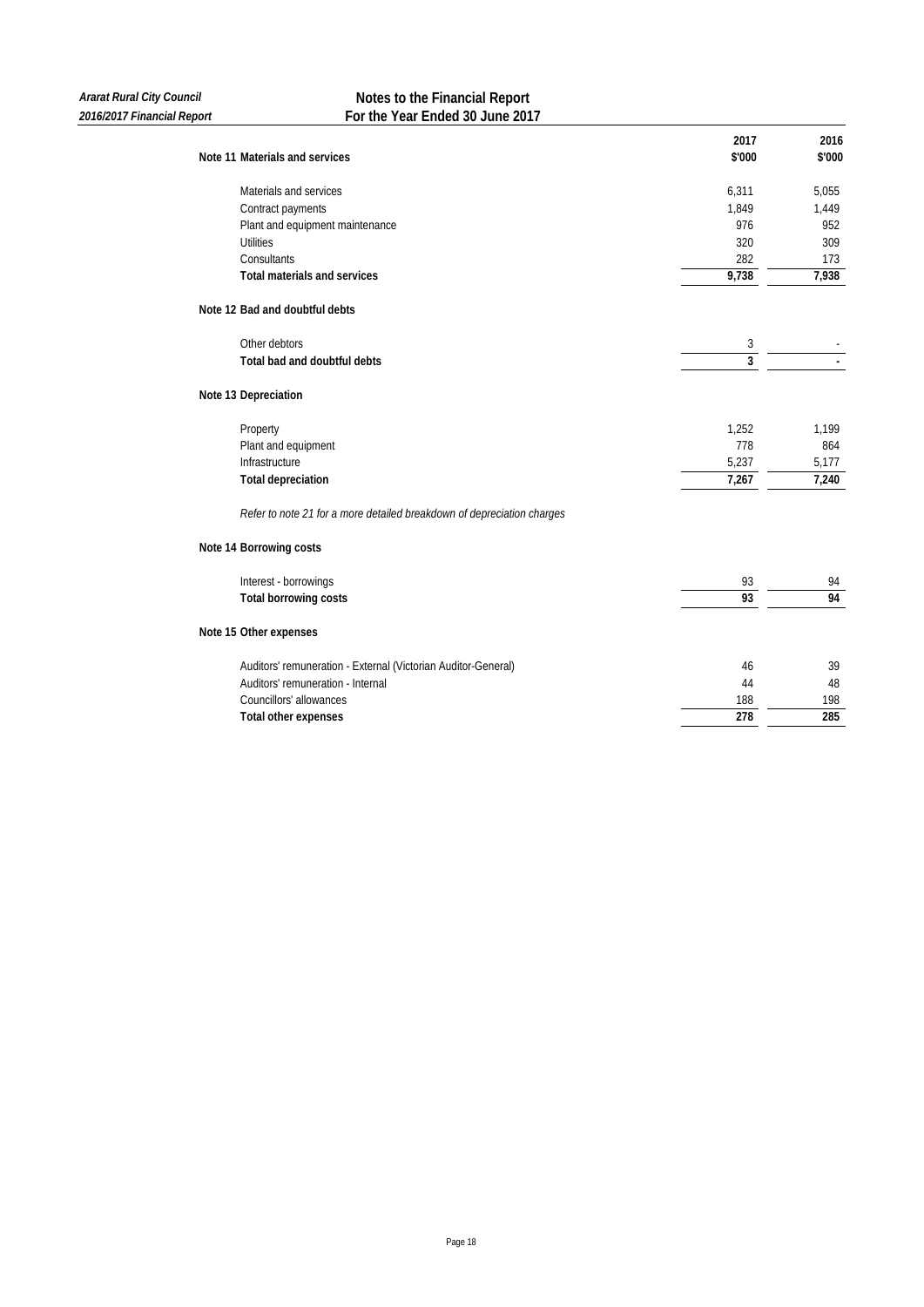| Note 16 Cash and cash equivalents                                                                                                             | 2017<br>\$'000 | 2016<br>\$'000      |
|-----------------------------------------------------------------------------------------------------------------------------------------------|----------------|---------------------|
|                                                                                                                                               |                |                     |
| Cash on hand                                                                                                                                  | 3              | 3                   |
| Cash at bank                                                                                                                                  | 1,655          | 390                 |
| Term deposits                                                                                                                                 | 16,305         | 12.347              |
|                                                                                                                                               | 17,963         | 12,740              |
| Councils cash and cash equivalents are subject to external restrictions that limit amounts<br>available for discretionary use. These include: |                |                     |
| - Trust funds and deposits (Note 24)                                                                                                          | 331            | 373                 |
| - Recreational lands reserve funds (Note 27)                                                                                                  | 159            | 163                 |
| <b>Total restricted funds</b>                                                                                                                 | 490            | 536                 |
| Total unrestricted cash and cash equivalents                                                                                                  | 17,473         | 12,204              |
| Intended allocations                                                                                                                          |                |                     |
| Although not externally restricted the following amounts have been allocated for specific future<br>purposes by Council:                      |                |                     |
| - Cash held to fund carried forward capital works                                                                                             | 6,932          | 2,208               |
| - Other reserve funds allocated for specific future purposes (Note 27)                                                                        | 8,817          | 7,858               |
| Total funds subject to intended allocations                                                                                                   | 15,749         | 10,066              |
| Note 17 Trade and other receivables                                                                                                           |                |                     |
| Current                                                                                                                                       |                |                     |
| Statutory receivables                                                                                                                         |                |                     |
| Rates debtors                                                                                                                                 | 1,255          | 1,070               |
| Non statutory receivables                                                                                                                     |                |                     |
| Other debtors                                                                                                                                 | 1,382          | 1,278               |
| Total trade and other receivables                                                                                                             | 2,637          | 2,348               |
| (a) Ageing of Receivables                                                                                                                     |                |                     |
| At balance date other debtors representing financial assets were past due but not impaired. The                                               |                |                     |
| ageing of the Council's trade & other receivables (excluding statutory receivables) was:                                                      |                |                     |
| Current (not yet due)                                                                                                                         | 1,325          | 1,147               |
| Past due by up to 30 days                                                                                                                     | 19             | 18                  |
| Past due between 31 and 180 days                                                                                                              | 18             | 73                  |
| Past due between 181 and 365 days                                                                                                             | 20             | 40                  |
| Total trade & other receivables                                                                                                               | 1,382          | 1,278               |
| Note 18 Inventories                                                                                                                           |                |                     |
| Inventories held for distribution                                                                                                             | 75             | 79                  |
| Inventories held for sale                                                                                                                     | 28             | 26                  |
| <b>Total inventories</b>                                                                                                                      | 103            | 105                 |
| Note 19 Non current assets classified as held for sale                                                                                        |                |                     |
| Cost of acquisition                                                                                                                           | 856            | 964                 |
| Transfer to property, infrastructure, plant and equipment (Note 21)                                                                           | (856)          |                     |
| Impairment of non-current assets held for sale                                                                                                |                | (26)                |
| Disposals                                                                                                                                     |                | (82)                |
| Total non current assets classified as held for sale                                                                                          | $\blacksquare$ | 856                 |
| Note 20 Other assets                                                                                                                          |                |                     |
|                                                                                                                                               |                |                     |
| Prepayments                                                                                                                                   | 54<br>54       | 9<br>$\overline{9}$ |
| Total other assets                                                                                                                            |                |                     |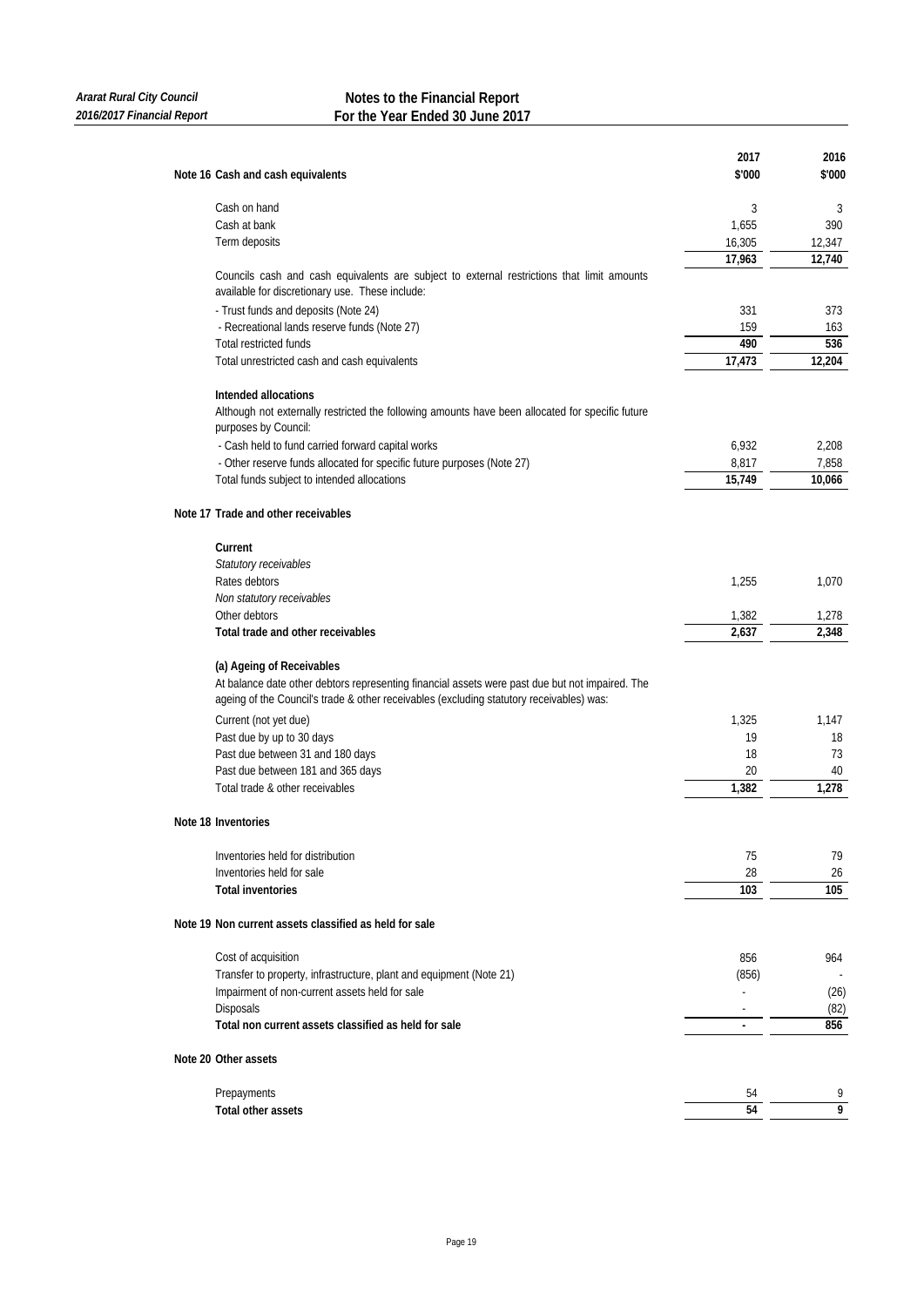# **Summary of property, infrastructure, plant and equipment**

|                     | At Fair Value<br>30 June 2016 | <b>Acquisitions</b> | Contributions | Disposal                 | <b>Transfers</b> | Depreciation             | At Fair Value<br>30 June 2017 |
|---------------------|-------------------------------|---------------------|---------------|--------------------------|------------------|--------------------------|-------------------------------|
|                     | \$'000                        | \$'000              | \$'000        | \$'000                   | \$'000           | \$'000                   | \$'000                        |
| Land                | 11.521                        | 147                 | 72            | (122)                    | 856              | $\overline{\phantom{a}}$ | 12.474                        |
| <b>Buildings</b>    | 34,718                        | 325                 |               | $\overline{\phantom{a}}$ | 1.763            | (1,252)                  | 35,554                        |
| Plant and Equipment | 6,656                         | 563                 |               | (343)                    |                  | (533)                    | 6,343                         |
| Infrastructure      | 112.098                       | 4,246               |               | $\overline{\phantom{a}}$ | 110              | (5,237)                  | 111,217                       |
| Work in progress    | 1.968                         | 2.081               |               | ٠                        | (1, 873)         | $\overline{\phantom{a}}$ | 2,176                         |
|                     | 166.961                       | 7.362               | 72            | (465)                    | 856              | (7,022)                  | 167,764                       |

# **Summary of Work in Progress**

|                  | <b>Opening WIP</b> | Additions | Transfers | <b>Closing WIP</b> |
|------------------|--------------------|-----------|-----------|--------------------|
|                  | \$'000             | \$'000    | \$'000    | \$'000             |
| <b>Buildings</b> | 1.858              | 1.523     | (1.763)   | 1.618              |
| Infrastructure   | 110                | 558       | (110)     | 558                |
| Total            | 1,968              | 2.081     | (1, 873)  | 2,176              |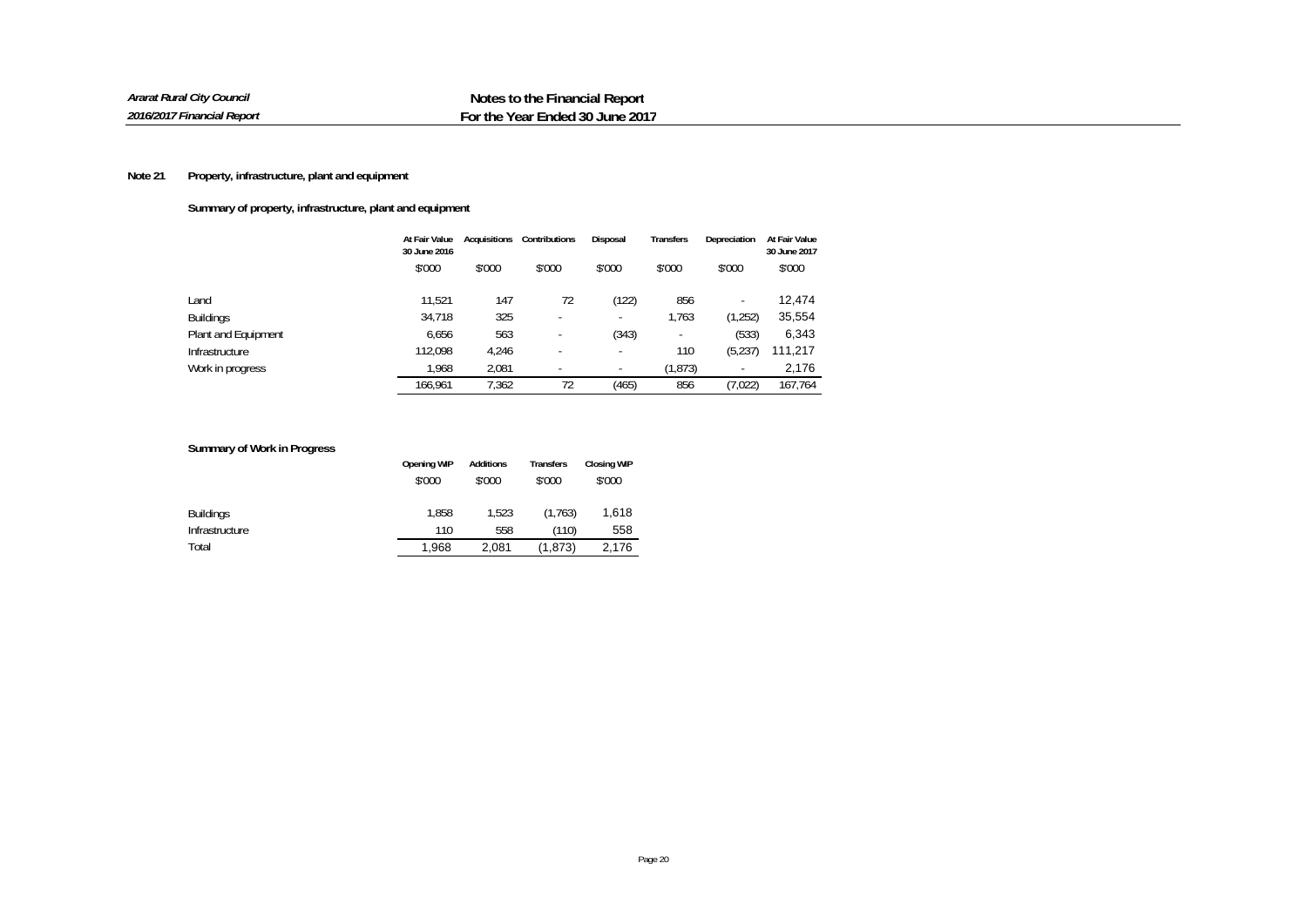| Land and Buildings                       | <b>Note</b> |        | Freehold land Controlled land* | Land under<br>roads | <b>Total Land</b>        | Buildings on<br>freehold land | Buildings on<br>controlled land* | Total<br><b>Buildings</b> | Work In<br>Progress      | <b>Total Property</b> |
|------------------------------------------|-------------|--------|--------------------------------|---------------------|--------------------------|-------------------------------|----------------------------------|---------------------------|--------------------------|-----------------------|
|                                          |             | \$'000 | \$'000                         | \$'000              | \$'000                   | \$'000                        | \$'000                           | \$'000                    | \$'000                   | \$'000                |
| At fair value 1 July 2016                |             | 5,202  | 6,109                          | 210                 | 11,521                   | 49,571                        | 40,112                           | 89,683                    | 1,858                    | 103,062               |
| Accumulated depreciation at 1 July 2016  |             |        | $\sim$                         |                     | $\blacksquare$           | (30, 222)                     | (24, 743)                        | (54, 965)                 | $\sim$                   | (54, 965)             |
|                                          |             | 5,202  | 6,109                          | 210                 | 11,521                   | 19,349                        | 15,369                           | 34,718                    | 1,858                    | 48,097                |
| Movements in fair value                  |             |        |                                |                     |                          |                               |                                  |                           |                          |                       |
| Acquisition of assets at fair value      |             | 147    |                                |                     | 147                      | 206                           | 119                              | 325                       | 1,523                    | 1,995                 |
| Contributed assets                       |             |        | 72                             |                     | 72                       |                               |                                  |                           |                          | 72                    |
| Fair value of assets disposed            |             | (122)  |                                |                     | (122)                    | $\sim$                        | $\overline{\phantom{a}}$         |                           |                          | (122)                 |
| Transfers                                |             | 856    |                                |                     | 856                      | 940                           | 823                              | 1,763                     | (1, 763)                 | 856                   |
|                                          |             | 881    | 72                             |                     | 953                      | 1,146                         | 942                              | 2,088                     | (240)                    | 2,801                 |
| Movements in accumulated depreciation    |             |        |                                |                     |                          |                               |                                  |                           |                          |                       |
| Depreciation                             | 12          |        |                                |                     | $\blacksquare$           | (786)                         | (466)                            | (1,252)                   |                          | (1,252)               |
|                                          |             |        | $\overline{\phantom{a}}$       |                     |                          | (786)                         | (466)                            | (1,252)                   | $\overline{\phantom{a}}$ | (1,252)               |
| At fair value 30 June 2017               |             | 6,083  | 6,181                          | 210                 | 12,474                   | 50,717                        | 41,054                           | 91,771                    | 1,618                    | 105,863               |
| Accumulated depreciation at 30 June 2017 |             |        | $\overline{\phantom{a}}$       |                     | $\overline{\phantom{a}}$ | (31,008)                      | (25, 209)                        | (56, 217)                 | $\overline{\phantom{a}}$ | (56, 217)             |
|                                          |             | 6,083  | 6,181                          | 210                 | 12,474                   | 19,709                        | 15,845                           | 35,554                    | 1,618                    | 49,646                |

\*Controlled land is Crown land for which Council is Committee of Management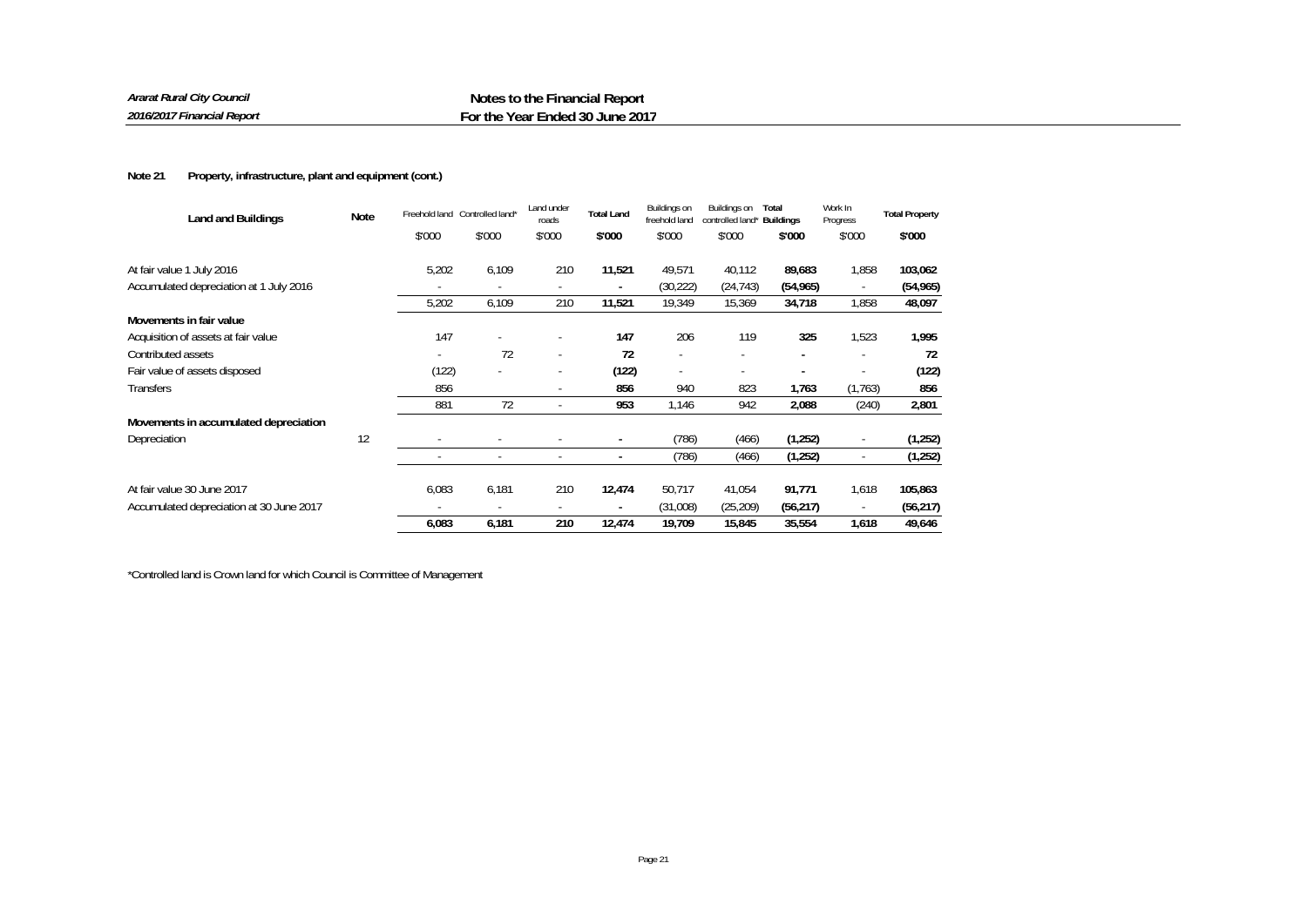| <b>Plant and Equipment</b>               | <b>Note</b> | Plant<br>machinery and<br>equipment | <b>Fixtures fittings</b><br>and furniture | Library books | Artworks | <b>Total plant</b><br>and<br>equipment |
|------------------------------------------|-------------|-------------------------------------|-------------------------------------------|---------------|----------|----------------------------------------|
|                                          |             | \$'000                              | \$'000                                    | \$'000        | \$'000   | \$'000                                 |
| At fair value 1 July 2016                |             | 8.060                               | 1.043                                     | 1,074         | 1,195    | 11,372                                 |
| Accumulated depreciation at 1 July 2016  |             | (3,528)                             | (427)                                     | (761)         |          | (4,716)                                |
|                                          |             | 4,532                               | 616                                       | 313           | 1,195    | 6,656                                  |
| Movements in fair value                  |             |                                     |                                           |               |          |                                        |
| Acquisition of assets at fair value      |             | 454                                 | 70                                        | 39            |          | 563                                    |
| Fair value of assets disposed            |             | (318)                               | (25)                                      |               |          | (343)                                  |
|                                          |             | 136                                 | 45                                        | 39            |          | 220                                    |
| Movements in accumulated depreciation    |             |                                     |                                           |               |          |                                        |
| Depreciation                             | 12          | (643)                               | (100)                                     | (35)          |          | (778)                                  |
| Accumulated depreciation of disposals    |             | 220                                 | 25                                        | ٠             |          | 245                                    |
|                                          |             | (423)                               | (75)                                      | (35)          |          | (533)                                  |
| At fair value 30 June 2017               |             | 8,196                               | 1.088                                     | 1,113         | 1,195    | 11,592                                 |
| Accumulated depreciation at 30 June 2017 |             | (3,951)                             | (502)                                     | (796)         |          | (5, 249)                               |
|                                          |             | 4,245                               | 586                                       | 317           | 1,195    | 6,343                                  |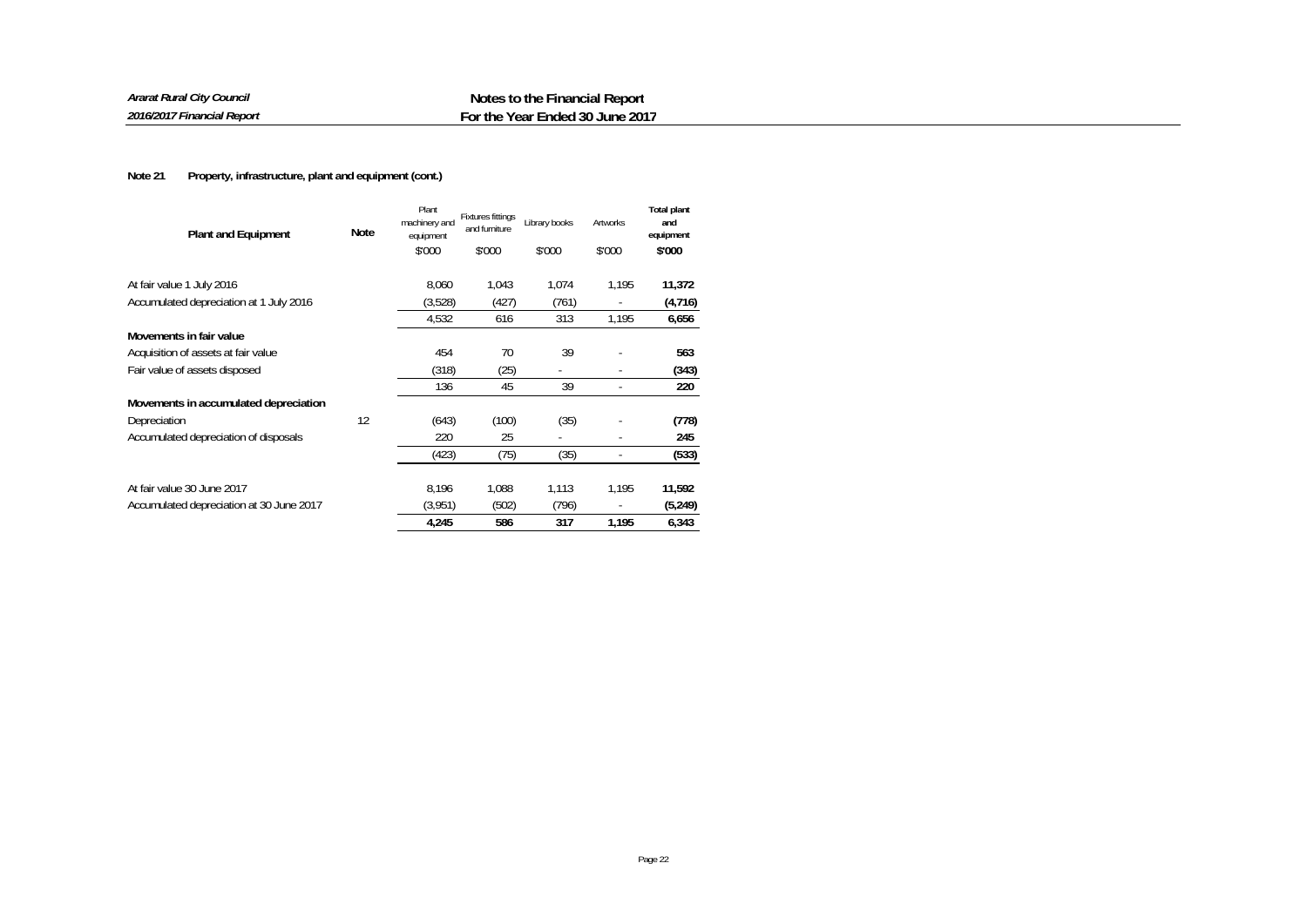| Ararat Rural City Council  | Notes to the Financial Report   |
|----------------------------|---------------------------------|
| 2016/2017 Financial Report | For the Year Ended 30 June 2017 |

| Infrastructure                           | Note | Roads     | <b>Bridges</b> | Footpaths and<br>cycleways | Drainage | Work In<br>Progress | Total<br>Infrastructure |
|------------------------------------------|------|-----------|----------------|----------------------------|----------|---------------------|-------------------------|
|                                          |      | \$'000    | \$'000         | \$'000                     | \$'000   | \$'000              | \$'000                  |
| At fair value 1 July 2016                |      | 153.585   | 43,028         | 11.332                     | 11.614   | 110                 | 219,669                 |
| Accumulated depreciation at 1 July 2016  |      | (78, 515) | (17, 949)      | (5,648)                    | (5, 349) |                     | (107, 461)              |
|                                          |      | 75,070    | 25,079         | 5,684                      | 6,265    | 110                 | 112,208                 |
| Movements in fair value                  |      |           |                |                            |          |                     |                         |
| Acquisition of assets at fair value      |      | 2,864     | 752            | 121                        | 509      | 558                 | 4,804                   |
| Transfers                                |      | 65        | 45             | $\overline{\phantom{a}}$   | ٠        | (110)               |                         |
|                                          |      | 2,929     | 797            | 121                        | 509      | 448                 | 4,804                   |
| Movements in accumulated depreciation    |      |           |                |                            |          |                     |                         |
| Depreciation                             | 12   | (4, 515)  | (415)          | (161)                      | (146)    |                     | (5,237)                 |
|                                          |      | (4, 515)  | (415)          | (161)                      | (146)    |                     | (5,237)                 |
| At fair value 30 June 2017               |      | 156,514   | 43,825         | 11,453                     | 12,123   | 558                 | 224,473                 |
| Accumulated depreciation at 30 June 2017 |      | (83,030)  | (18, 364)      | (5,809)                    | (5, 495) | ٠                   | (112,698)               |
|                                          |      | 73,484    | 25,461         | 5,644                      | 6,628    | 558                 | 111,775                 |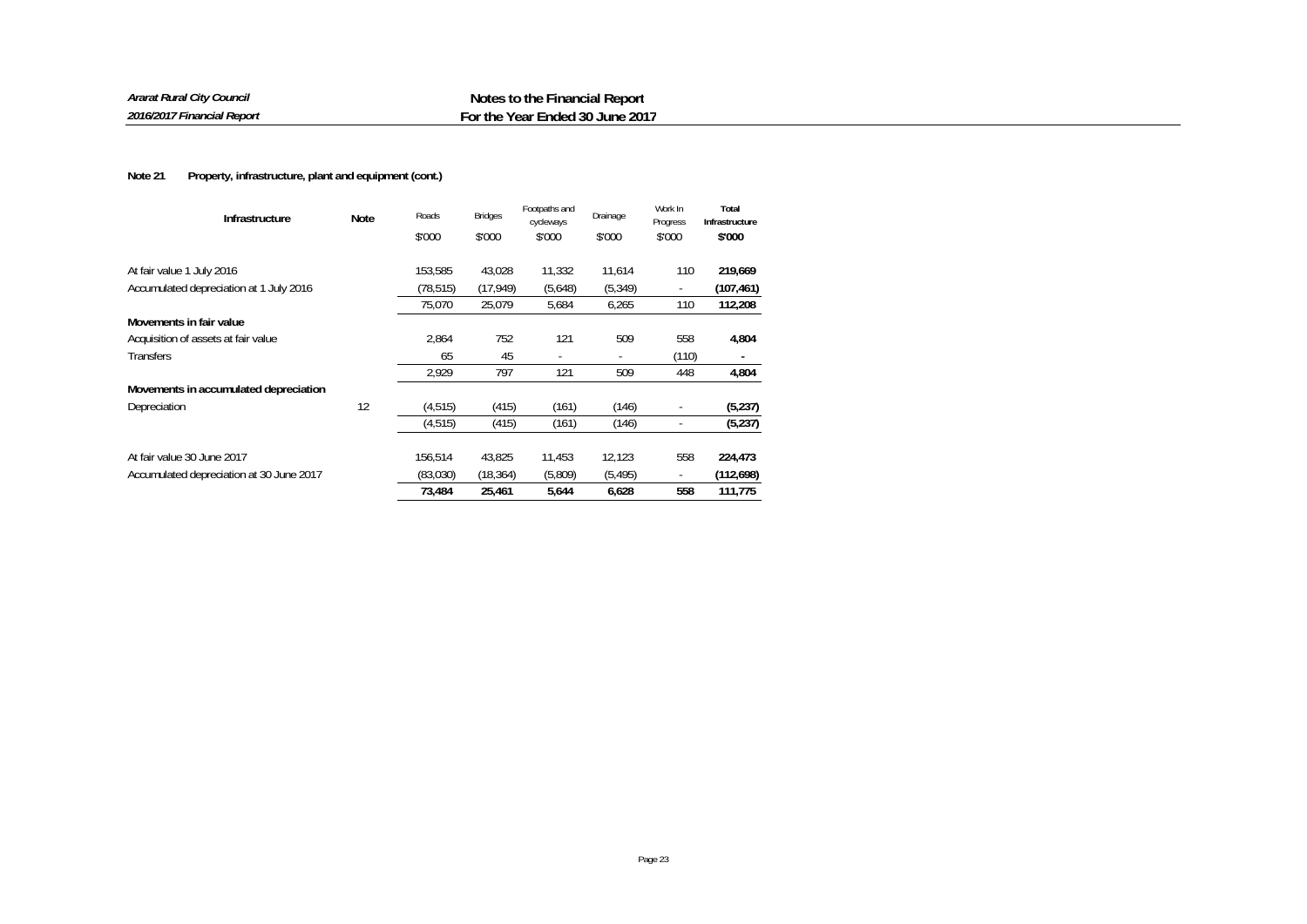*Valuation of land and buildings* 

Valuation of land and buildings were undertaken by a qualified independent valuer PW Newman Pty Ltd, as at 1 January 2016. The valuation of land and buildings is at fair value, being market value based on highest and best use permitted by relevant land planning provisions. Where land use is restricted through existing planning provisions the valuation is reduced to reflect this limitation. This adjustment is an unobservable input in the valuation. The adjustment has no impact on the comprehensive income statement.

Specialised land is valued at fair value using site values adjusted for englobo (undeveloped and/or unserviced) characteristics, access rights and private interests of other parties and entitlements of infrastructure assets and services. This adjustment is an unobservable input in the valuation. The adjustment has no impact on the comprehensive income statement.

Any significant movements in the unobservable inputs for land and land under roads will have a significant impact on the fair value of these assets.

The date of the current valuation is detailed in the following table. A full revaluation of these assets will be conducted in 2017/18.

Details of the Council's land and buildings and information about the fair value hierarchy as at 30 June 2017 are as follows:

|                          | Level 1<br>\$'000 | Level 2<br>\$'000 | Level 3<br>\$'000                 | <u>DoV</u>       |
|--------------------------|-------------------|-------------------|-----------------------------------|------------------|
| Land<br>Specialised land | ٠<br>٠            | 5,102<br>-        | $\overline{\phantom{0}}$<br>7.372 | 1/2016<br>1/2016 |
| <b>Buildings</b>         | ٠                 | 1.098             | 34,456                            | 1/2016           |
| Total                    | -                 | 6.200             | 41,828                            |                  |

## *Valuation of infrastructure*

Valuation of infrastructure assets has been determined in accordance with a valuation undertaken by Council's Manager Assets, Tim Day, M.Ed, M.URP, B Ed, Grad Dip OE & OL, Dip T, as at 30 June 2014.

The valuation is at fair value based on replacement cost less accumulated depreciation as at the date of valuation - 30 June 2014.

Details of the Council's infrastructure and information about the fair value hierarchy as at 30 June 2017 are as follows:

|                         | Level 1<br>\$'000        | Level 2<br>\$'000        | Level 3<br>\$'000 | <u>DoV</u> |
|-------------------------|--------------------------|--------------------------|-------------------|------------|
| Roads                   | -                        | $\overline{\phantom{a}}$ | 73.484            | 6/2014     |
| <b>Bridges</b>          | -                        | ٠                        | 25.461            | 6/2014     |
| Footpaths and cycleways | -                        | $\overline{\phantom{a}}$ | 5.644             | 6/2014     |
| Drainage                | -                        | $\overline{\phantom{a}}$ | 6.628             | 6/2014     |
| Total                   | $\overline{\phantom{0}}$ | $\blacksquare$           | 111,217           |            |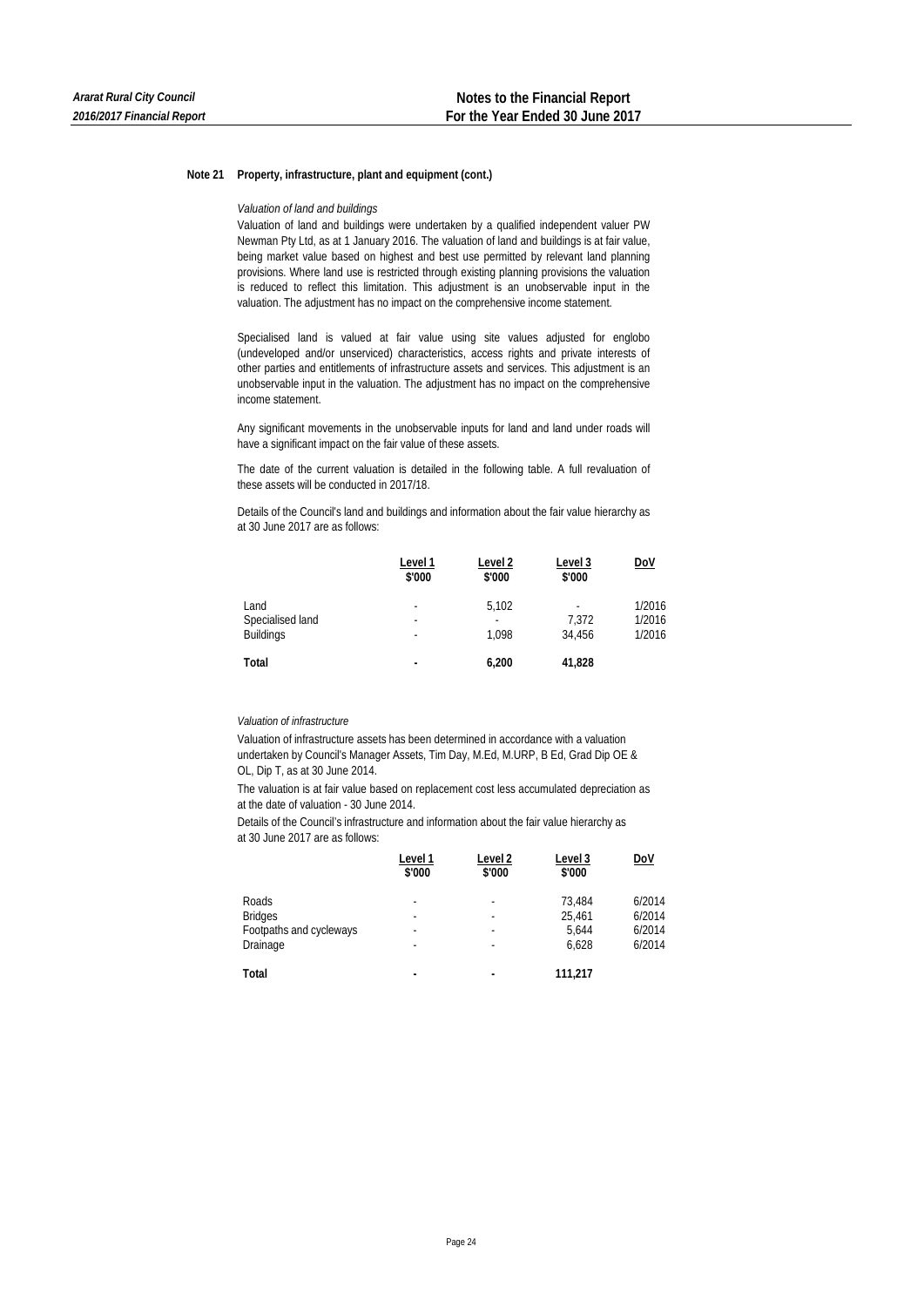*Description of significant unobservable inputs into level 3 valuations*

*Specialised land and land under roads* is valued using a market based direct comparison technique. Significant unobservable inputs include the extent and impact of restriction of use and the market cost of land per square metre. The extent and impact of restrictions on use varies and results in a reduction to surrounding land values between 15% and 80%. The market value of land varies significantly depending on the location of the land and the current market conditions.

*Specialised buildings* are valued using a depreciated replacement cost technique. Significant unobservable inputs include the current replacement cost and remaining useful lives of buildings. The remaining useful lives of buildings are determined on the basis of the current condition of buildings and vary from 20 years to 193 years. Replacement cost is sensitive to changes in market conditions, with any increase or decrease in cost flowing through to the valuation. Useful lives of buildings are sensitive to changes in expectations or requirements that could either shorten or extend the useful lives of buildings.

*Infrastructure assets* are valued based on the depreciated replacement cost. Significant unobservable inputs include the current replacement cost and remaining useful lives of infrastructure. The remaining useful lives of infrastructure assets are determined on the basis of the current condition of the asset and vary from 10 years to 120 years. Replacement cost is sensitive to changes in market conditions, with any increase or decrease in cost flowing through to the valuation. Useful lives of infrastructure are sensitive to changes in use, expectations or requirements that could either shorten or extend the useful lives of infrastructure assets.

|                                    | 2017   | 2016   |
|------------------------------------|--------|--------|
|                                    | \$'000 | \$'000 |
| Reconciliation of specialised land |        |        |
| Land under roads                   | 210    | 210    |
| Parks and reserves                 | 7.162  | 6.943  |
| <b>Total specialised land</b>      | 7.372  | 7.153  |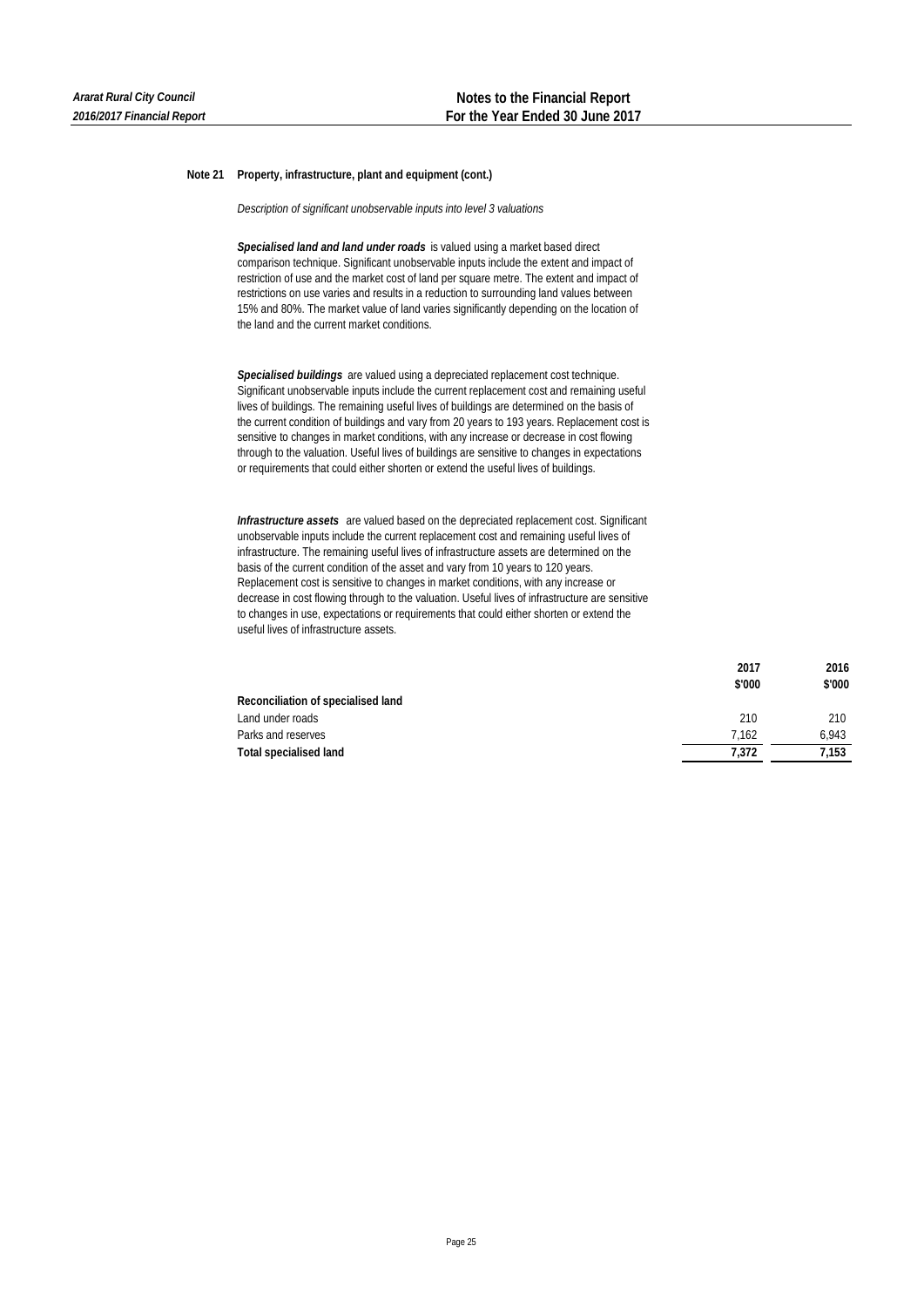# **Notes to the Financial Report For the Year Ended 30 June 2017**

|         |                                                                                                                                                                                                       | 2017   | 2016   |
|---------|-------------------------------------------------------------------------------------------------------------------------------------------------------------------------------------------------------|--------|--------|
|         |                                                                                                                                                                                                       | \$'000 | \$'000 |
| Note 22 | Investment property                                                                                                                                                                                   |        |        |
|         | Balance at beginning of financial year                                                                                                                                                                | 1,258  | 1,679  |
|         | Disposals                                                                                                                                                                                             |        | (432)  |
|         | Fair value adjustments                                                                                                                                                                                |        | 11     |
|         | Balance at end of financial year                                                                                                                                                                      | 1,258  | 1,258  |
|         | Valuation of investment property                                                                                                                                                                      |        |        |
|         | Valuation of investment property has been determined in accordance with an independent valuation by<br>PW Newman Pty Ltd who has recent experience in the location and category of the property being |        |        |
|         | valued. The valuation is at fair value, based on the current market value for the property.                                                                                                           |        |        |
| Note 23 | Trade and other payables                                                                                                                                                                              |        |        |
|         | Trade payables                                                                                                                                                                                        | 1.275  | 624    |
|         | Accrued expenses                                                                                                                                                                                      | 433    | 415    |
|         | Total trade and other payables                                                                                                                                                                        | 1,708  | 1,039  |
| Note 24 | Trust funds and deposits                                                                                                                                                                              |        |        |
|         | Refundable deposits                                                                                                                                                                                   | 122    | 130    |
|         | Fire services levy                                                                                                                                                                                    | 5      | 6      |
|         | Retention amounts                                                                                                                                                                                     | 39     | 131    |
|         | Other refundable deposits                                                                                                                                                                             | 165    | 106    |
|         | Total trust funds and deposits                                                                                                                                                                        | 331    | 373    |
|         | Purpose and nature of items                                                                                                                                                                           |        |        |

Refundable deposits - Deposits are taken by council as a form of surety in a number of circumstances, including in relation to building works, tender deposits, contract deposits and the use of civic facilities.

Fire Service Levy - Council is the collection agent for fire services levy on behalf of the State Government. Council remits amounts received on a quarterly basis. Amounts disclosed here will be remitted to the state government in line with that process.

Retention Amounts - Council has a contractual right to retain certain amounts until a contractor has met certain requirements or a related warrant or defect period has elapsed. Subject to the satisfactory completion of the contractual obligations, or the elapsing of time, these amounts will be paid to the relevant contractor in line with Council's contractual obligations.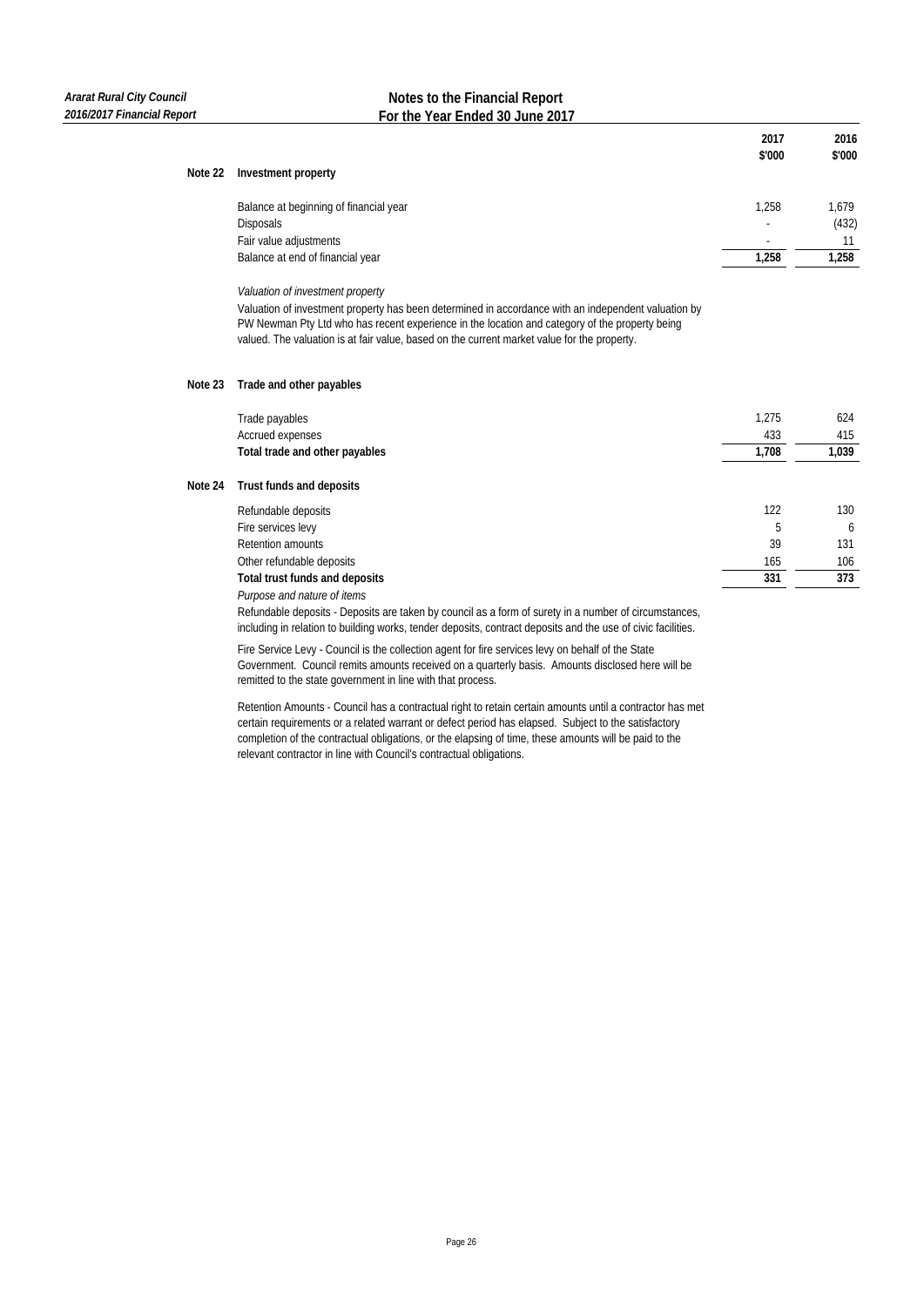# **Notes to the Financial Report For the Year Ended 30 June 2017**

|         |                                                                   | 2017             | 2016   |
|---------|-------------------------------------------------------------------|------------------|--------|
| Note 25 | Provisions                                                        | \$'000           | \$'000 |
|         |                                                                   |                  |        |
|         | <b>Employee provisions</b>                                        |                  |        |
|         | Current provisions expected to be wholly settled within 12 months |                  |        |
|         | Annual leave                                                      | 769              | 760    |
|         | Other Leave                                                       | 85               | 71     |
|         |                                                                   | 854              | 831    |
|         | Current provisions expected to be wholly settled after 12 months  |                  |        |
|         | Annual leave                                                      | 274              | 276    |
|         | Long service leave                                                | 1,757            | 1,667  |
|         |                                                                   | 2,031            | 1,943  |
|         | Total current employee provisions                                 | 2,885            | 2,774  |
|         | Non-current                                                       |                  |        |
|         | Long service leave                                                | 195              | 187    |
|         | Total non-current employee provisions                             | $\overline{195}$ | 187    |
|         | Aggregate carrying amount of employee provisions:                 |                  |        |
|         | Current                                                           | 2,885            | 2,774  |
|         | Non-current                                                       | 195              | 187    |
|         | Total aggregate carrying amount of employee provisions            | 3,080            | 2,961  |
| Note 26 | Interest-bearing loans and borrowings                             |                  |        |
|         | Non-current                                                       |                  |        |
|         | Borrowings - secured (1)                                          | 2,000            | 2,000  |
|         | Total                                                             | 2.000            | 2.000  |
|         |                                                                   |                  |        |
|         | (1) Borrowings are secured over Council's general rates           |                  |        |
|         | (a) The maturity profile for Council's borrowings is:             |                  |        |
|         | Later than one year and not later than five years                 | 2,000            |        |
|         | Later than five years                                             |                  | 2,000  |
|         |                                                                   | 2,000            | 2,000  |
|         |                                                                   |                  |        |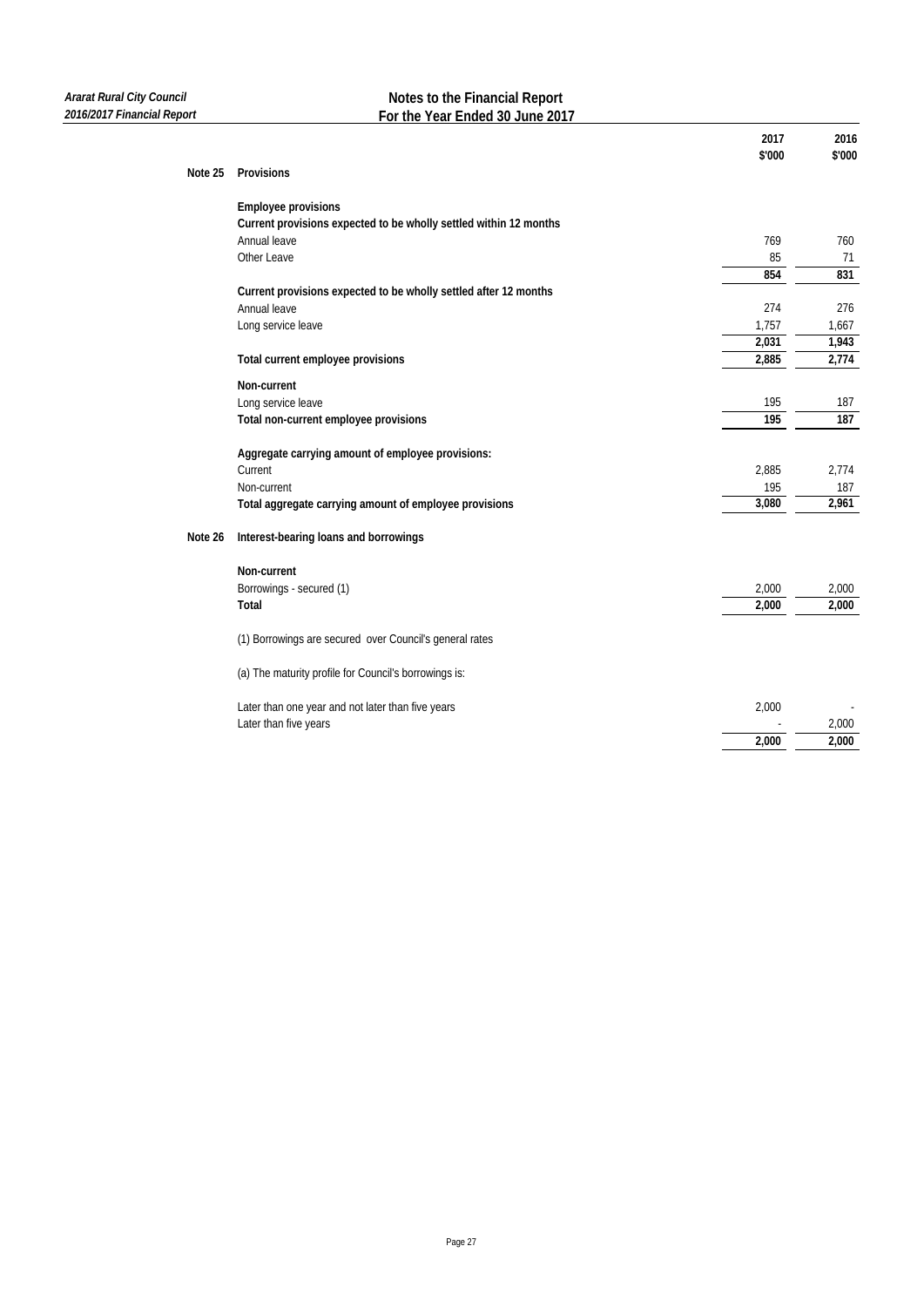#### **Note 27 Reserves**

|                                  | <b>Balance</b> at<br>beginning of |                          | <b>Balance</b> at          |
|----------------------------------|-----------------------------------|--------------------------|----------------------------|
|                                  | reporting period                  | Increment<br>(decrement) | end of<br>reporting period |
| (a) Asset revaluation reserves   | \$'000                            | \$'000                   | \$'000                     |
| 2017                             |                                   |                          |                            |
| Artworks                         |                                   |                          |                            |
| Artworks                         | 344                               | ÷,                       | 344                        |
|                                  | 344                               |                          | 344                        |
| Property                         |                                   |                          |                            |
| Land                             | 8,691                             |                          | 8,691                      |
| <b>Buildings</b>                 | 25,106                            |                          | 25,106                     |
|                                  | 33,797                            |                          | 33,797                     |
| Infrastructure                   |                                   |                          |                            |
| Roads                            | 34,208                            |                          | 34,208                     |
| <b>Bridges</b>                   | 21,542                            |                          | 21,542                     |
| Footpaths and cycleways          | 4,922                             |                          | 4,922                      |
| Drainage                         | 1,485                             |                          | 1,485                      |
|                                  | 62,157                            |                          | 62,157                     |
| Total asset revaluation reserves | 96,298                            | $\overline{\phantom{a}}$ | 96,298                     |
| 2016                             |                                   |                          |                            |
| <b>Artworks</b>                  |                                   |                          |                            |
| Artworks                         | 344                               |                          | 344                        |
|                                  | 344                               | ÷,                       | 344                        |
| Property                         |                                   |                          |                            |
| Land                             | 8,144                             | 547                      | 8,691                      |
| <b>Buildings</b>                 | 21,998                            | 3,108                    | 25,106                     |
|                                  | 30,142                            | 3,655                    | 33,797                     |
| Infrastructure                   |                                   |                          |                            |
| Roads                            | 34,208                            |                          | 34,208                     |
| <b>Bridges</b>                   | 21,542                            |                          | 21,542                     |
| Footpaths and cycleways          | 4,922                             |                          | 4,922                      |
| Drainage                         | 1,485                             |                          | 1,485                      |
|                                  | 62,157                            |                          | 62,157                     |
| Total asset revaluation reserves | 92,643                            | 3,655                    | 96,298                     |
|                                  |                                   |                          |                            |

The asset revaluation reserve is used to record the increased (net) value of Council's assets over time.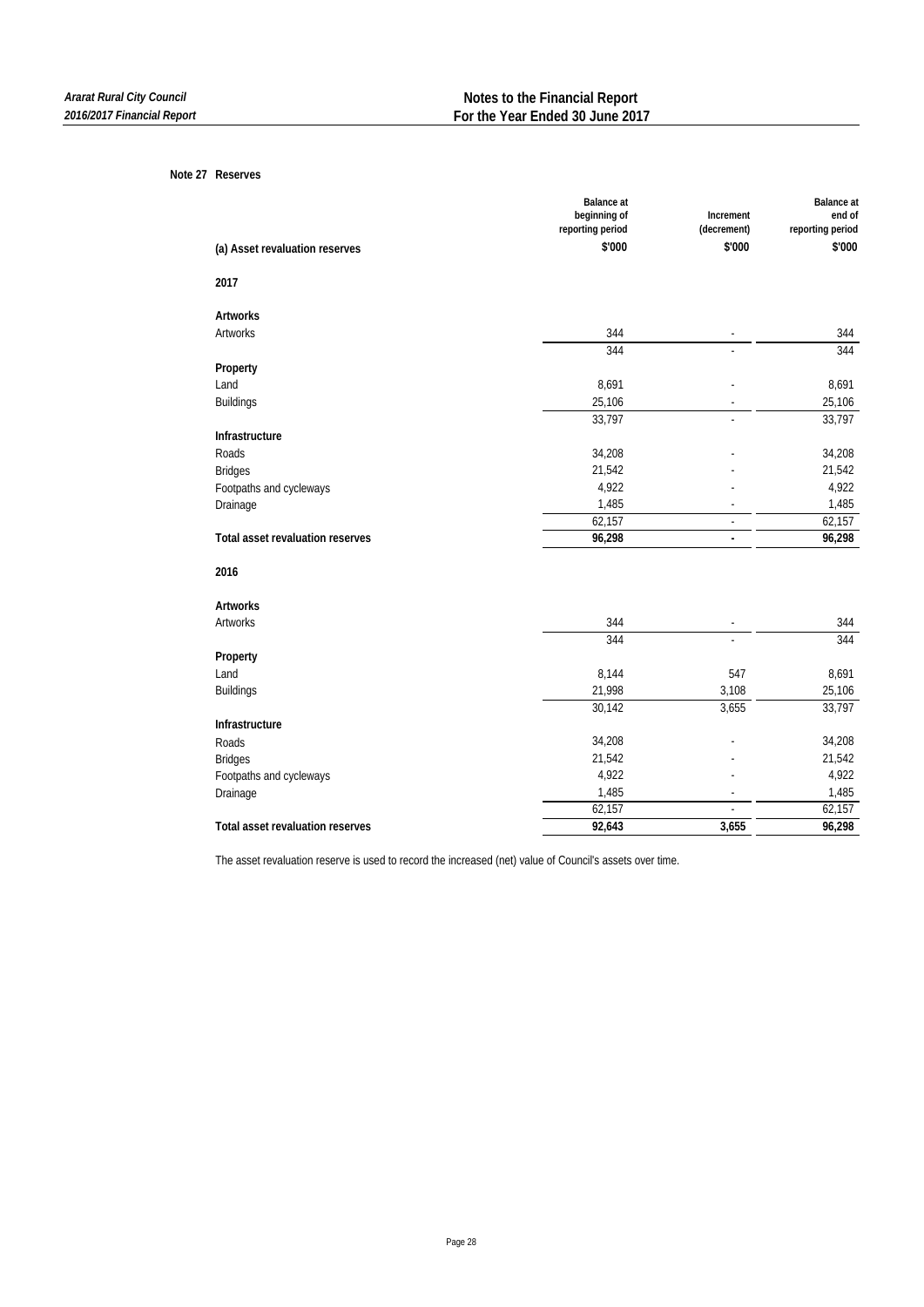## **Note 27 Reserves (cont.)**

|                             | <b>Balance</b> at<br>beginning of<br>reporting period | <b>Transfer from</b><br>accumulated<br>surplus | <b>Transfer to</b><br>accumulated<br>surplus | <b>Balance</b> at<br>end of<br>reporting period |
|-----------------------------|-------------------------------------------------------|------------------------------------------------|----------------------------------------------|-------------------------------------------------|
| (b) Other reserves          | \$'000                                                | \$'000                                         | \$'000                                       | \$'000                                          |
| 2017                        |                                                       |                                                |                                              |                                                 |
| Plant replacement           | 1,503                                                 | 268                                            |                                              | 1,771                                           |
| Vehicle replacement         | 316                                                   | 214                                            | $\overline{a}$                               | 530                                             |
| Election costs              | 80                                                    |                                                | (50)                                         | 30                                              |
| Aerial imaging              | 88                                                    |                                                | (27)                                         | 61                                              |
| Library                     | 235                                                   |                                                |                                              | 235                                             |
| Defined benefits            | 361                                                   |                                                |                                              | 361                                             |
| <b>Essential services</b>   | 220                                                   | 20                                             |                                              | 240                                             |
| Recreational land           | 163                                                   | $\overline{a}$                                 | (4)                                          | 159                                             |
| Gravel pit restoration      | 250                                                   |                                                | (165)                                        | 85                                              |
| Capital works               | 2,208                                                 | 6,932                                          | (2,208)                                      | 6,932                                           |
| Building capital            | 2,788                                                 | 733                                            | (608)                                        | 2,913                                           |
| Environmental projects      | 194                                                   | $\overline{a}$                                 | L.                                           | 194                                             |
| Waste management            | 802                                                   | 360                                            | L,                                           | 1,162                                           |
| Asset management            | 381                                                   | L.                                             | (70)                                         | 311                                             |
| Information technology      | 117                                                   | ÷,                                             |                                              | 117                                             |
| Loan repayment              | 477                                                   | 286                                            |                                              | 763                                             |
| Aerodrome                   | 46                                                    | $\blacksquare$                                 | ÷,                                           | 46                                              |
| <b>Total Other reserves</b> | 10,229                                                | 8,813                                          | (3, 132)                                     | 15,910                                          |
| 2016                        |                                                       |                                                |                                              |                                                 |
| Plant replacement           | 791                                                   | 712                                            |                                              | 1,503                                           |
| Vehicle replacement         | 192                                                   | 124                                            |                                              | 316                                             |
| Election costs              | 40                                                    | 40                                             |                                              | 80                                              |
| Aerial imaging              | 69                                                    | 19                                             |                                              | 88                                              |
| Library                     | 235                                                   |                                                |                                              | 235                                             |
| Defined benefits            | 361                                                   | $\overline{a}$                                 |                                              | 361                                             |
| <b>Essential services</b>   | 193                                                   | 27                                             |                                              | 220                                             |
| Recreational land           | 160                                                   | 3                                              |                                              | 163                                             |
| Gravel pit restoration      | 332                                                   |                                                | (82)                                         | 250                                             |
| Capital works               | 6,057                                                 | 2,208                                          | (6,057)                                      | 2,208                                           |
| Building capital            | 1,022                                                 | 2,166                                          | (400)                                        | 2,788                                           |
| Environmental projects      | 100                                                   | 94                                             | $\overline{a}$                               | 194                                             |
| Waste management            | 592                                                   | 210                                            |                                              | 802                                             |
| Asset management            | 346                                                   | 35                                             |                                              | 381                                             |
| Information technology      | 72                                                    | 45                                             |                                              | 117                                             |
| Loan repayment              | 192                                                   | 285                                            |                                              | 477                                             |
| Aerodrome                   | 46                                                    | ä,                                             |                                              | 46                                              |
| <b>Total Other reserves</b> | 10,800                                                | 5,968                                          | (6, 539)                                     | 10,229                                          |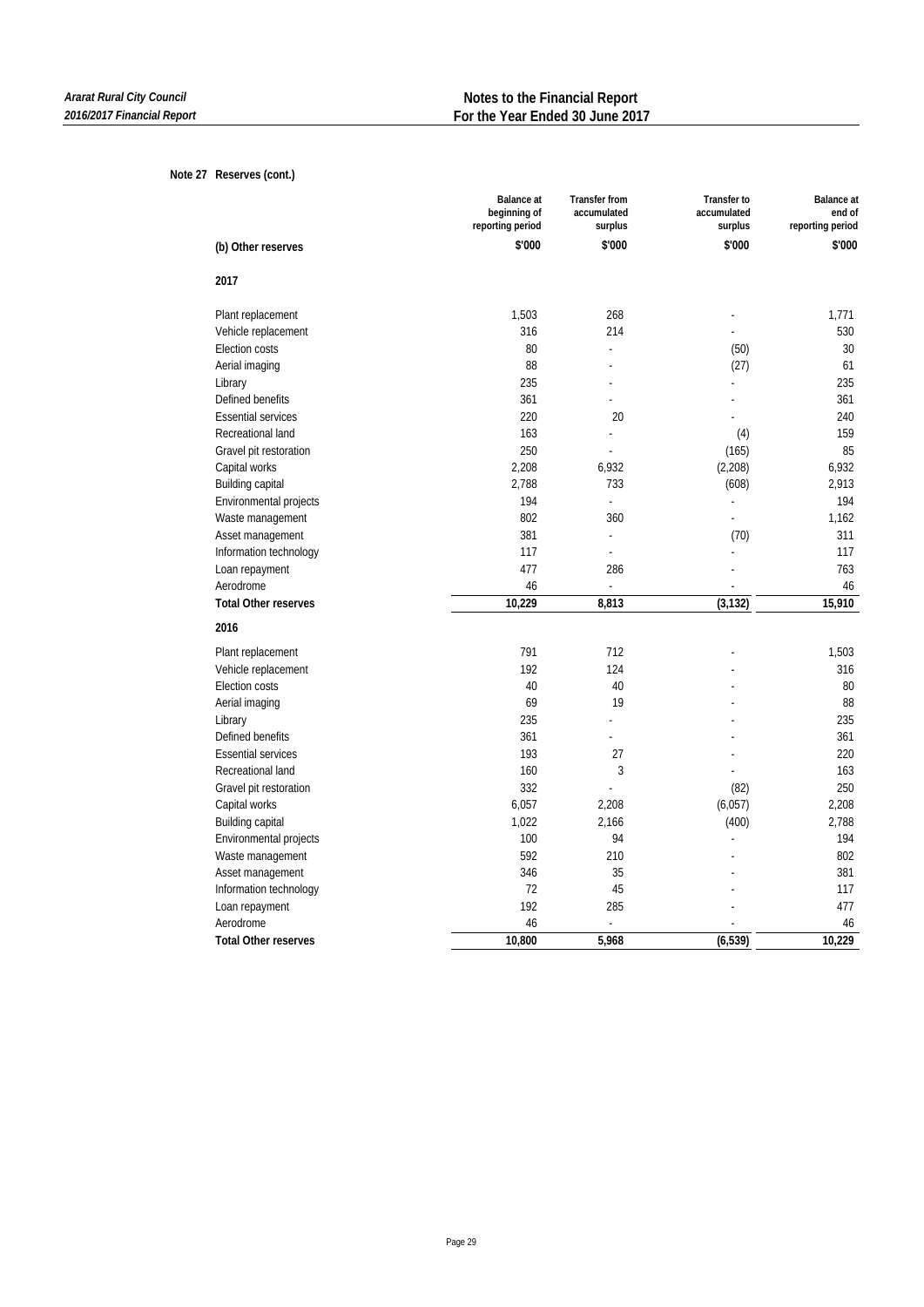**Note 27 Reserves (cont.)**

**(b) Other reserves (cont.)**

Description of the nature and purpose of each reserve:

Plant Replacement – specific purpose reserve used to replace major items of plant and equipment. Vehicle Replacement – specific purpose reserve used to replace vehicles. Election Costs – specific purpose reserve used to fund election. Aerial Imaging – specific purpose reserve used to fund aerial imaging costs. Library – specific purpose reserve used to fund library upgrade works. Defined Benefits – specific purpose reserve used to fund defined benefit superannuation calls. Essential Services – specific purpose reserve used to fund essential services reports and works. Recreational Land – specific purpose reserve used to fund public open space works. Gravel Pit Restoration – specific purpose reserve used to fund works required to reinstate gravel pits. Capital Works – specific purpose reserve used to fund major capital works projects. Building Capital – specific purpose reserve used to fund major building capital works. Environmental Projects – specific purpose reserve used to fund innovative environmental projects. Waste Management – specific purpose reserve used to fund works at waste management facilities. Asset Management – specific purpose reserve used to fund asset management works. Information Technology – specific purpose reserve used to fund information technology works. Loan Repayment – specific purpose reserve used to provide for repayment of loans. Aerodrome – specific purpose reserve used to fund works required at the Ararat Aerodrome.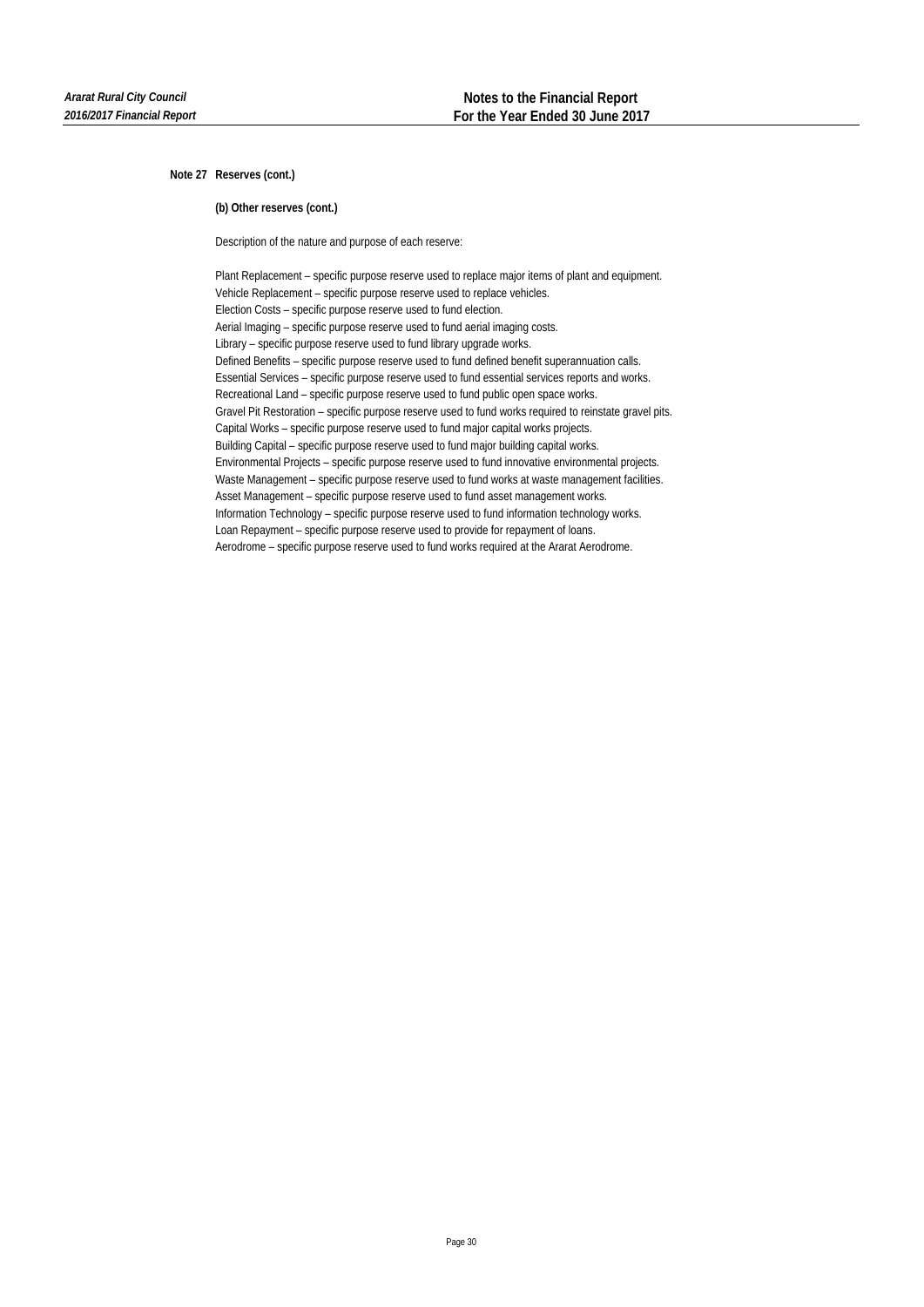|         |                                                                             | 2017<br>\$'000 | 2016<br>\$'000 |
|---------|-----------------------------------------------------------------------------|----------------|----------------|
| Note 28 | Reconciliation of cash flows from operating activities to surplus/(deficit) |                |                |
|         | Surplus/(deficit) for the year                                              | 4,756          | (109)          |
|         | Depreciation/amortisation                                                   | 7,267          | 7,240          |
|         | Profit on disposal of property, infrastructure, plant and equipment         | (36)           | (5)            |
|         | Impairment losses                                                           |                | 26             |
|         | Fair value adjustments for investment property                              |                | (11)           |
|         | Contributions - non-monetary assets                                         | (72)           |                |
|         | Borrowing costs                                                             | 93             | 94             |
|         | Change in assets and liabilities:                                           |                |                |
|         | Increase in trade and other receivables                                     | (289)          | (128)          |
|         | Increase in prepayments                                                     | (45)           | (4)            |
|         | Increase/(decrease) in trade and other payables                             | 669            | (739)          |
|         | Decrease in trust funds and deposits                                        | (42)           | (152)          |
|         | (Increase)/decrease in inventories                                          | 2              | (18)           |
|         | Increase/(Decrease) in provisions                                           | 119            | 334            |
|         | Net cash provided by/(used in) operating activities                         | 12,422         | 6,528          |
|         |                                                                             |                |                |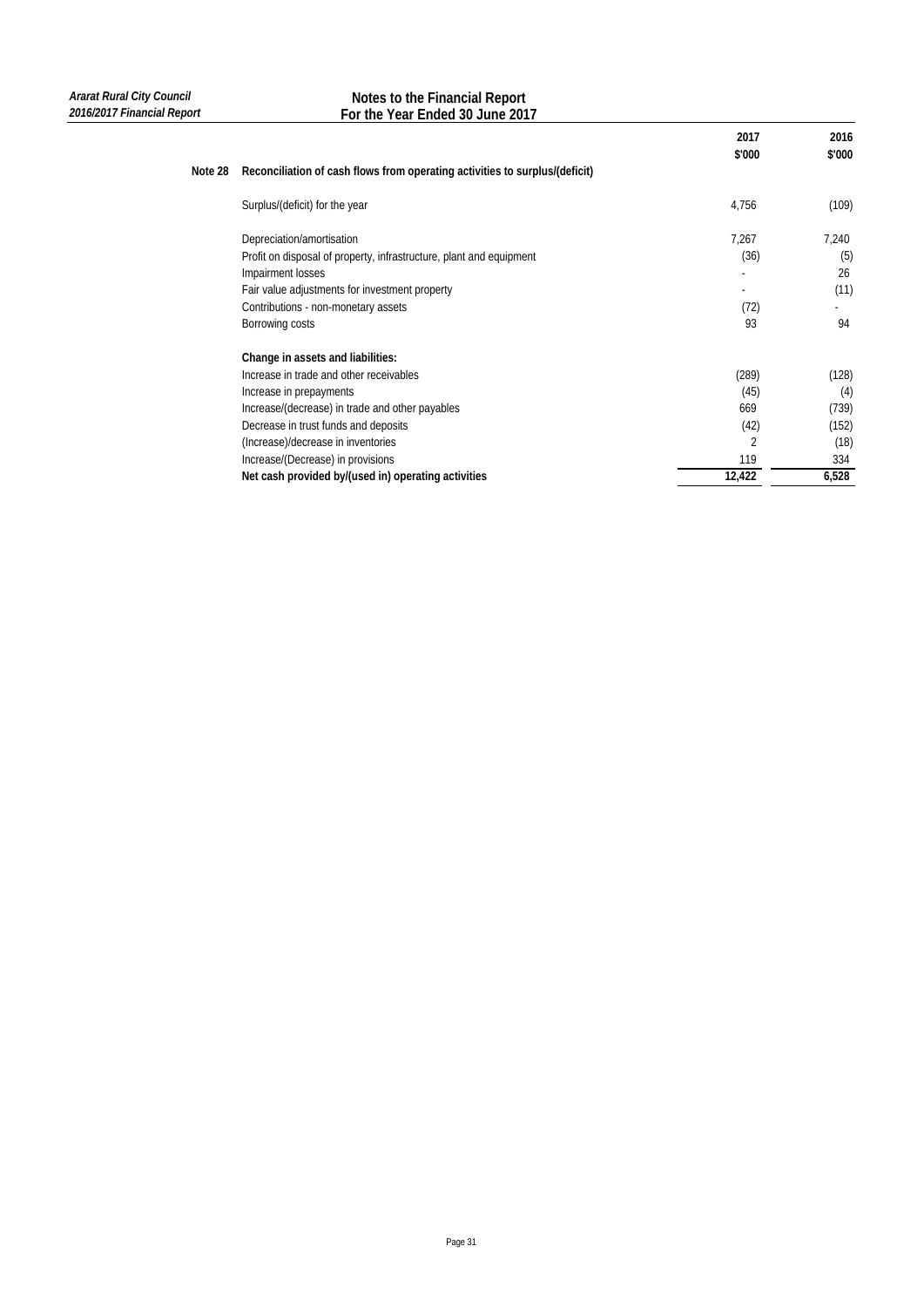## **Note 29 Commitments**

The Council has entered into the following commitments

| 2017                                     | year   | Not later than 1 and not later than and not later than<br>2 years | Later than 1 year Later than 2 years<br>5 years | Later than 5<br>years | Total  |
|------------------------------------------|--------|-------------------------------------------------------------------|-------------------------------------------------|-----------------------|--------|
|                                          | \$'000 | \$'000                                                            | \$'000                                          | \$'000                | \$'000 |
| Operating                                |        |                                                                   |                                                 |                       |        |
| Recycling                                | 167    |                                                                   |                                                 |                       | 167    |
| Garbage collection                       | 425    |                                                                   |                                                 |                       | 425    |
| Consultancies                            | 10     |                                                                   |                                                 |                       | 10     |
| Information technology                   | 118    | 6                                                                 |                                                 |                       | 124    |
| Road maintenance                         | 152    | 152                                                               |                                                 |                       | 304    |
| Recreation facilities management         | 634    | 634                                                               |                                                 |                       | 1,268  |
| Cleaning contracts for council buildings | 92     | ٠                                                                 |                                                 |                       | 92     |
| Meals for delivery                       | 87     | 87                                                                |                                                 |                       | 174    |
| Total                                    | 1,685  | 879                                                               |                                                 |                       | 2,564  |
| Capital                                  |        |                                                                   |                                                 |                       |        |
| <b>Buildings</b>                         | 7,016  |                                                                   |                                                 |                       | 7,016  |
| Plant and equipment                      | 359    |                                                                   |                                                 |                       | 359    |
| Roads                                    | 87     |                                                                   |                                                 |                       | 87     |
| Total                                    | 7,462  |                                                                   |                                                 |                       | 7,462  |

| 2016                                     | Not later than 1<br>year<br>\$'000 | 2 years<br>\$'000        | Later than 1 year Later than 2 years<br>and not later than and not later than<br>5 years<br>\$'000 | Later than 5<br>years<br>\$'000 | Total<br>\$'000 |
|------------------------------------------|------------------------------------|--------------------------|----------------------------------------------------------------------------------------------------|---------------------------------|-----------------|
| Operating                                |                                    |                          |                                                                                                    |                                 |                 |
| Recycling                                | 135                                | 137                      | 424                                                                                                |                                 | 696             |
| Garbage collection                       | 438                                | 445                      | 1,374                                                                                              |                                 | 2,257           |
| Consultancies                            | 9                                  | $\overline{\phantom{a}}$ |                                                                                                    |                                 | 9               |
| Election costs                           | 97                                 |                          |                                                                                                    |                                 | 97              |
| Road maintenance                         | 1,303                              |                          |                                                                                                    |                                 | 1,303           |
| Roadside weed management                 | 68                                 |                          |                                                                                                    |                                 | 68              |
| Recreation facilities management         | 650                                | 650                      | 1,299                                                                                              |                                 | 2,599           |
| Cleaning contracts for council buildings | 175                                | 178                      | 550                                                                                                | 189                             | 1,092           |
| Meals for delivery                       | 89                                 | 90                       | 92                                                                                                 |                                 | 271             |
| Total                                    | 2,964                              | 1,500                    | 3,739                                                                                              | 189                             | 8,392           |
| Capital                                  |                                    |                          |                                                                                                    |                                 |                 |
| <b>Buildings</b>                         | 743                                | 221                      |                                                                                                    |                                 | 964             |
| Roads                                    | 790                                | 1,307                    | 3,950                                                                                              |                                 | 6,047           |
| Total                                    | 1,533                              | 1,528                    | 3,950                                                                                              |                                 | 7,011           |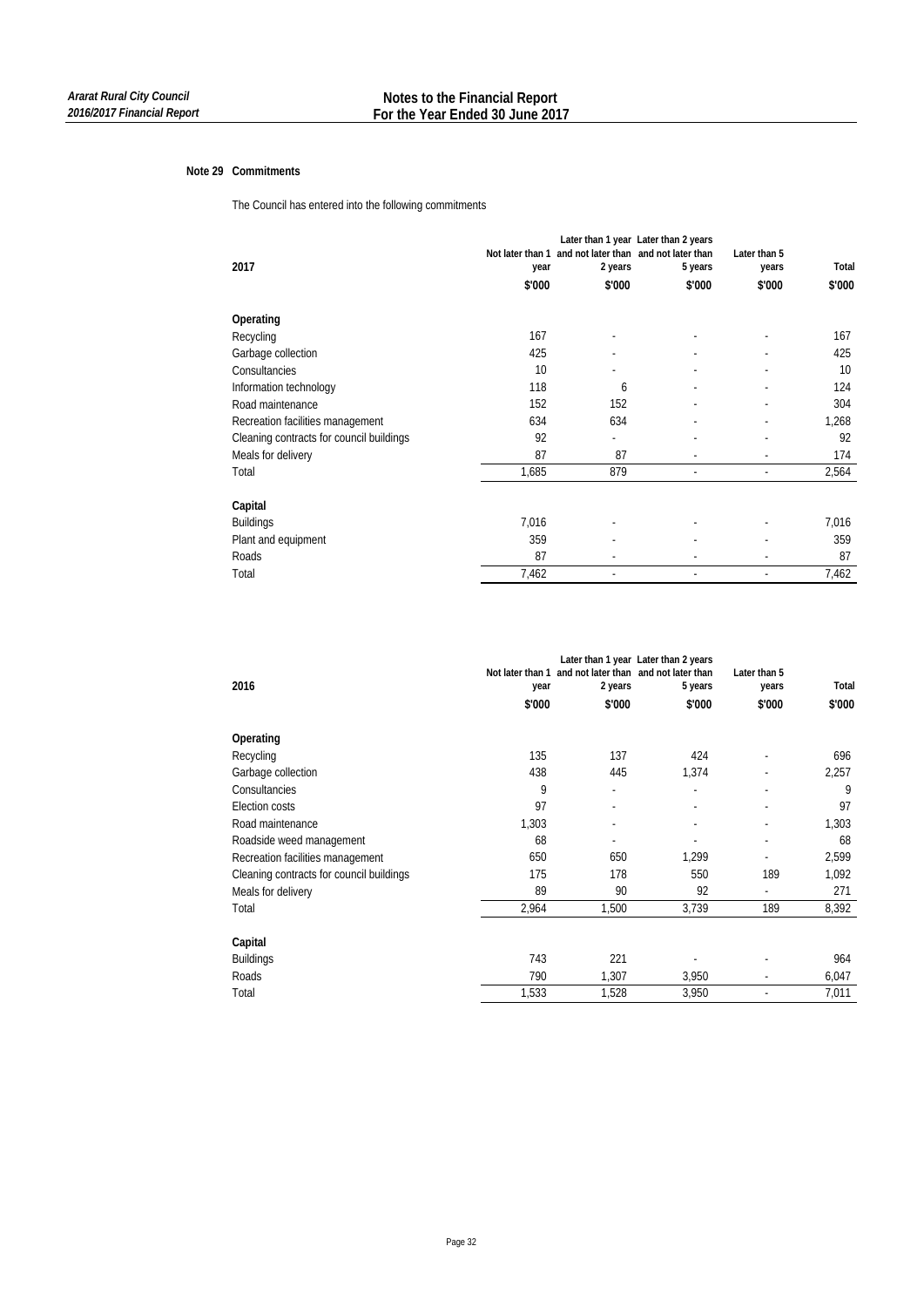| 2017   | 2016   |
|--------|--------|
| \$'000 | \$'000 |

#### **Note 30 Operating leases**

#### **Operating lease receivables**

The Council has entered into commercial property leases on its investment property, consisting of surplus freehold office complexes, and surplus land. These properties held under operating leases have remaining non-cancellable lease terms of between 1 and 10 years. All leases include a CPI based revision of the rental charge annually.

Future minimum rentals receivable under non-cancellable operating leases are as follows:

| Not later than one year                           | 58  |    |
|---------------------------------------------------|-----|----|
| Later than one year and not later than five years |     | 25 |
| Later than five years                             |     | 28 |
|                                                   | 104 |    |

## **Note 31 Superannuation**

Council makes the majority of its employer superannuation contributions in respect of its employees to the Local Authorities Superannuation Fund (the Fund). This Fund has two categories of membership, accumulation and defined benefit, each of which is funded differently. Obligations for contributions to the Fund are recognised as an expense in the Comprehensive Income Statement when they are made or due.

## **Accumulation**

The Fund's accumulation categories, Vision MySuper/Vision Super Saver, receive both employer and employee contributions on a progressive basis. Employer contributions are normally based on a fixed percentage of employee earnings (for the year ended 30 June 2017, this was 9.5% as required under Superannuation Guarantee legislation).

#### **Defined Benefit**

Council does not use defined benefit accounting for its defined benefit obligations under the Fund's Defined Benefit category. This is because the Fund's Defined Benefit category is a pooled multi-employer sponsored plan.

There is no proportional split of the defined benefit liabilities, assets or costs between the participating employers as the defined benefit obligation is a floating obligation between the participating employers and the only time that the aggregate obligation is allocated to specific employers is when a call is made. As a result, the level of participation of Council in the Fund cannot be measured as a percentage compared with other participating employers. Therefore, the Fund Actuary is unable to allocate benefit liabilities, assets and costs between employers for the purposes of AASB 119.

#### *Funding arrangements*

Council makes employer contributions to the Defined Benefit category of the Fund at rates determined by the Trustee on the advice of the Fund Actuary.

As at 30 June 2016, an interim actuarial investigation was held as the Fund provides lifetime pensions in the Defined Benefit category. The vested benefit index (VBI) of the Defined Benefit category of which Council is a contributing employer was 102.0%. To determine the VBI, the Fund Actuary used the following long-term assumptions:

Net investment returns 7.0% pa Salary information 4.25% pa Price inflation (CPI) 2.5% pa.

Vision Super has advised that the estimated VBI at June 2017 was 103.1%.

The VBI is to be used as the primary funding indicator. Because the VBI was above 100%, the 2016 interim actuarial investigation determined the Defined Benefit category was in a satisfactory financial position and that no change was necessary to the Defined Benefit category's funding arrangements from prior years.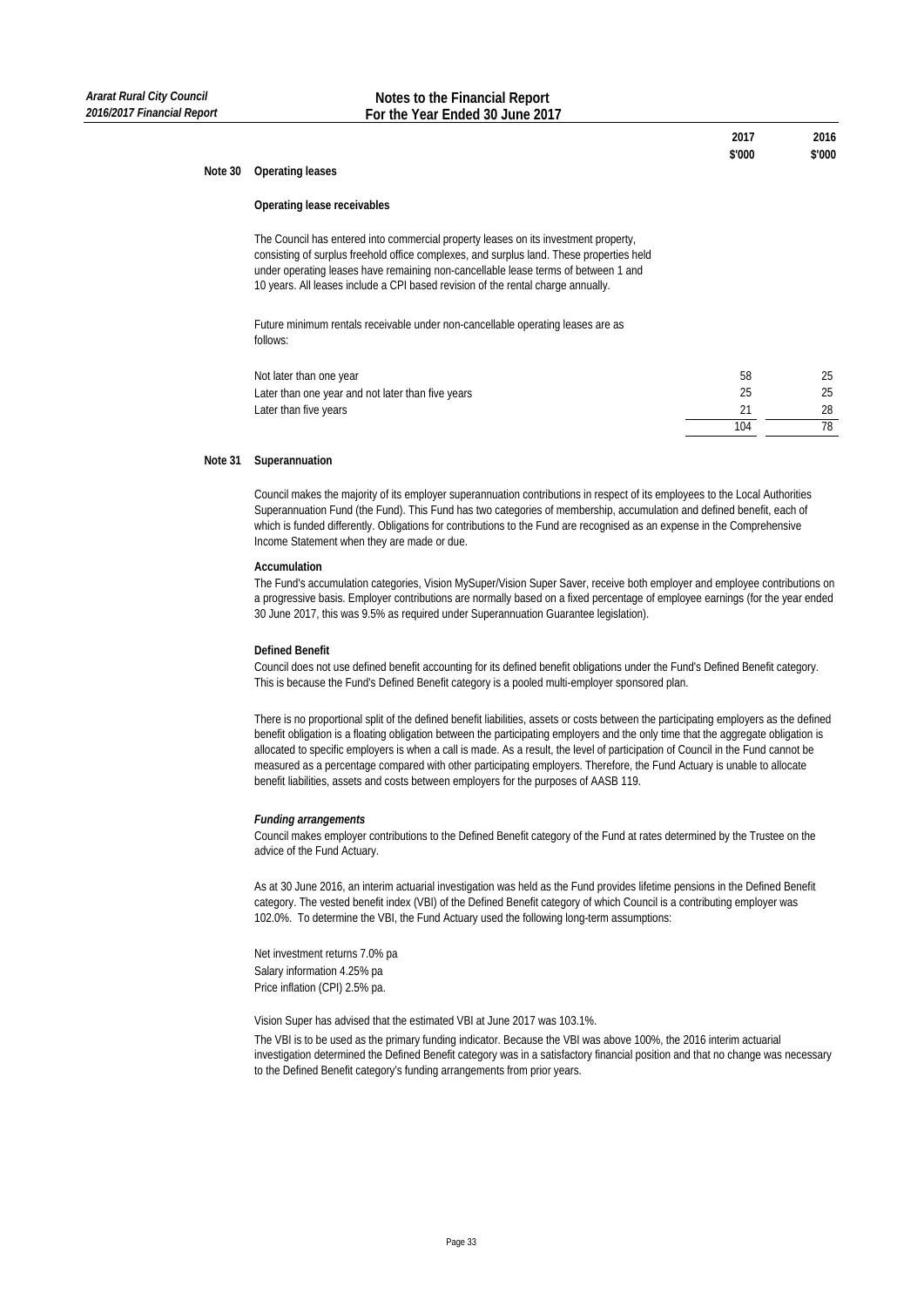#### **Note 31 Superannuation (cont.)**

## *Employer contributions*

#### *Regular contributions*

On the basis of the results of the 2016 interim actuarial investigation conducted by the Fund Actuary, Council makes employer contributions to the Fund's Defined Benefit category at rates determined by the Fund's Trustee. For the year ended 30 June 2017, this rate was 9.5% of members' salaries (9.5% in 2015/2016). This rate will increase in line with any increase to the contribution rate. In addition, Council reimburses the Fund to cover the excess of the benefits paid as a consequence of retrenchment above the funded resignation or retirement benefit.

#### *Funding calls*

If the Defined Benefit category is in an unsatisfactory financial position at an actuarial investigation or the Defined Benefit category's VBI is below its shortfall limit at any time other than the date of the actuarial investigation, the Defined Benefit category has a shortfall for the purposes of SPS 160 and the Fund is required to put a plan in place so that the shortfall is fully funded within three years of the shortfall occurring. The Fund monitors its VBI on a quarterly basis and the Fund has set its shortfall limit at 97%. In the event that the Fund Actuary determines that there is a shortfall based on the above requirement, the Fund's participating employers (including Council) are required to make an employer contribution to cover the shortfall. Using the agreed methodology, the shortfall amount is apportioned between the participating employers based on the pre-1 July 1993 and post-30 June 1993 service liabilities of the Fund's Defined Benefit category, together with the employer's payroll at 30 June 1993 and at the date the shortfall has been calculated. Due to the nature of the contractual obligations between the participating employers and the Fund, and that the Fund includes lifetime pensioners and their reversionary beneficiaries, it is unlikely that the Fund will be wound up. If there is a surplus in the Fund, the surplus cannot be returned to the participating employers. In the event that a participating employer is wound-up, the defined benefit obligations of that employer will be transferred to that employer's successor.

#### **2016 Interim actuarial investigation surplus amounts**

The Fund's interim actuarial investigation as at 30 June 2016 identified the following in the defined benefit category of which Council is a contributing employer:

A VBI surplus of \$40.3 million; and

A total service liability surplus of \$156 million.

The VBI surplus means that the market value of the Fund's assets supporting the defined benefit obligations exceed the vested benefits that the defined benefit members would have been entitled to if they had all exited on 30 June 2016. The total service liability surplus means that the current value of the assets in the Fund's Defined Benefit category plus expected future contributions exceeds the value of expected future benefits and expenses. Council was notified of the 30 June 2016 VBI during August 2016.

#### **2017 Full triennial actuarial investigation**

A full actuarial investigation is being conducted for the Fund's position as at 30 June 2017. It is anticipated that this actuarial investigation will be completed in December 2017.

#### **Future superannuation contributions**

The expected contributions to be paid to the Defined Benefit category of Vision Super for the year ending 30 June 2018 are \$111,000.

## **Note 32 Contingent liabilities**

- **(a)** The Council is presently involved in several confidential legal matters, which are being conducted through Council's solicitors. As these matters are yet to be finalised, and the financial outcomes are unable to be reliably estimated, no allowance for these contingencies has been made in the financial report.
- **(b)** Council operates a number of gravel pits. Council will have to carry out site rehabilitation works in the future. At balance date Council is unable to accurately assess the financial implications of such works.
- **(c)** Council has obligations under a defined benefit superannuation scheme that may result in the need to make additional contributions to the scheme, matters relating to this potential obligation are outlined in Note 31. As a result of the volatility in financial markets the likelihood of making such contributions in future periods exists. At this point in time it is not known if additional contributions will be required, their timing or potential amount.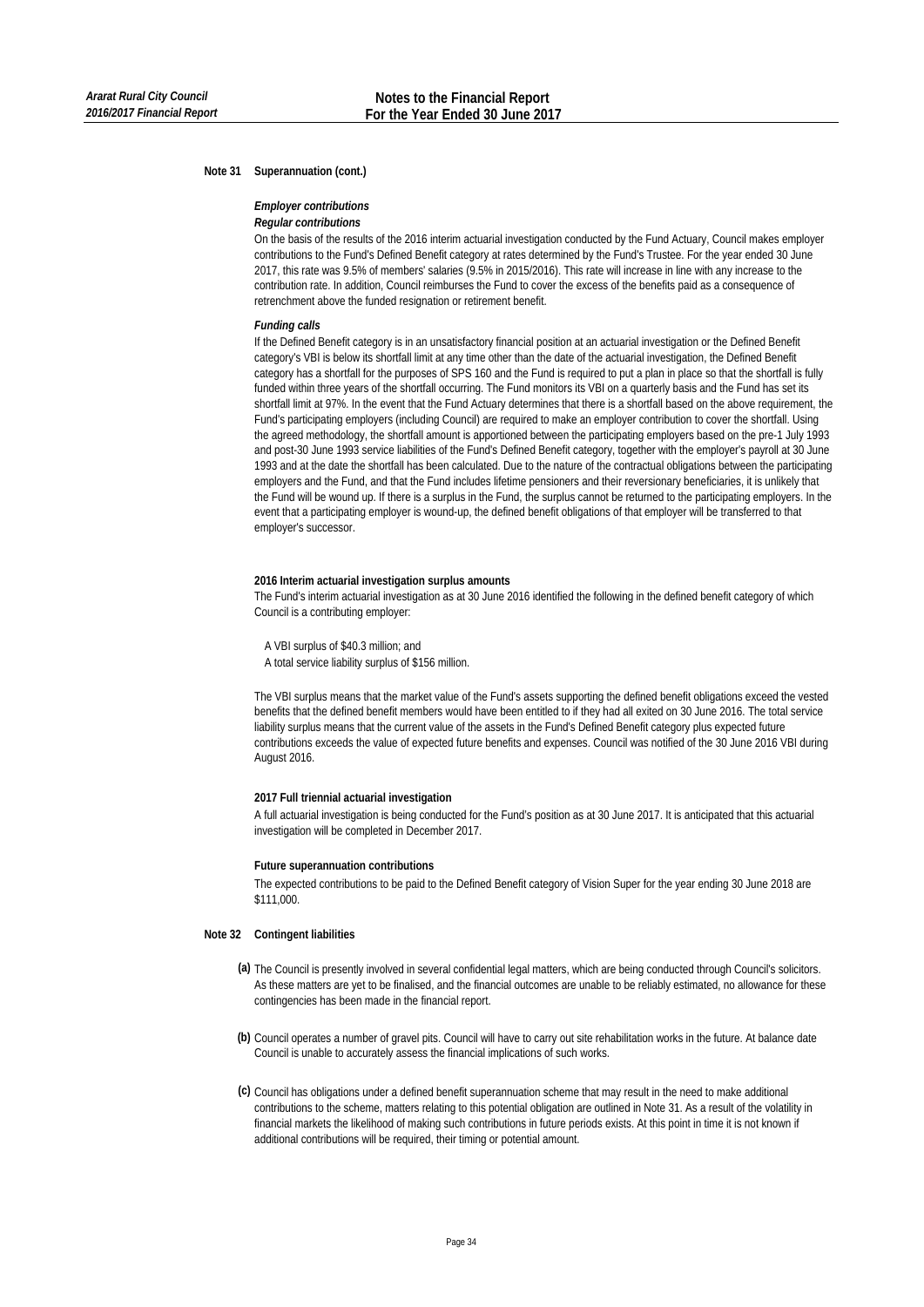## **Note 33 Financial instruments**

## **(a) Objectives and policies**

The Council's principal financial instruments comprise cash assets, term deposits, receivables (excluding statutory receivables), payables (excluding statutory payables) and bank borrowings. Details of the significant accounting policies and methods adopted, including the criteria for recognition, the basis of measurement and the basis on which income and expenses are recognised, in respect of each class of financial asset, financial liability and equity instrument is disclosed in Note 1 of the financial statements. Risk management is carried out by senior management under policies approved by the Council. These policies include identification and analysis of the risk exposure to Council and appropriate procedures, controls and risk minimisation.

## **(b) Market risk**

Market risk is the risk that the fair value or future cash flows of Council financial instruments will fluctuate because of changes in market prices. The Council's exposure to market risk is primarily through interest rate risk with only insignificant exposure to other price risks and no exposure to foreign currency risk.

## *Interest rate risk*

Interest rate risk refers to the risk that the value of a financial instrument or cash flows associated with the instrument will fluctuate due to changes in market interest rates. Council's interest rate liability risk arises primarily from long term loans and borrowings at fixed rates which exposes Council to fair value interest rate risk / Council does not hold any interest bearing financial instruments that are measured at fair value, and therefore has no exposure to fair value interest rate risk. Cash flow interest rate risk is the risk that the future cash flows of a financial instrument will fluctuate because of changes in market interest rates. Council has minimal exposure to cash flow interest rate risk through its cash and deposits that are at floating rates.

Investment of surplus funds is made with approved financial institutions under the *Local Government Act 1989* . Council manages interest rate risk by adopting an investment policy that ensures:

- diversification of investment product;
- monitoring of return on investment; and
- benchmarking of returns and comparison with budget.

There has been no significant change in the Council's exposure, or its objectives, policies and processes for managing interest rate risk or the methods used to measure this risk from the previous reporting period.

Interest rate movements have not been sufficiently significant during the year to have an impact on the Council's year end result.

#### **(c) Credit risk**

Credit risk is the risk that a contracting entity will not complete its obligations under a financial instrument and cause Council to make a financial loss. Council have exposure to credit risk on some financial assets included in the balance sheet. To help manage this risk:

- council have a policy for establishing credit limits for the entities Council deal with;
- council may require collateral where appropriate; and
- council only invest surplus funds with financial institutions which have a recognised credit rating specified in council's investment policy.

Receivables consist of a large number of customers, spread across the ratepayer, business and government sectors. Credit risk associated with the Council's financial assets is minimal because the main debtor is secured by a charge over the rateable property.

There are no material financial assets which are individually determined to be impaired.

Council may also be subject to credit risk for transactions which are not included in the balance sheet, such as when Council provide a guarantee for another party. Details of Council's contingent liabilities are disclosed in Note 32.

The maximum exposure to credit risk at the reporting date to recognised financial assets is the carrying amount, net of any provisions for impairment of those assets, as disclosed in the balance sheet and notes to the financial statements. Council does not hold any collateral.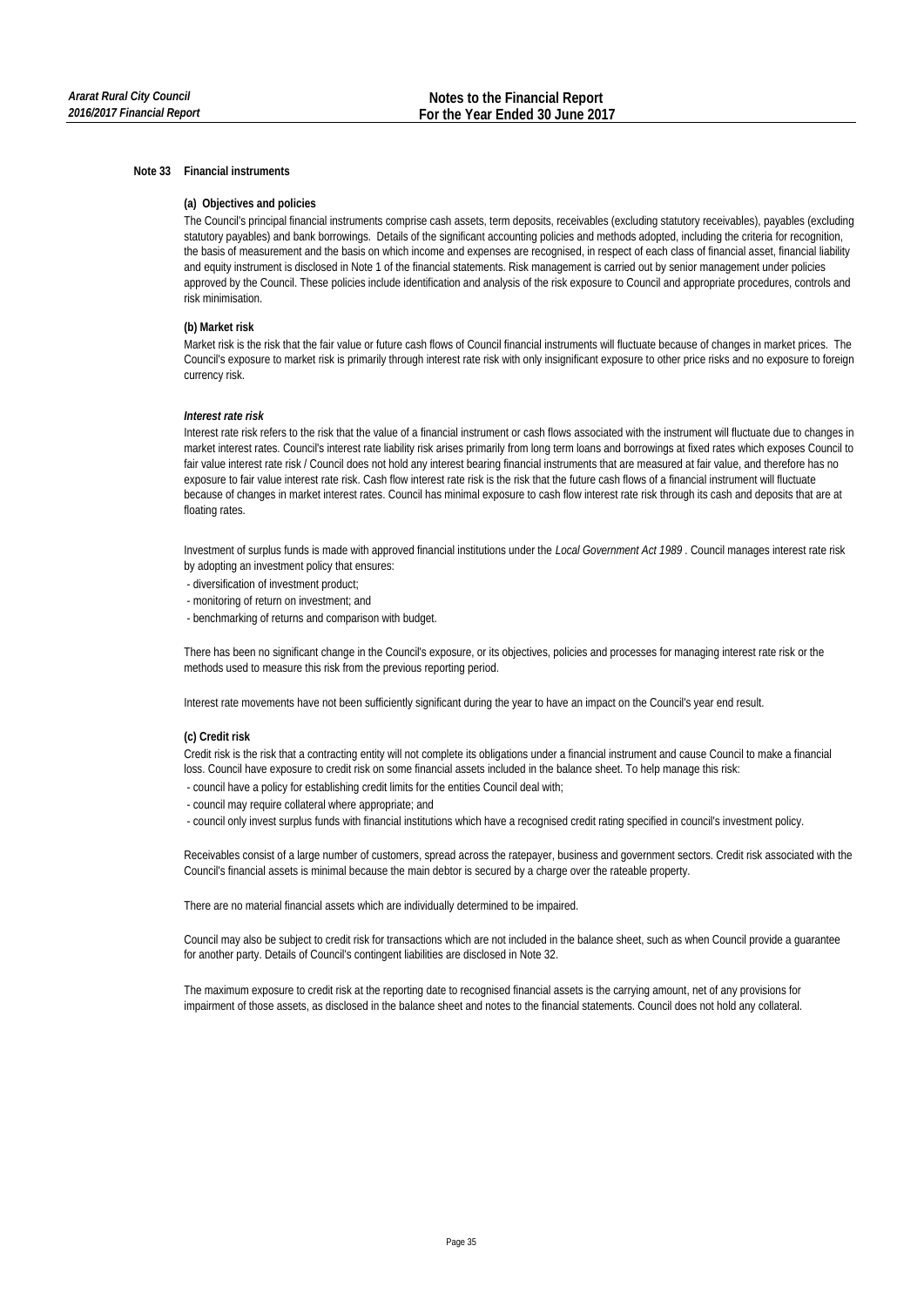## **Note 33 Financial instruments (cont.)**

## **(d) Liquidity risk**

Liquidity risk includes the risk that, as a result of council's operational liquidity requirements it will not have sufficient funds to settle a transaction when required or will be forced to sell a financial asset at below value or may be unable to settle or recover a financial asset.

To help reduce these risks Council:

- have a liquidity policy which targets a minimum and average level of cash and cash equivalents to be maintained;
- have readily accessible standby facilities and other funding arrangements in place;
- have a liquidity portfolio structure that requires surplus funds to be invested within various bands of liquid instruments;
- monitor budget to actual performance on a regular basis; and
- set limits on borrowings relating to the percentage of loans to rate revenue and percentage of loan principal repayments to rate revenue.

The Council's maximum exposure to liquidity risk is the carrying amounts of financial liabilities as disclosed on the face of the balance sheet and is deemed insignificant based on prior periods' data and current assessment of risk.

There has been no significant change in Council's exposure, or its objectives, policies and processes for managing liquidity risk or the methods used to measure this risk from the previous reporting period.

With the exception of borrowings, all financial liabilities are expected to be settled within normal terms of trade. Details of the maturity profile for borrowings are disclosed at Note 26.

Unless otherwise stated, the carrying amounts of financial instruments reflect their fair value.

## **(e) Fair value**

*Fair value hierarchy*

Council's financial assets and liabilities are not valued in accordance with the fair value hierarchy , Council's financial assets and liabilities are measured at amortised cost.

## **(f) Sensitivity disclosure analysis**

 - A parallel shift of +1% and -1% in market interest rates (AUD) from year-end rates of 2%. Taking into account past performance, future expectations, economic forecasts, and management's knowledge and experience of the financial markets, Council believes the following movements are 'reasonably possible' over the next 12 months:

These movements will not have a material impact on the valuation of Council's financial assets and liabilities, nor will they have a material impact on the results of Council's operations.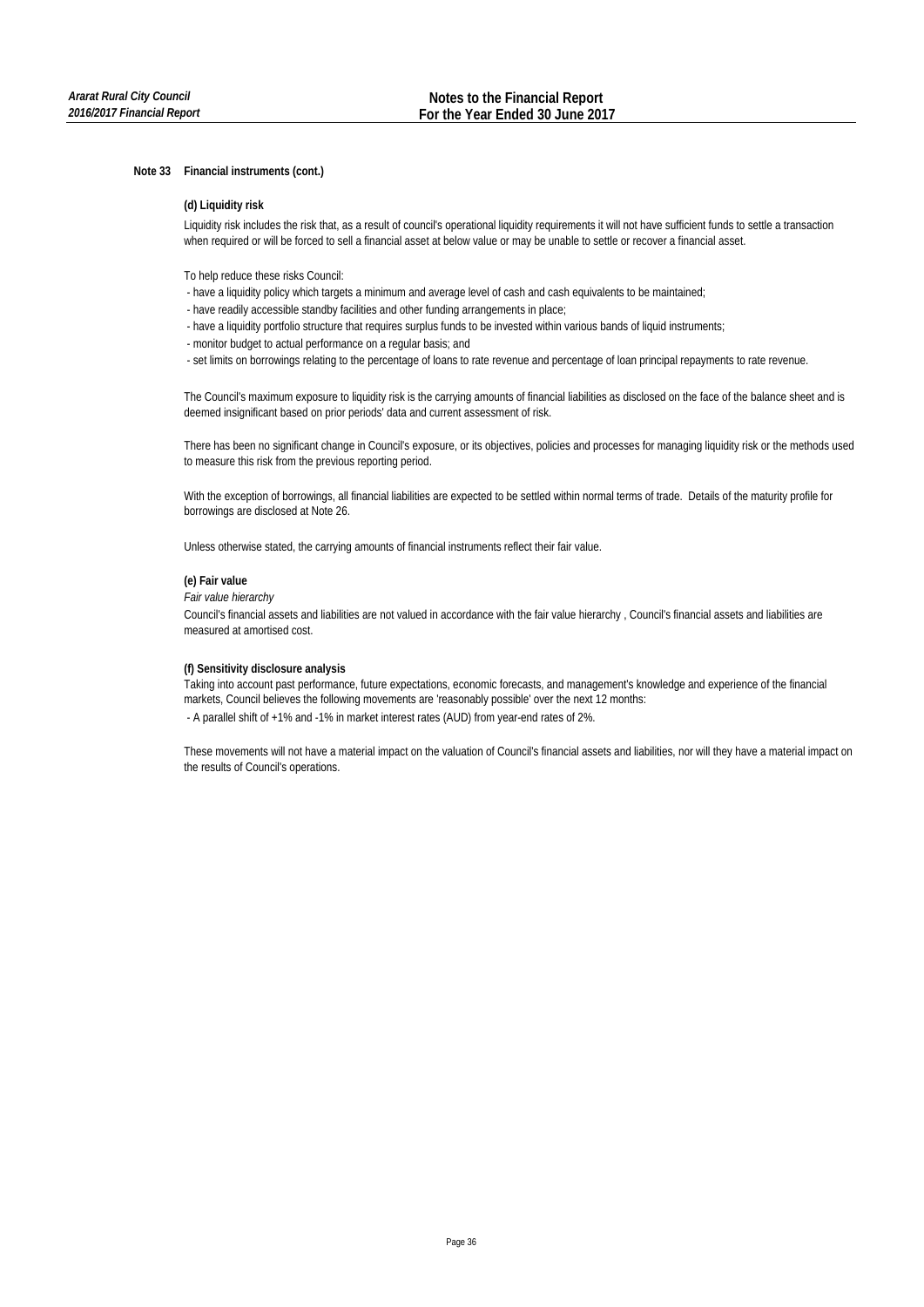| Note 34 | Related party disclosures                                                                                                                                                              |                                                                                                                                                                                                                                                                                                                                                                                                                                                                                                                                   |                                                                                  |                                      |  |
|---------|----------------------------------------------------------------------------------------------------------------------------------------------------------------------------------------|-----------------------------------------------------------------------------------------------------------------------------------------------------------------------------------------------------------------------------------------------------------------------------------------------------------------------------------------------------------------------------------------------------------------------------------------------------------------------------------------------------------------------------------|----------------------------------------------------------------------------------|--------------------------------------|--|
| (i)     | <b>Related Parties</b>                                                                                                                                                                 |                                                                                                                                                                                                                                                                                                                                                                                                                                                                                                                                   |                                                                                  |                                      |  |
|         | Parent entity                                                                                                                                                                          | Ararat Rural City Council is the parent entity.                                                                                                                                                                                                                                                                                                                                                                                                                                                                                   |                                                                                  |                                      |  |
| (ii)    | Key Management Personnel<br>Details of persons holding the position of Councillor or other members of key management<br>personnel at any time during the year are:                     |                                                                                                                                                                                                                                                                                                                                                                                                                                                                                                                                   |                                                                                  |                                      |  |
|         | Councillors                                                                                                                                                                            | Councillor Paul Hooper (Mayor)<br>Councillor Glenda McLean<br>Councillor Gwenda Allgood<br>Councillor Jo Armstrong (from 22/10/16)<br>Councillor Peter Beales (from 22/10/16)<br>Councillor Darren Ford (from 22/10/16)<br>Councillor David Pettman (from 22/10/16)<br>Councillor Colin McKenzie (to 21/10/16)<br>Councillor Fay Hull (to 21/10/16)<br>Councillor Gary Hull (to 21/10/16)<br>Councillor Frank Deutsch (to 21/10/16)<br><b>Andrew Evans</b><br>Colleen White<br>Don Cole<br>Neil Manning<br>Tim Day<br>Angela Hunt |                                                                                  |                                      |  |
|         | <b>Total Number of Councillors</b><br><b>Total Key Management Personnel</b>                                                                                                            | Chief Executive Officer and other Key Management Personnel                                                                                                                                                                                                                                                                                                                                                                                                                                                                        | 11<br>6<br>17                                                                    | 7<br>4<br>11                         |  |
| (iii)   | Short-term benefits<br>Total                                                                                                                                                           | Remuneration of Key Management Personnel<br>Total remuneration of key management personnel was as follows:                                                                                                                                                                                                                                                                                                                                                                                                                        | 2017<br>\$,000<br>1,206<br>1,206                                                 | 2016<br>\$,000<br>945<br>945         |  |
|         |                                                                                                                                                                                        | The numbers of key management personnel whose total remuneration from Council and<br>any related entities, fall within the following bands:                                                                                                                                                                                                                                                                                                                                                                                       | 2017                                                                             | 2016                                 |  |
|         | $$1 - $9,999$<br>\$10,000 - \$19,999<br>\$20,000 - \$29,999<br>\$60,000 - \$69,999<br>\$130,000 - \$139,999<br>\$140,000 - \$149,999<br>\$170,000 - \$179,999<br>\$180,000 - \$189,999 |                                                                                                                                                                                                                                                                                                                                                                                                                                                                                                                                   | No.<br>4<br>4<br>$\overline{2}$<br>1<br>1<br>1<br>$\overline{2}$<br>$\mathbf{1}$ | No.<br>6<br>1<br>$\overline{2}$<br>1 |  |
|         | \$210,000 - \$219,999                                                                                                                                                                  |                                                                                                                                                                                                                                                                                                                                                                                                                                                                                                                                   | 1                                                                                | 1                                    |  |

**2017 2016 No. No.**

 1 1 11 17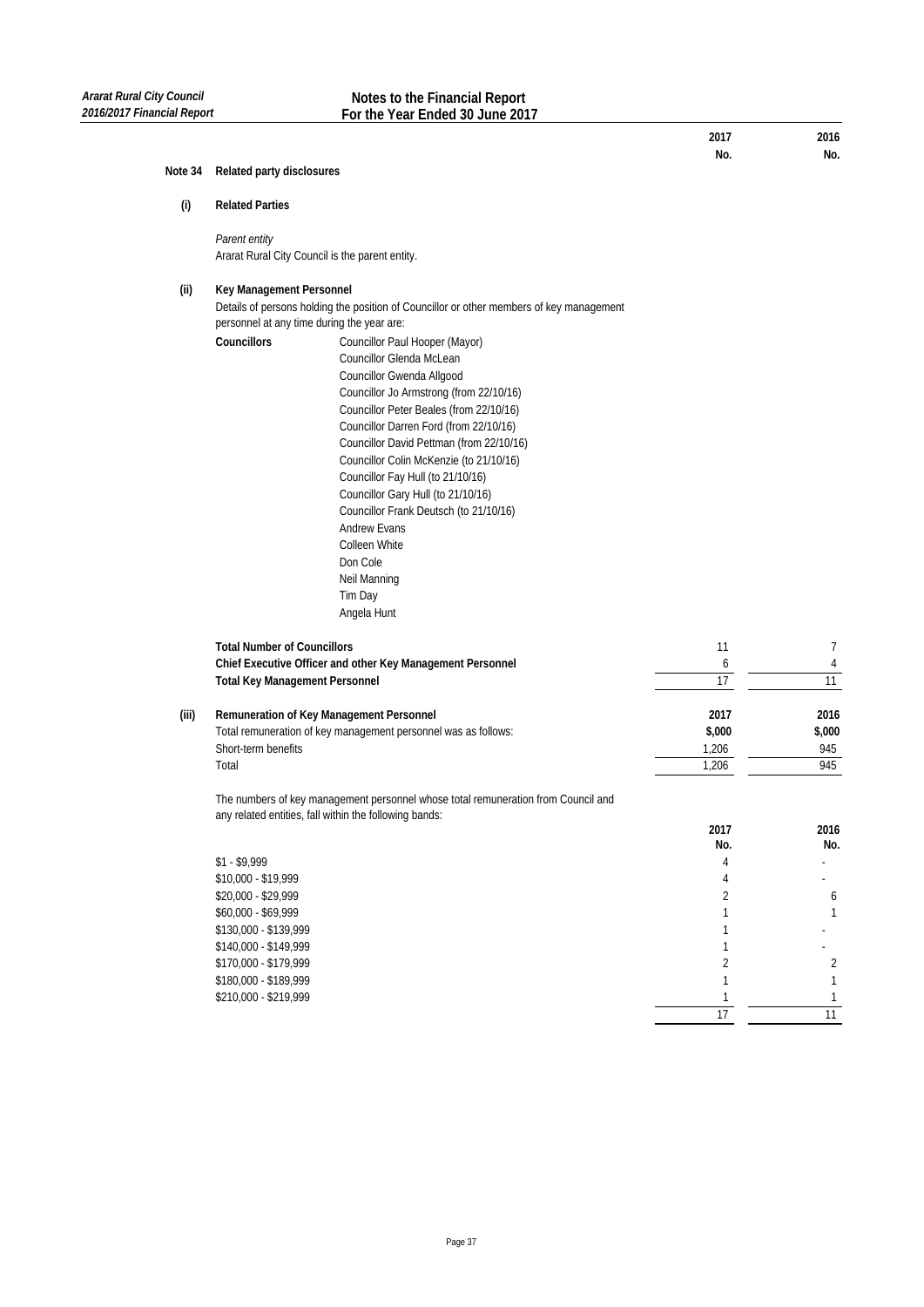|                |                                                                                                                                                                                                                                                                                                                                                                  | 2017    |     |
|----------------|------------------------------------------------------------------------------------------------------------------------------------------------------------------------------------------------------------------------------------------------------------------------------------------------------------------------------------------------------------------|---------|-----|
| Note 34        | Related party disclosures (cont.)                                                                                                                                                                                                                                                                                                                                | \$      | Ref |
| (iv)           | Transactions with related parties                                                                                                                                                                                                                                                                                                                                |         |     |
|                | During the period Council entered into the following transactions with related parties within<br>normal customer relationships on terms and conditions no more favourable than those<br>available in similar arm's length dealings.                                                                                                                              |         |     |
|                | Councillor Darren Ford has had dealings with Council through his private business as a land<br>surveyor involving a number of planning applications on behalf of his clients.                                                                                                                                                                                    |         |     |
|                | Council is Committee of Management for Green Hill Lake. The Green Hill Lake<br>Development Board undertake mowing, minor maintenance and oversee the reserve. A<br>memorandum of understanding is being developed to formally define roles and<br>responsibilities. Councillor Gwenda Allgood and a close family member are members of the<br>Development Board. |         |     |
|                | Grants provided to related party entity                                                                                                                                                                                                                                                                                                                          | 14,797  | 1   |
|                | Purchase of materials and services from related parties                                                                                                                                                                                                                                                                                                          | 133,560 | 2   |
|                | Interest on investments received from related party                                                                                                                                                                                                                                                                                                              | 73,507  | 3   |
|                |                                                                                                                                                                                                                                                                                                                                                                  | 221,864 |     |
| Ref            |                                                                                                                                                                                                                                                                                                                                                                  |         |     |
| $\mathbf{1}$   | Councillor Gwenda Allgood and several close family members are officers of the Ararat<br>State Emergency Service. This service received a grant of \$14,797 in accordance with an<br>understanding with the Victoria State Emergency Service for councils to match State<br>funding.                                                                             |         |     |
| 2              | Council purchased the following materials and services from entities that are controlled by<br>key management personnel or close family members of key management personnel. All<br>purchases were at arm's length and were in the normal course of council operations.                                                                                          |         |     |
|                | Preparation of delivered meals                                                                                                                                                                                                                                                                                                                                   |         |     |
|                | Catering                                                                                                                                                                                                                                                                                                                                                         |         |     |
|                | Worksafe claim                                                                                                                                                                                                                                                                                                                                                   |         |     |
|                | Home maintenance services                                                                                                                                                                                                                                                                                                                                        |         |     |
|                | Plumbing & air-conditioning installation services                                                                                                                                                                                                                                                                                                                |         |     |
|                | Locksmith, engraving & site camera installation services                                                                                                                                                                                                                                                                                                         |         |     |
|                | Included in the above are contract payments totalling \$98,776 for the preparation of<br>delivered meals from East Grampians Health Services. Council's Director Assets, Finance &<br>Corporate Services, Don Cole serves as a Director on their Board.                                                                                                          |         |     |
| $\mathfrak{Z}$ | At 30 June 2017 Council held investments of \$3,059,321 with the Bendigo Bank through the<br>Willaura/ Lake Bolac Financial Services Ltd. Council earned \$73,507.22 in interest from<br>these investments in 2016/2017. Council's Director Corporate Strategy, Risk & Governance,<br>Colleen White serves as a Director on their Board.                         |         |     |
| (v)            | Outstanding balances with related parties<br>The following balances are outstanding at the end of the reporting period in relation to<br>transactions with related parties                                                                                                                                                                                       |         |     |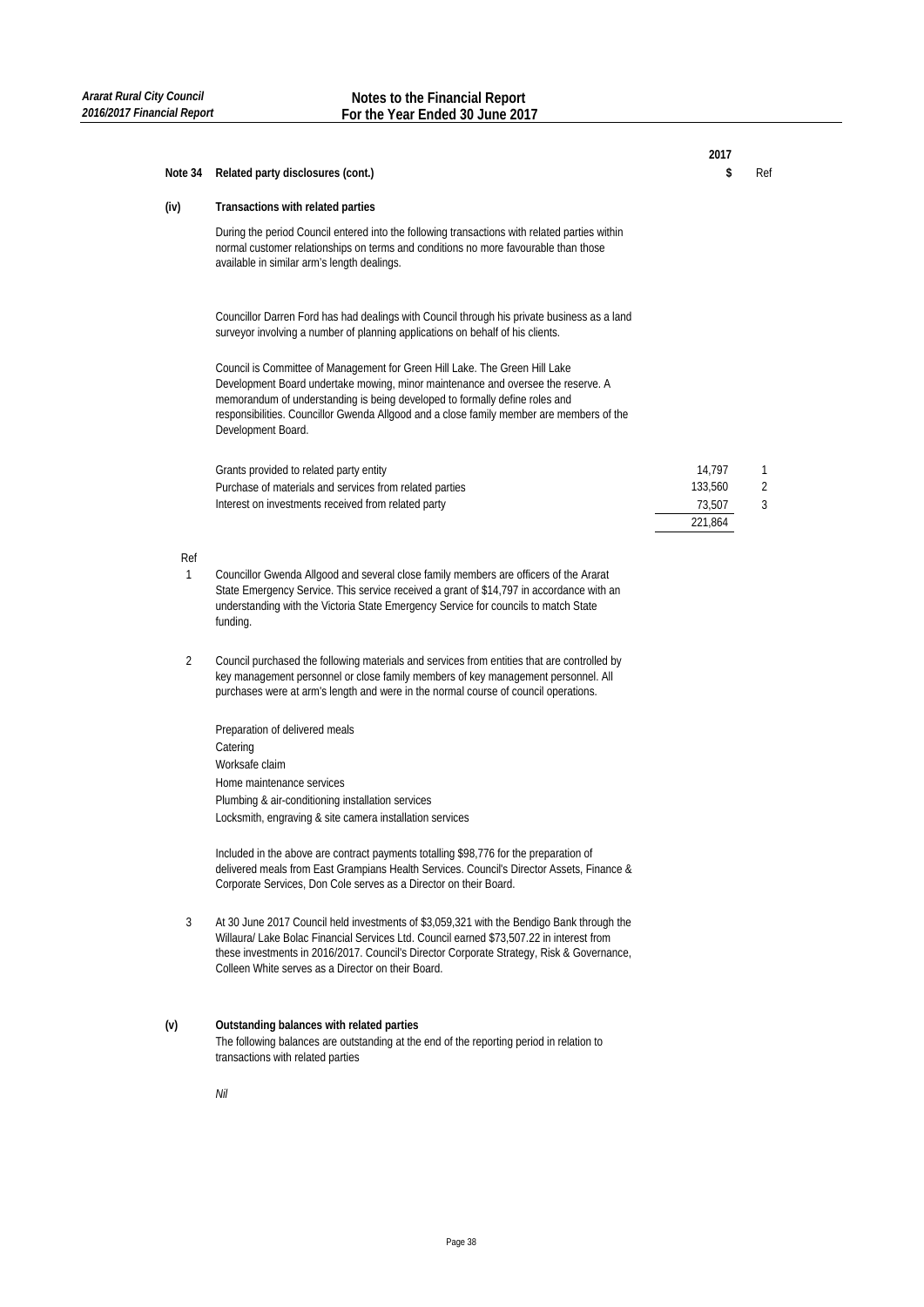## **Note 34 Related party disclosures (cont.)**

#### **(vi) Loans to/from related parties**

The aggregate amount of loans in existence at balance date that have been made, guaranteed or secured by the council to a related party as follows:

*Nil*

#### **(vii)** The aggregate amount of commitments in existence at balance date that have been made, guaranteed or secured by the council to a related party are as follows: **Commitments to/from related parties**

*Nil*

## **Note 35 Senior Officer Remuneration**

A Senior Officer is an officer of Council, other than Key Management Personnel, who: a) has management responsibilities and reports directly to the Chief Executive; or b) whose total annual remuneration exceeds \$142,000

The number of Senior Officers are shown below in their relevant income bands:

| 2017   | 2016   |
|--------|--------|
| No.    | No.    |
|        |        |
|        |        |
|        |        |
| \$,000 | \$,000 |
| 317    | 307    |
|        |        |

## **Note 36 Events occurring after balance date**

On 7 July 2017, Council's Chief Executive Office retired and Council approved a termination pay of \$271,044, which included \$171,000 in respect of payment in lieu of service for the remainder of the CEO's contract. The Council also received the findings from a Ministerial Commission of Inquiry dated 1 August 2017 which noted that the Council was not obligated to provide the payment in lieu of service. This report resulted in the appointment of a Monitor on 23 August 2017.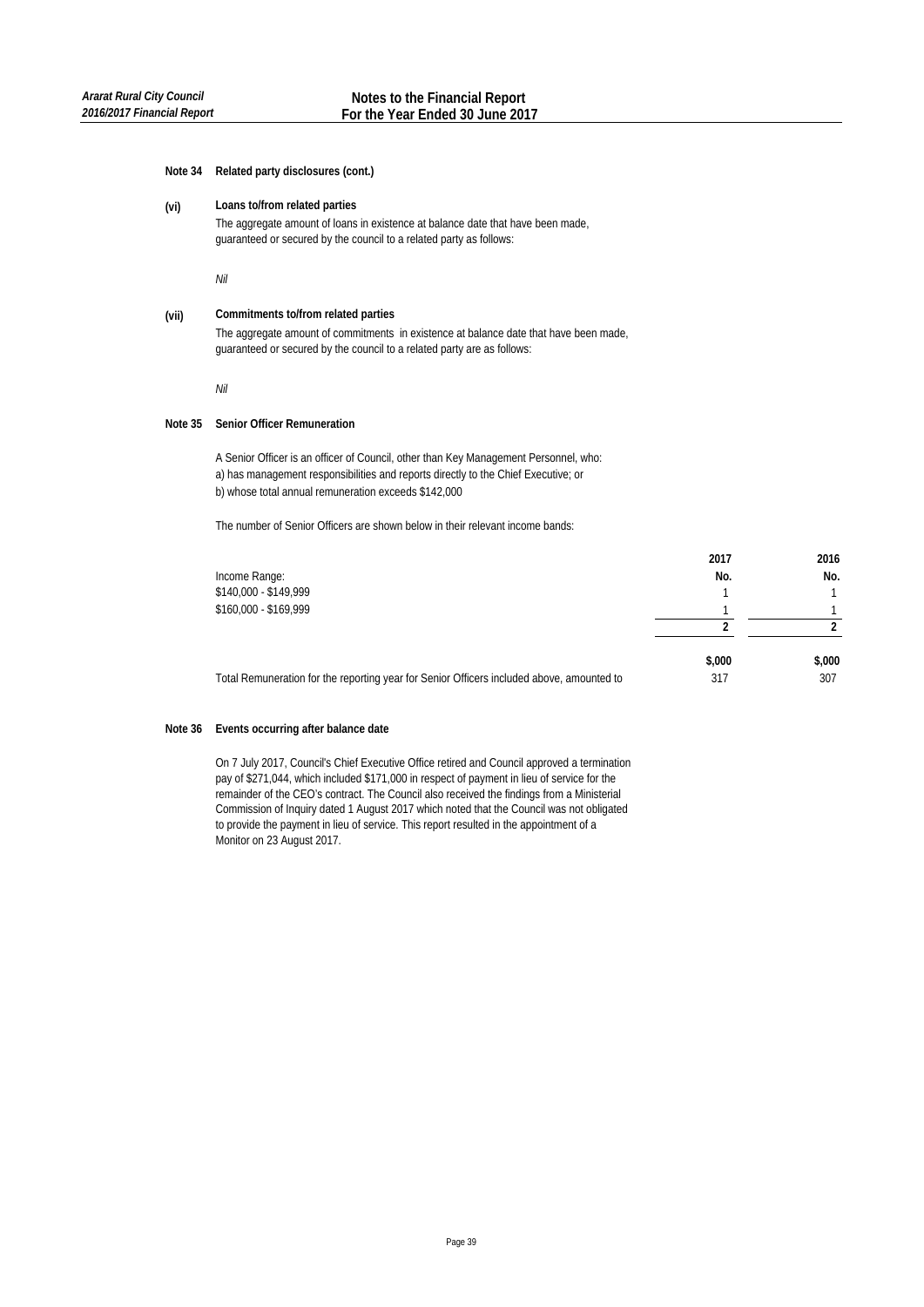**Ararat Rural City Council** 2016/2017 Financial Report

# **Certification of the Financial Statements**

In my opinion the accompanying financial statements have been prepared in accordance with the Local Government Act 1989, the Local Government (Planning and Reporting) Regulations 2014 , Australian Accounting Standards and other mandatory professional reporting requirements.

Donald Cole, MBA, B-Eng **Principal Accounting Officer** Date: 25 September, 2017 Ararat

In our opinion the accompanying financial statements present fairly the financial transactions of Ararat Rural City Council for the year ended 30 June 2017 and the financial position of the Council as at that date.

As at the date of signing, we are not aware of any circumstances which would render any particulars in the financial statements to be misleading or inaccurate.

We have been authorised by the Council and by the Local Government (Planning and Reporting) Regulations 2014 to certify the financial statements in their final form.

Paul Hooper Mayor Date: 25 September 2017 Ararat

Lenda McLean

Glenda McLean Councillor Date: 25 September 2017 Ararat

Jan 1 /

Colleen White Interim Chief Executive Officer Date: 25 September 2017 Ararat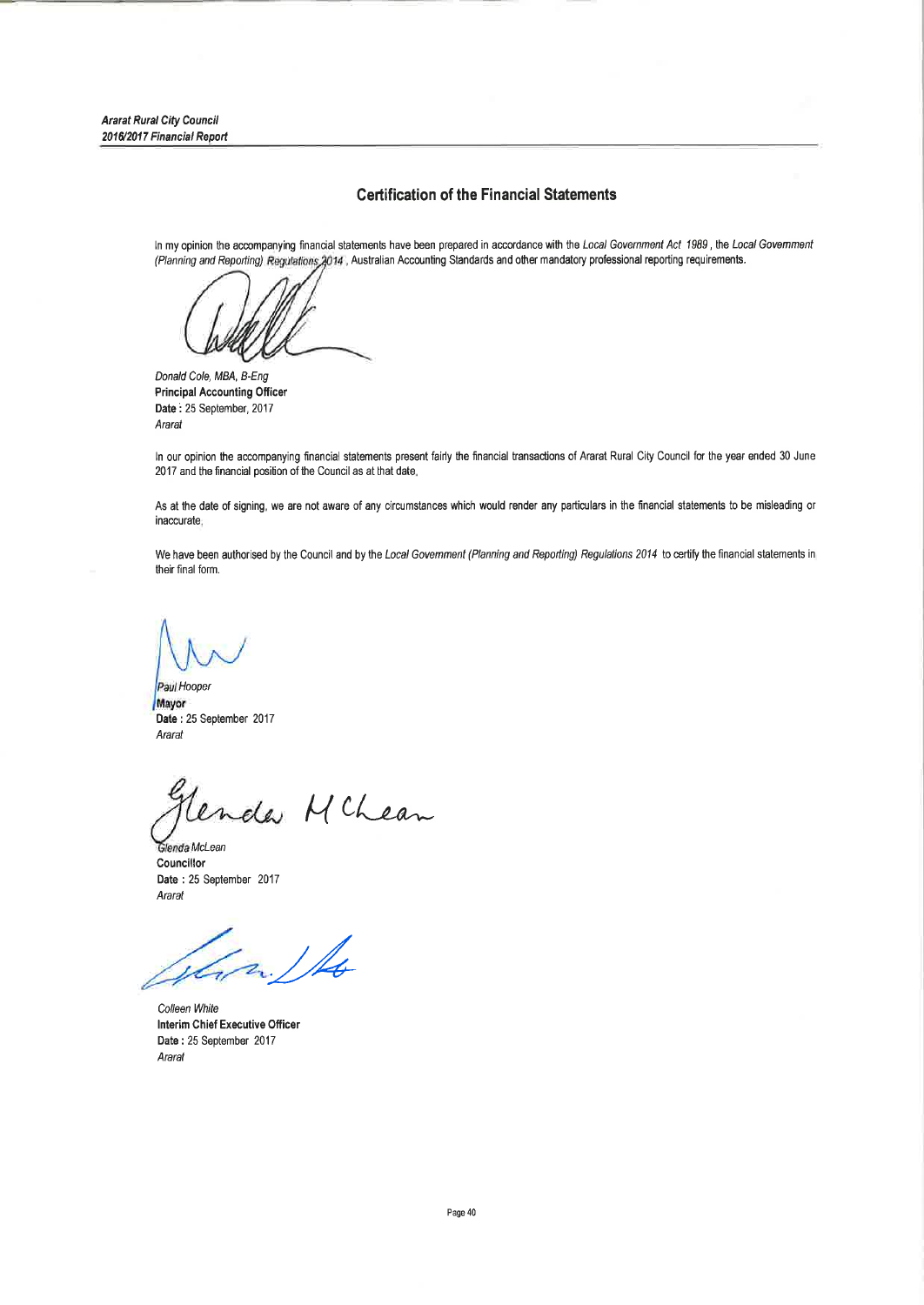# **Independent Auditor's Report**

# *To the Councillors of Ararat Rural City Council*

| Opinion                                                            | I have audited the financial report of Ararat Rural City Council (the council) which comprises<br>the:                                                                                                                                                                                                                                                                                                                                                                 |  |
|--------------------------------------------------------------------|------------------------------------------------------------------------------------------------------------------------------------------------------------------------------------------------------------------------------------------------------------------------------------------------------------------------------------------------------------------------------------------------------------------------------------------------------------------------|--|
|                                                                    | balance sheet as at 30 June 2017<br>comprehensive income statement for the year then ended<br>statement of changes in equity for the year then ended<br>٠<br>statement of cash flows for the year then ended<br>statement of capital works for the year then ended<br>notes to the financial statements, including a summary of significant accounting<br>policies<br>certification of the financial statements.<br>٠                                                  |  |
|                                                                    | In my opinion the financial report presents fairly, in all material respects, the financial<br>position of the council as at 30 June 2017 and their financial performance and cash flows for<br>the year then ended in accordance with the financial reporting requirements of Part 6 of the<br>Local Government Act 1989 and applicable Australian Accounting Standards.                                                                                              |  |
| <b>Basis for</b><br>Opinion                                        | I have conducted my audit in accordance with the Audit Act 1994 which incorporates the<br>Australian Auditing Standards. My responsibilities under the Act are further described in the<br>Auditor's Responsibilities for the Audit of the Financial Report section of my report.                                                                                                                                                                                      |  |
|                                                                    | My independence is established by the Constitution Act 1975. My staff and I are<br>independent of the council in accordance with the ethical requirements of the Accounting<br>Professional and Ethical Standards Board's APES 110 Code of Ethics for Professional<br>Accountants (the Code) that are relevant to my audit of the financial report in Australia. My<br>staff and I have also fulfilled our other ethical responsibilities in accordance with the Code. |  |
|                                                                    | I believe that the audit evidence I have obtained is sufficient and appropriate to provide a<br>basis for my opinion.                                                                                                                                                                                                                                                                                                                                                  |  |
| Councillors'<br>responsibilities<br>for the<br>financial<br>report | The Councillors of the council are responsible for the preparation and fair presentation of<br>the financial report in accordance with Australian Accounting Standards and the Local<br>Government Act 1989, and for such internal control as the Councillors determine is<br>necessary to enable the preparation and fair presentation of a financial report that is free<br>from material misstatement, whether due to fraud or error.                               |  |
|                                                                    | In preparing the financial report, the Councillors are responsible for assessing the council's<br>ability to continue as a going concern, and using the going concern basis of accounting<br>unless it is inappropriate to do so.                                                                                                                                                                                                                                      |  |